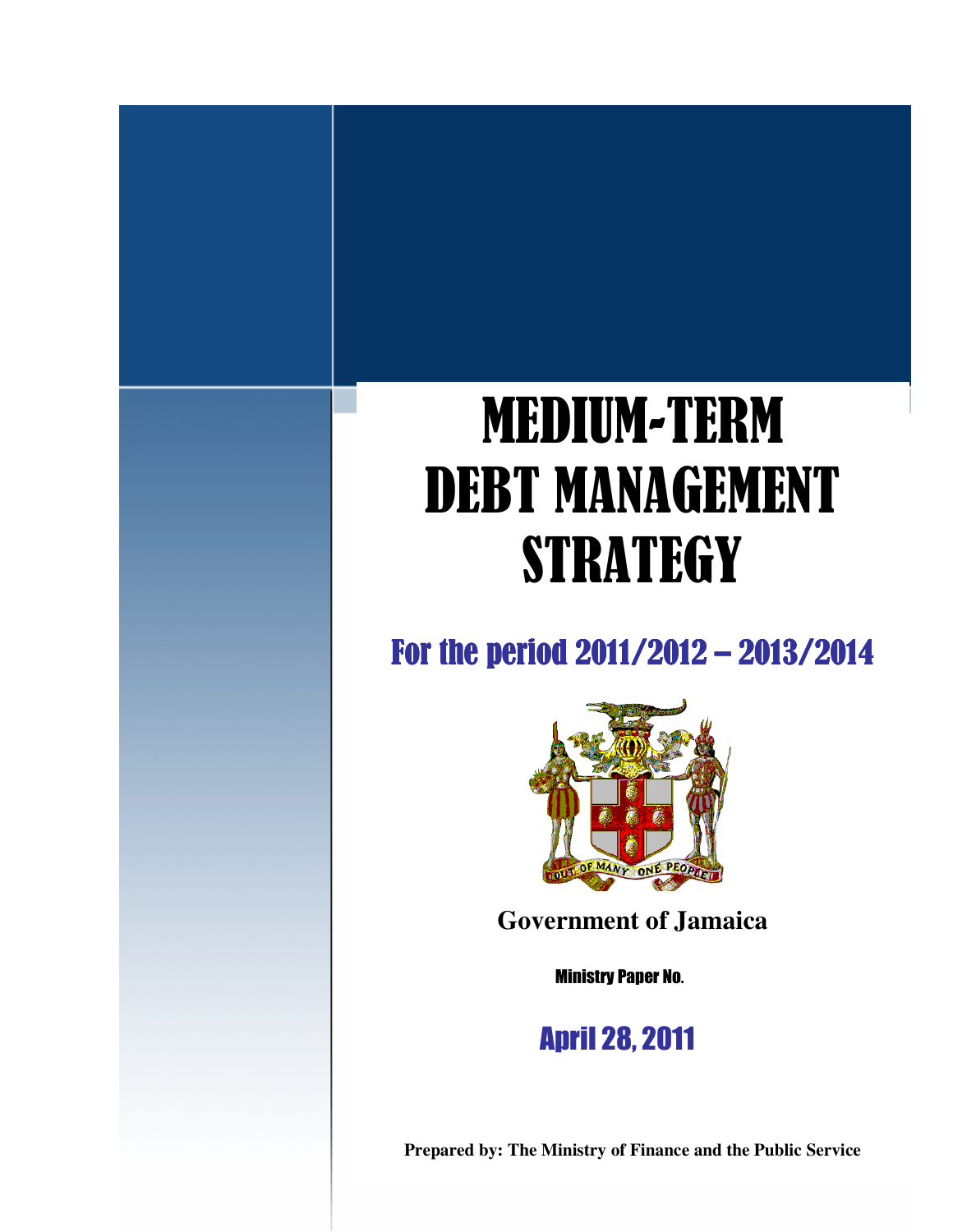

#### **Government of Jamaica**

**Medium-Term Debt Management Strategy (MTDS) (for the period 2011/2012 – 2013/2014)**

> **and Annual Borrowing Plan (for Fiscal Year 2011/2012)**

**Ministry of Finance and the Public Service April 2011**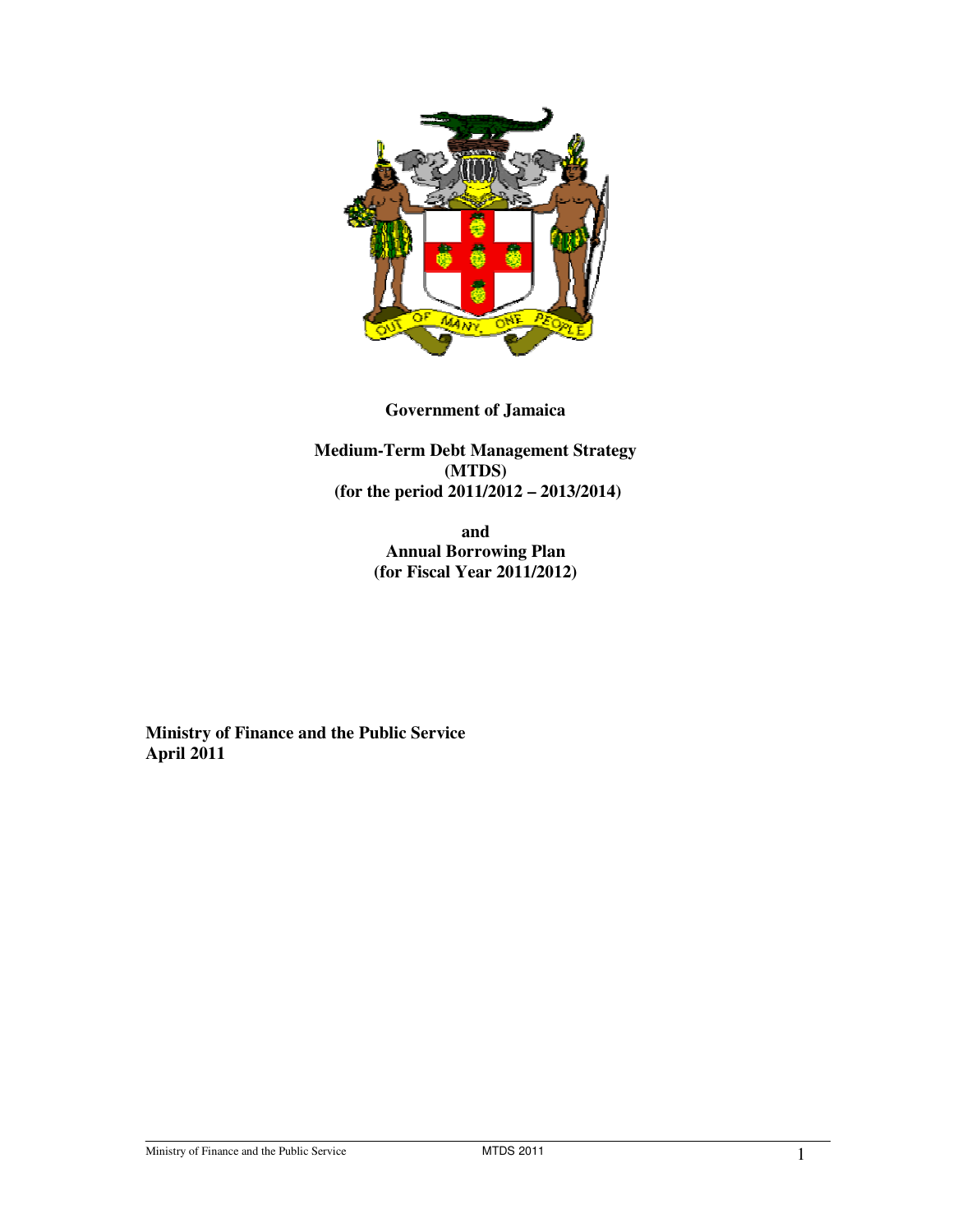#### **TABLE OF CONTENTS**

- I. FOREWORD
- II. OVERVIEW OF DEBT MANAGEMENT IN JAMAICA
- III. REVIEW OF THE PUBLIC DEBT PORTFOLIO FY 2010/11
- IV. RISK ANALYSIS
- V. REVIEW OF THE DEBT MANAGEMENT STRATEGY 2010/2011
- VI. TOWARDS A MEDIUM-TERM DEBT MANAGEMENT STRATEGY (MTDS)
- VII. ASSESSMENT OF THE MACROECONOMIC ENVIRONMENT
- VIII. DESCRIPTION OF ALTERNATIVE BORROWING STRATEGIES AND **SCENARIOS**
- IX. SELECTION OF BORROWING STRATEGY
- X. THE DEBT MANAGEMENT STRATEGY 2011/2012 AND IMPLEMENTATION METHODOLOGY
- XI. ANNUAL BORROWING PLAN
- XII. CONCLUDING REMARKS
- XIII. ACRONYMS
- XIV. GLOSSARY OF TERMS USED
- XV. ACKNOWLEDGEMENT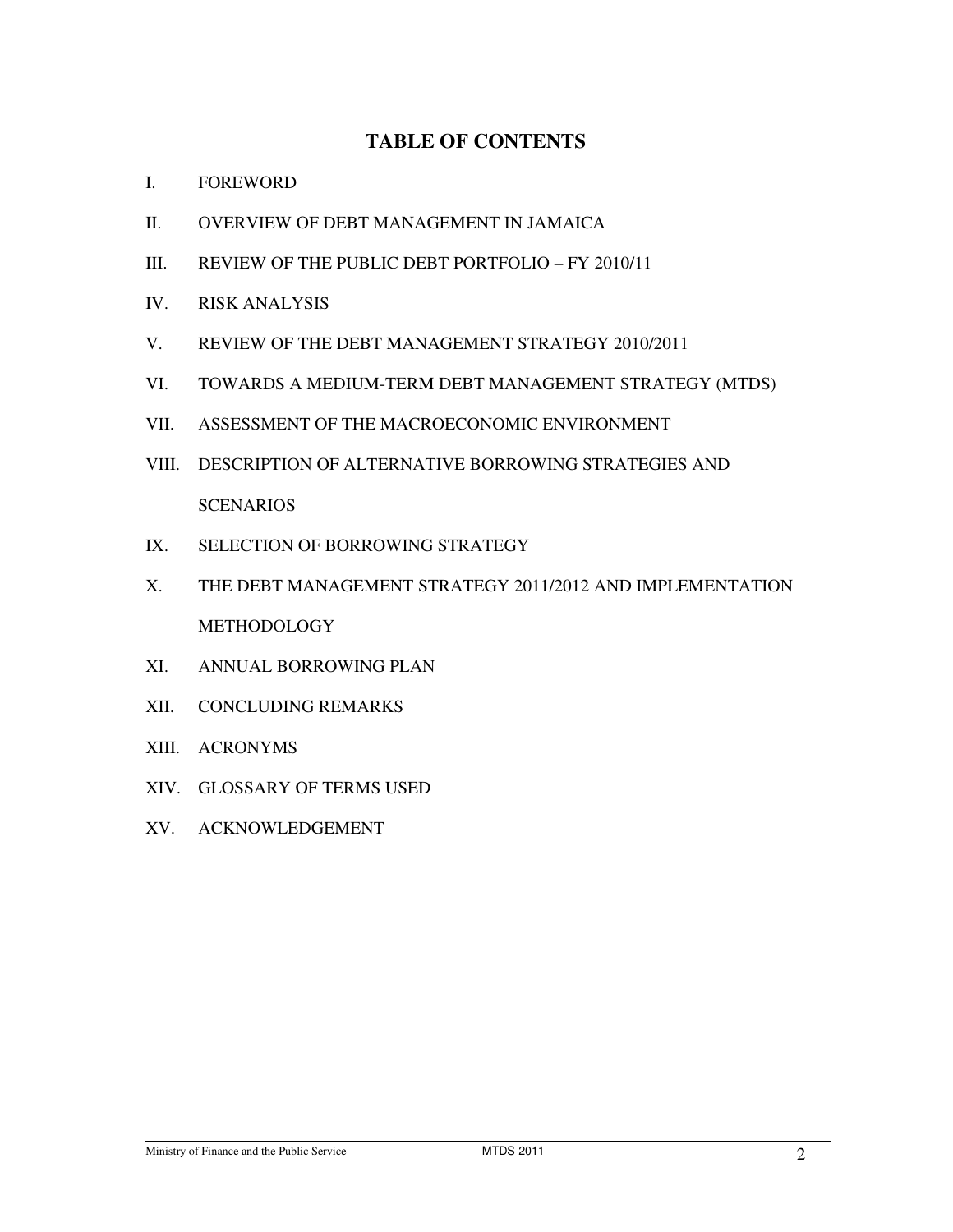#### **I. FOREWORD**

- **1.** The Government of Jamaica (GOJ) is pleased to develop and publish its updated Medium-term Debt Management Strategy (MTDS) using the framework developed by the International Monetary Fund (IMF) and the World Bank, to help countries develop their MTDS. The MTDS embodies the Government's desire and commitment to proactively manage the public debt and increase transparency. In execution of the debt strategy, the Government is in the process of drafting legislation for a Public Debt Management Act (PDMA), to replace more than twenty public debtrelated pieces of legislations. The new Act will seek to maintain transparency in the management of the public debt.
- **2.** The Government has also introduced a Fiscal Responsibility Framework (FRF) to address fiscal challenges. The FRF is at the centre of public financial management reforms, which includes the establishment of a Centralized Treasury Management System (CTMS). This strengthened legal, institutional and fiscal policy framework will facilitate achievement of the objectives of the *Debt Management Strategy*.
- **3.** The *Debt Management Strategy* outlines the Government of Jamaica's (GOJ) objectives, strategies and plans for the management of public debt over the mediumterm. It provides a review of the achievements and developments during the previous year, taking into account the composition of the debt portfolio, the fiscal operations, developments in the macro-economy and the domestic and international capital markets. It will also promote lower cost and prudent levels of risk to the public debt.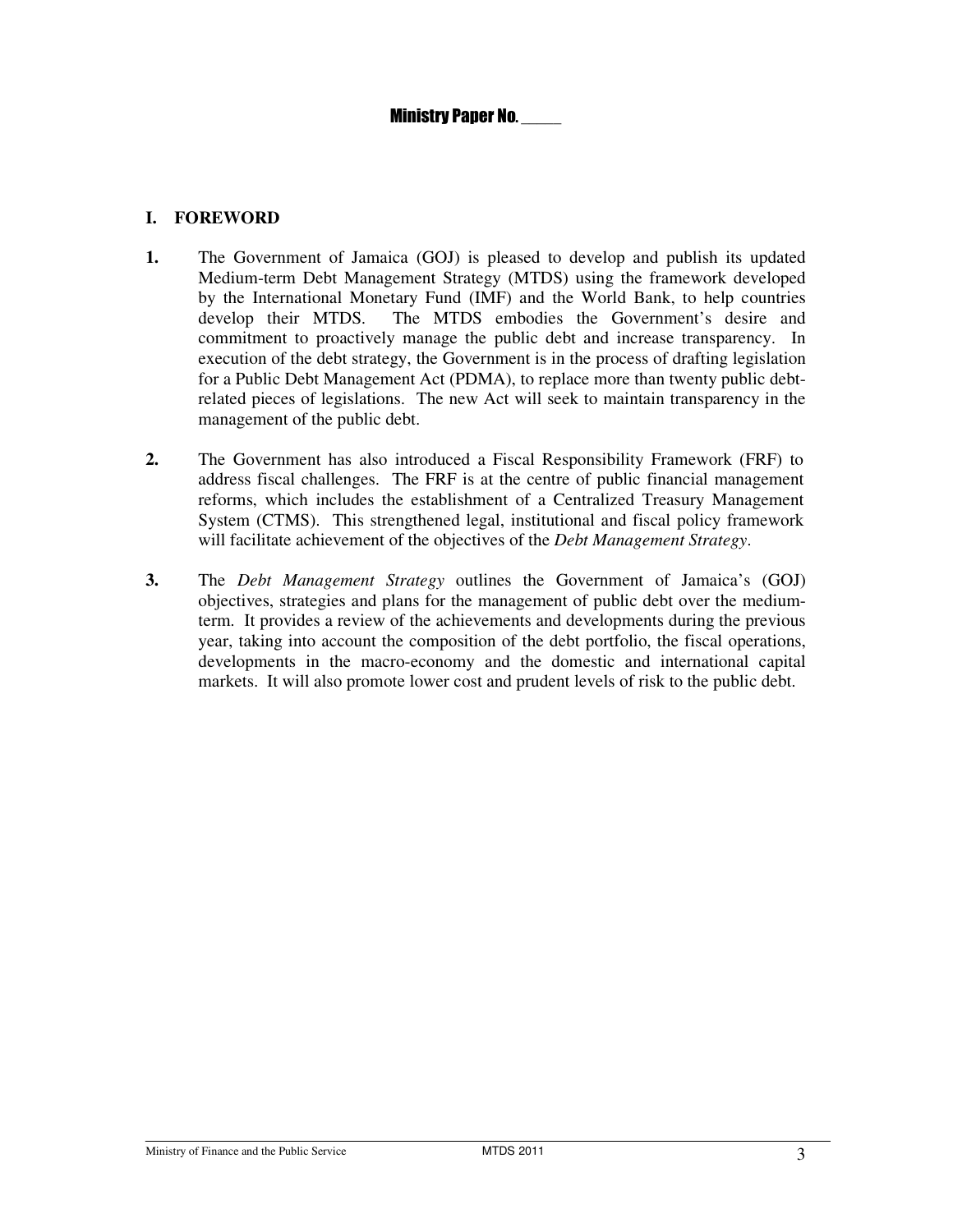#### **II OVERVIEW OF DEBT MANAGEMENT IN JAMAICA**

- **4.** During the 1980s and 1990s debt management functions were executed by the Bank of Jamaica (BOJ), the Ministry of Finance and the Public Service (MOFPS) and the Accountant General's Department (AGD). However, a policy decision was taken to centralize debt management functions within the MOFPS with the establishment of the Debt Management Unit (DMU) on April 1, 1998. These developments coincided with the BOJ's decision to focus on its primary role of maintaining stability in the monetary and financial systems.
- **5.** The DMU was mandated to raise adequate levels of financing on behalf of the GOJ at minimum costs, to develop and implement strategies, while maintaining risk at an acceptable level.
- **6.** The new organisational arrangement of the DMU resulted in a clear allocation of responsibility among the MOFPS, the BOJ and the AGD. Responsibility for the core debt management functions - debt policy and strategy formulation, implementation and analyses, debt-raising activities, debt recording, monitoring and some payment functions fully resided within the DMU. The BOJ acts as an agent for the MOFPS and is responsible for effecting external debt payments, conducting auctions for Treasury Bills and accepting applications for all primary market issues of government domestic securities. The Accountant General's Department has responsibility for treasury operations, including the servicing of the public debt.
- **7.** Strong co-ordination of the MOFPS with the BOJ and the AGD are critical for effective debt management, particularly in the context of monetary and fiscal policy. The co-ordination of debt management with fiscal and monetary policies is undertaken within the context of the Government's macroeconomic framework, designed to lower inflation, achieve macroeconomic stability, sustainable growth and development.
- **8.** Jamaica emerged out of the decade of the 1980s with a heavy external debt burden. Consequently, debt management focused on the management of the external debt portfolio. The domestic debt has evolved largely as a result of a decline in external borrowing. However, foreign exchange shortage, domestic currency devaluation and other macroeconomic conditions created debt servicing difficulties and pressure on the fiscal resources. As a result, in the early 1990's, it was deemed necessary to increase the reliance on domestic borrowing. During this period, the stock of domestic debt increased more than tenfold moving from \$11,868.6 million at end-March 1991 to \$139,203.7 million at end-March 1999. Contingent liabilities played a significant part in the growth of the domestic debt, particularly the assumption of debt related to the financial sector crisis of the late 1990s, which accounted for 40% of GDP.
- **9.** In 1997, Jamaica commenced activities on the International Capital Markets (ICM) to access funds for budgetary financing. This move heralded a substantial change in the structure of the debt portfolio with external debt being dominated by debt from private creditors, mainly global bonds, as loans from multilateral and bilateral sources continued to decline over the next 10 years.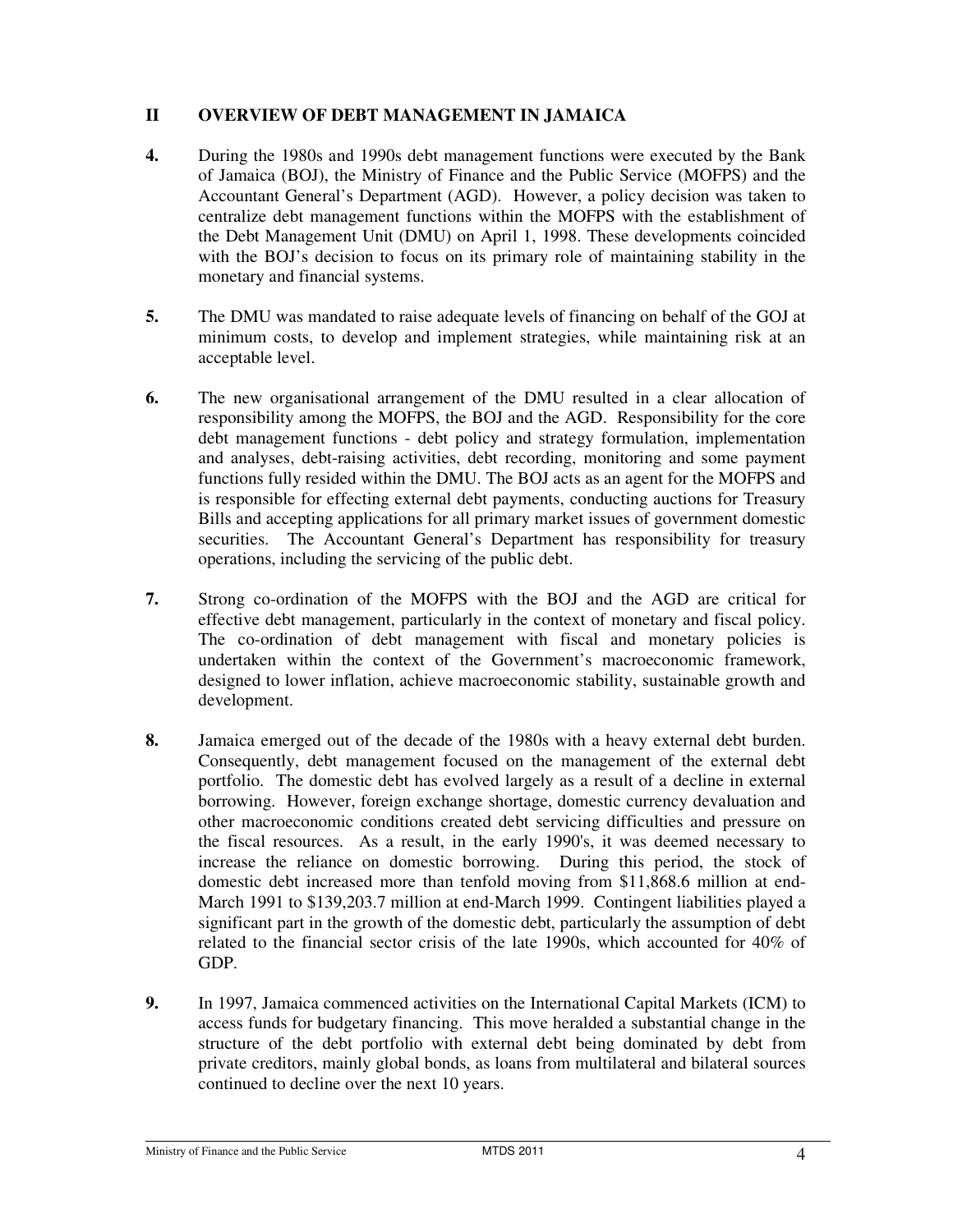The increasing domestic debt comprised fixed and floating rate medium to long-term Local Registered Stocks (LRS), short to medium-term debentures, Treasury Bills, US\$-denominated domestic bonds, US\$-indexed bonds, and commercial loans.

**10.** Jamaica's Debt-to-GDP increased considerably between FY 1996/97 and FY 2002/03, when the ratio increased by 52.9% moving from 71.3% of GDP at the end of FY 1996/97 to 124.3% at the end of FY 2002/03 (Chart 1).



- **11.** With the ballooning of the debt, bunching of maturities and the increasing cost of servicing the domestic debt, by FY 2009/10, the government took the decision to execute a liability management exercise to realign the domestic debt portfolio in relation to the maturity structure, which involved a voluntary debt exchange marketed as the Jamaica Debt Exchange (JDX).
- **12.** The main characteristics of the JDX, which sought to exchange all market issued Jamaica and United States Dollar local securities were:
	- A par-for-par exchange offer with no "haircuts";
	- Voluntary exchange of over 350 market issued domestic bonds valued at approximately \$701.5 billion for 25 new benchmark bonds;
	- Voluntary exchange of short dated high yielding interest bearing securities for longer dated securities with significantly lower yields;
	- Extension of the maturity profile of the domestic debt portfolio in order to lower the refinancing risks;
	- Achievement of substantial cost savings;
	- Issue of an appropriate mix of fixed, variable and USD securities; and
	- The introduction of new CPI-Indexed Investment Bonds.
- **13.** Following execution of the JDX, the results revealed a participation rate of 99.2% from investors. This included 100% participation from the financial institutions and represented \$695.60 billion of the total eligible bonds.

Ministry of Finance and the Public Service MTDS 2011 5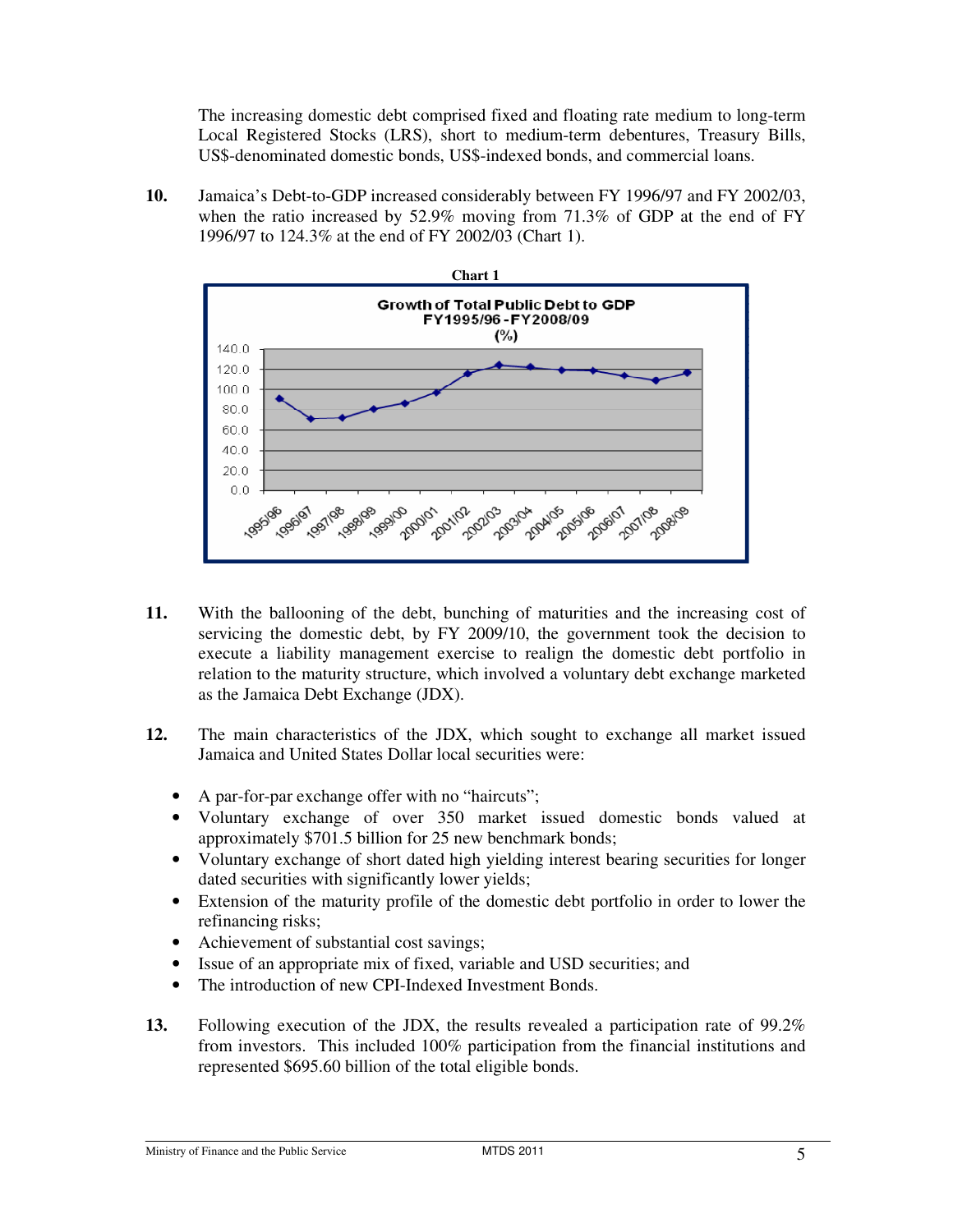#### **III REVIEW OF THE PUBLIC DEBT PORTFOLIO FY 2010/11**

- **14.** During FY 2010/11, the Government continued its management of the public debt within the framework prescribed by its annually reviewed debt management strategy and was successful in the efforts to finance the budget at minimum borrowing costs, minimize foreign currency exposure of the domestic debt portfolio, and extend the maturity structure in order to maintain prudent levels of risk.
- **15.** At the end of the fiscal year, the stock had increased in nominal terms by 9.5% over FY 2009/10 and showed a significant reduction in the growth rate when compared to the increase of 19.5% at the end of FY 2009/10 over FY 2008/09.

#### *Debt Stock*

- **16.** At the close of FY 2010/11, Jamaica's total public debt increased to \$1,570.4 billion or 128.3% of GDP. This represented a 9.5% increase compared with \$1,434.8 billion or 129.3% of GDP at end of FY 2009/10. The stock movement over the review period was attributable to:
	- Financing of the fiscal deficit;
	- Disbursements on existing external loans;
	- Increase in loans from multilateral creditors;
	- Assumption of debts of the Sugar Company of Jamaica; and
	- Issue of securities to BOJ for capitalized interest on former FINSAC Bonds.
- **17.** Chart 2 illustrates the growth of the total debt stock during the period FY 2005/06 to FY 2010/11, together with the Debt to GDP ratio.





#### **Domestic**

**18.** At the end of FY 2010/11, central government domestic debt stood at \$809,370.0 million or 66.1% of GDP, a net increase of 6.7%, when compared with \$758,700.4 million or 68.4% of GDP at the end of FY 2009/10. In addition, explicit domestic guarantees stood at approximately J\$26,405.1 million or 2.2% of GDP at end FY 2010/11.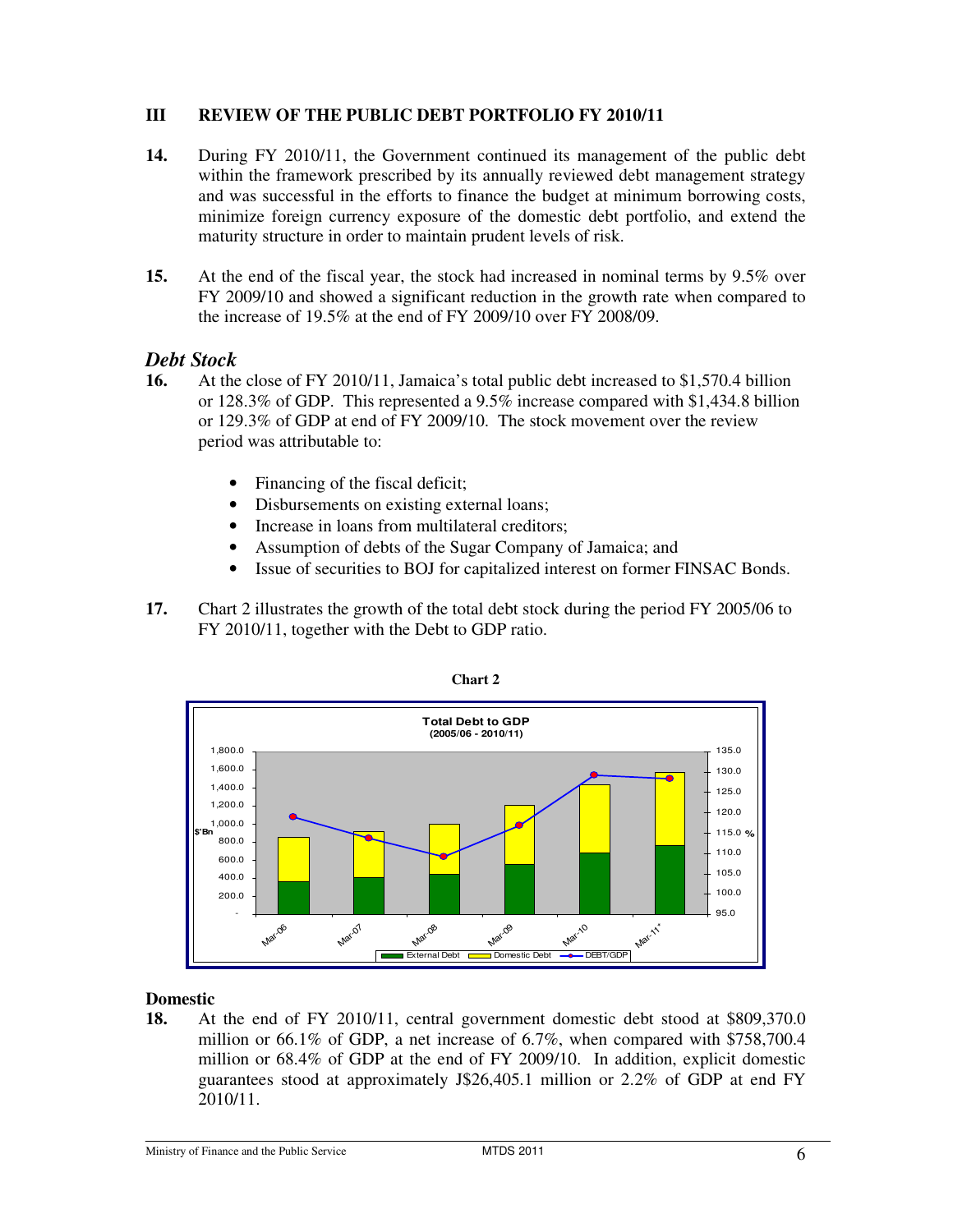#### **External**

**19.** At the end of FY 2010/11, the stock of public and publicly-guaranteed external debt peaked to US\$8,874.8 million (J\$760,998.3 million) or 62.2% of GDP, an increase of 17.5% over the stock at end FY 2009/10. Contributing to this increase is the raising of US\$400.0 million on the International Capital Markets to pre-finance the repayment of the US\$400 Million 11.75% Bond which matures in May 2011.

#### *Debt Composition*

#### **Domestic**

**20.** As a result of the JDX, by the end of FY 2010/11, the structure of the domestic debt had changed significantly when compared with FY 2008/09. The stock comprises FR and VR Benchmark Bonds, CPI-Indexed Investment Notes, Treasury Bills, Commercial Loans and USD and Euro Loans (Charts 3 and 4).



### **External**<br>21. A

**21.** At end-FY 2010/11, Bond issues of US\$4,200.0 million represented the largest creditor category of Jamaica's public sector external debt, accounting for 47.3% of the portfolio. Overall, bond issues increased by 10.4% over FY 2009/10. Bilateral and multilateral obligations accounted for 46.4% of external debt compared to 45.1% in FY 2009/10. Consequent on the Government's focus on securing more funding from official creditors, multilateral indebtedness increased by 25.9% to US\$3,109.5 million, when compared with the previous period (Charts 5 and 6).

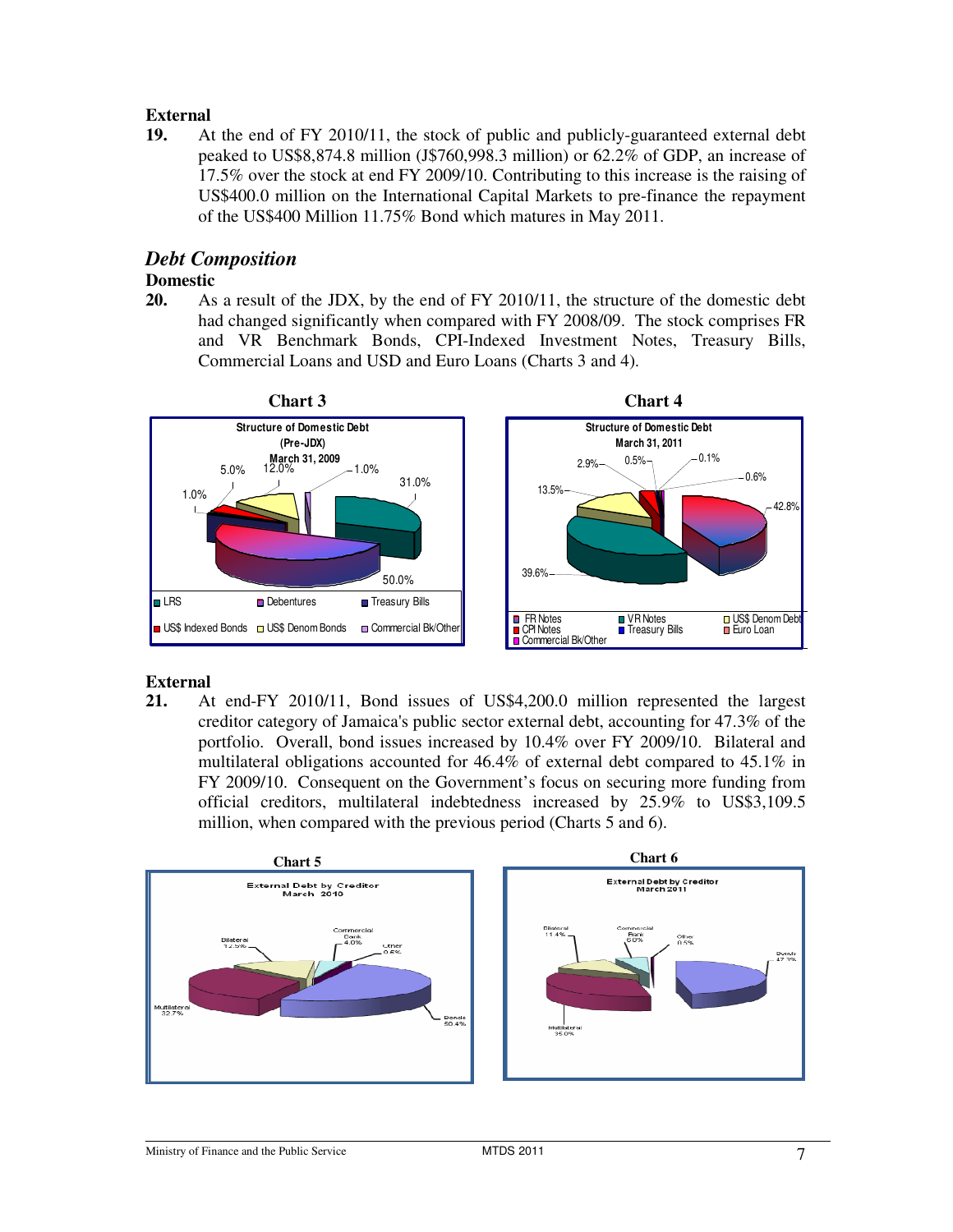#### *Maturity Profile*

**22.** The Government successfully issued long dated securities in both the domestic and external markets. This was facilitated by the successful reopening of long-term fixed rate Benchmark bonds and the sourcing of loans from the multilaterals.

### **Domestic Debt**<br>**23.** During

**23.** During FY 2010/11, the maturity profile of the domestic portfolio showed marginal improvement at the short end of the curve. By the end of the year debt scheduled to mature within one year had declined to 5.8% compared to 10.1% at the end of FY 2009/10. In the one to five year segment, 51.1% was scheduled to mature compared with 42.2% at the end of FY 2009/10; debt scheduled to mature after 5 years accounted for 43.1% compared to 47.7% at the end of FY 2009/10 (Charts 7 and 9).

#### **External Debt**

**24.** At the end of FY 2010/11, of the total external debt outstanding, 21.6% had maturities of up to 5 years, compared with 27.2% at the end of FY 2009/10, 32.8% had maturities of 5- 10 years up from 23.6% in March 2010; and 45.6% had maturities in excess of 10 years down from 49.2% in March 2010. The external debt portfolio therefore continues to be largely long-term and consistent with minimizing and effectively managing rollover risk (Charts 8 and 10).



#### **Maturity Profile**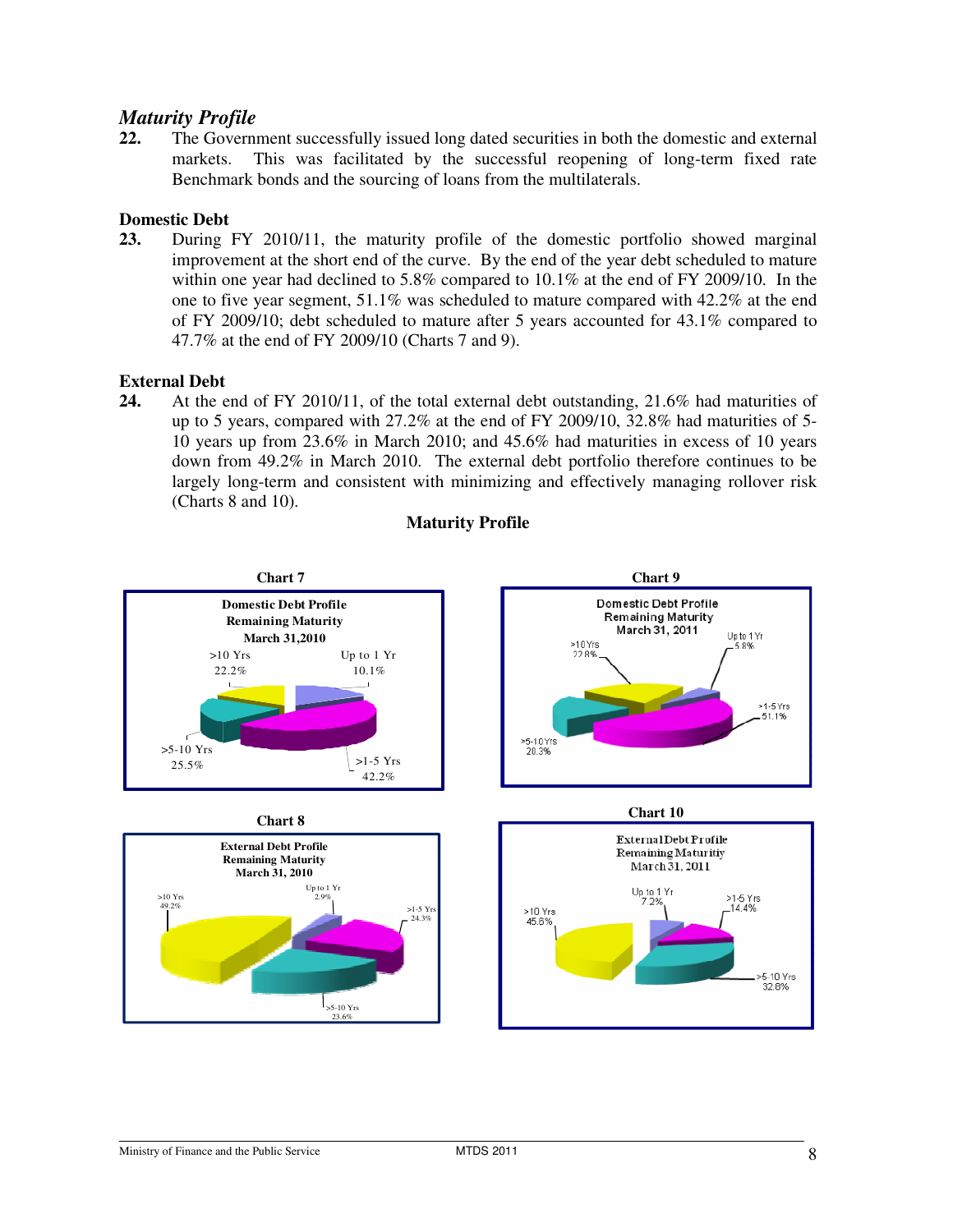

### *Currency Composition*

**Domestic**<br>25. At **25.** At the end of FY 2010/11 the foreign currency component of the debt stock had increased marginally to \$109,282.9mn or 13.5% compared to \$99,675.5mn or 13.1% at the end of FY 2009/10 (Chart 12). The Government has not issued any US\$-Denominated Bond or US\$- Indexed Bond in the domestic market since the JDX, consistent with the objectives of the debt strategy. However, during the review period the Government assumed US\$96.2 million in Sugar Company of Jamaica debt.

### **External**<br>26. A

**26.** At the end of FY 2010/11, US dollar denominated debt accounted for 82.4% of the external debt compared with 79.2% at the end of FY 2009/10. Further, at the end of FY 2010/11, the proportion of the debt denominated in Euros represented 13.6% compared with 16.1% at the end of FY 2009/10. Yen-denominated loans represented 2.1% of the external stock, while other currencies accounted for 1.9% at the end of FY 2010/11 (Chart13).

![](_page_9_Figure_5.jpeg)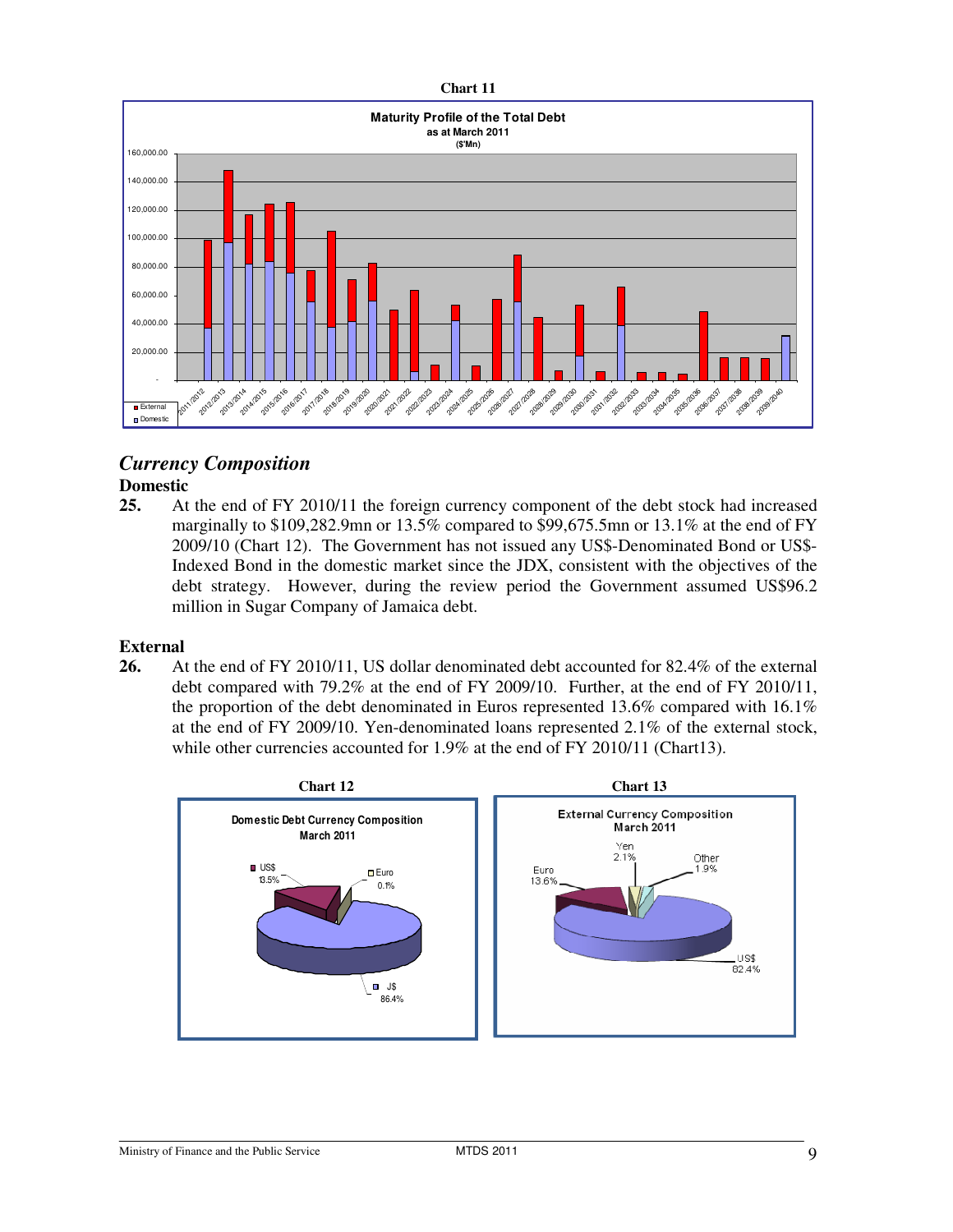#### *Interest Rate Structure*

#### **Domestic**

**27.** At the close of FY 2010/11, 59.8% of the domestic debt was on a fixed rate basis, while 40.2% was contracted on a floating interest rate basis. This compares favourably over FY 2009/10 where the fixed interest rate component of the domestic portfolio stood at 56.4% (Table 1).

#### **External**

**28.** At the end of FY 2010/11, 76.2% of the external debt was fixed rate and 23.8% was variable rate (Table 1). **Table 1**

| Table 1<br><b>Interest Rate Structure</b><br>As at March 2011<br>$(\%)$ |                      |                      |  |  |  |  |
|-------------------------------------------------------------------------|----------------------|----------------------|--|--|--|--|
|                                                                         | <b>External Debt</b> | <b>Domestic Debt</b> |  |  |  |  |
| <b>Fixed Rate</b>                                                       | 76.2                 | 59.8                 |  |  |  |  |
| Variable Rate                                                           | 23.8                 | 40.2                 |  |  |  |  |
| <b>Total Debt</b>                                                       | 100.0                | 100.0                |  |  |  |  |

#### *Interest Rates*

#### **Domestic**

**29.** During FY 2010/11, all signal interest rates in the domestic market declined to new historically low levels. By the end of FY 2010/11, the interest rate on the signal BOJ 30 day open-market instrument had moved from 17.00% p.a. at the end of March 2009, to 6.75% p.a. Concurrently, the average yields on the 3 and 6-month Treasury Bills trended downwards, moving from 20.51% p.a. and 21.77% p.a. respectively at the end of March 2009, to 6.46% p.a. and 6.63% p.a. respectively at the end of March 2011 (Chart 14).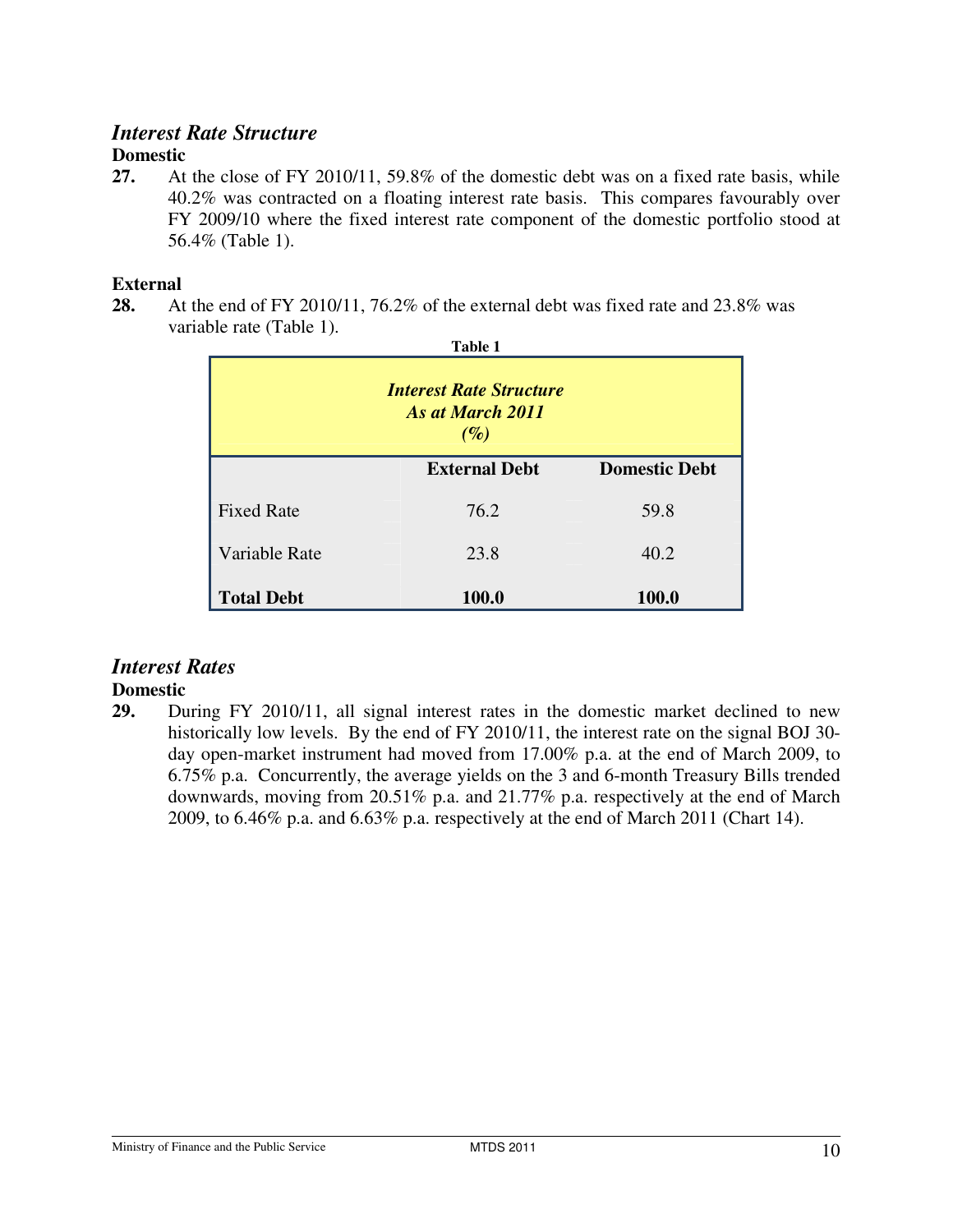![](_page_11_Figure_0.jpeg)

![](_page_11_Figure_1.jpeg)

#### **International**

- **30.** During FY 2010/11, international interest rates remained low as a result of the prolonged global financial crisis. This had a positive impact on interest payments on variable rate loans, resulting in lower-than-projected interest payments. Base interest rates, such as the US 3-month LIBOR, were reduced to a low of 0.31% p.a. as at March 2011, compared to 1.27% at end March 2009.
- **31.** Jamaica's bonds performed well compared to other emerging market issuers during FY 2010/11. The trading levels of the Government's Eurobonds were sustained at exceptionally high levels. At the end of March 2011 the bid prices of all Jamaica Bonds were above par and the yields tightened relative to the benchmark US Treasury Note. This is an indication of investors' confidence in Jamaica and that there is a demand for the country's Bonds (Charts 15 and 16).

![](_page_11_Figure_5.jpeg)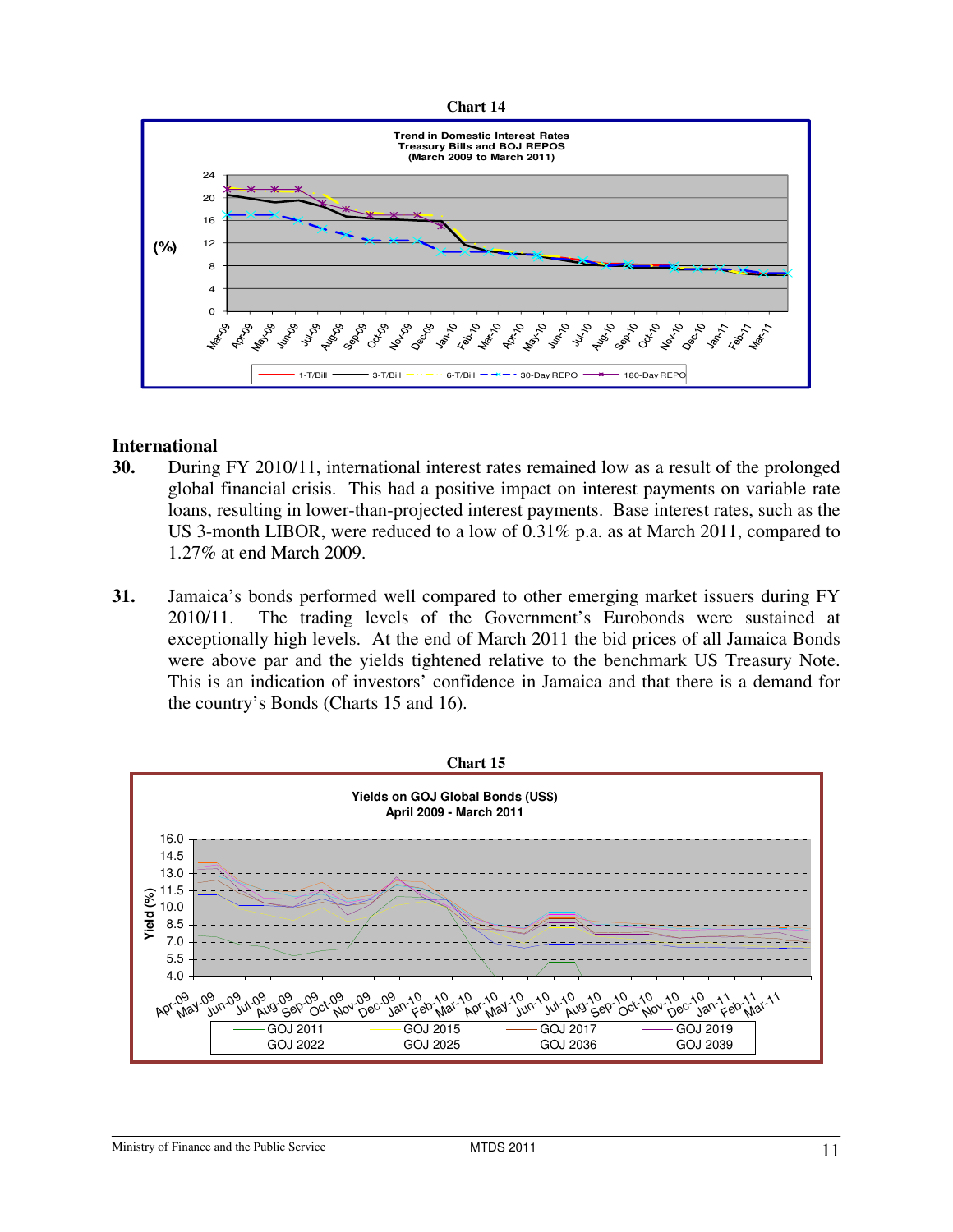![](_page_12_Figure_0.jpeg)

#### *Debt Issuance* **Domestic**

- **32.** Gross new debt issued during FY 2010/11 amounted to \$126,005.0mn, compared with budgeted financing requirement of \$117,971.5mn. The total raised during this period represented a significant reduction of \$122,840.37 million or 49.4% when compared to the amount raised in FY 2009/10. Of this amount, \$117,717.3mn was issued into the market; a reduction of \$254.2mn or 0.2% when compared with the budgeted amount of \$117,971.5mn for FY2010/11. The other securities issued were of a non-cash nature and represented the Government's assumption of certain debts the on behalf of the Sugar Company of Jamaica.
- **33.** As a consequence of the gradual but consistent interest rate reduction during FY 2010/11, there was low investor demand for variable rate notes. As a result, fixed rate debt issued during the period increased significantly to 99.0%, up from 87.5% at the end of March 2010.
- **34.** During FY 2010/11, new debt issued in the domestic market had 69.9% maturing within 5 years, compared with 87.6% in FY 2009/10. There was measured success in extending the maturity structure, as debt issues maturing after 5 years increased significantly to 30.1%, up from 12.4% at the end of FY 2009/10 (Tables 2 and 3).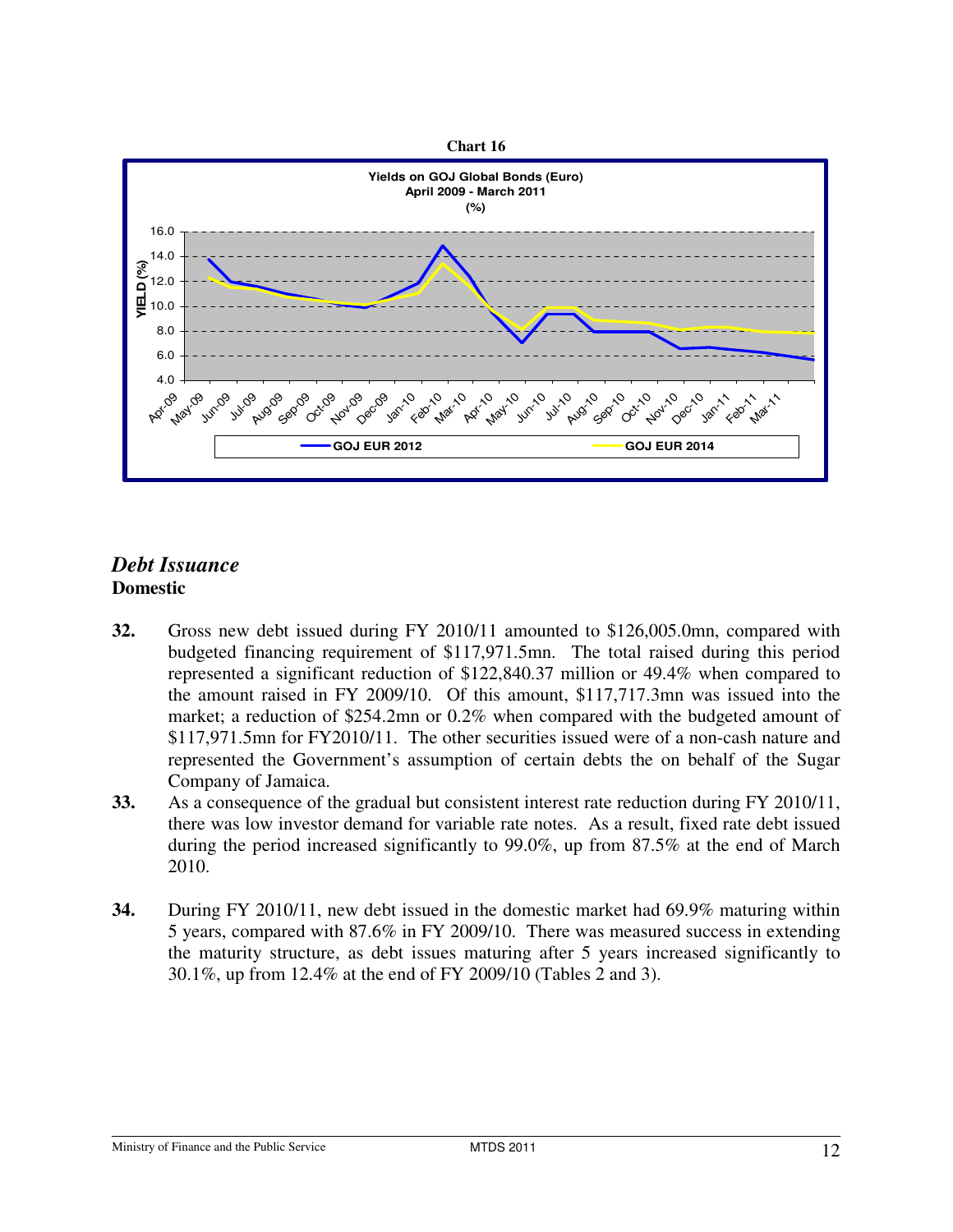|                                                                                        | Table 2              |       |  |  |  |  |  |
|----------------------------------------------------------------------------------------|----------------------|-------|--|--|--|--|--|
| <b>Interest Rate Structure of New Domestic Debt</b><br><b>Issued During F/Y2010/11</b> |                      |       |  |  |  |  |  |
|                                                                                        |                      |       |  |  |  |  |  |
|                                                                                        | <b>Total</b><br>$\%$ |       |  |  |  |  |  |
|                                                                                        |                      |       |  |  |  |  |  |
| <b>FR</b>                                                                              | 124,707.0            | 99.0  |  |  |  |  |  |
| VR                                                                                     | 1,298.0<br>1.0       |       |  |  |  |  |  |
| <b>Total</b>                                                                           | 126,005.0            | 100.0 |  |  |  |  |  |
|                                                                                        |                      |       |  |  |  |  |  |

|                                                                                                                                 | Table 3 |  |  |  |  |  |  |
|---------------------------------------------------------------------------------------------------------------------------------|---------|--|--|--|--|--|--|
| <b>Maturity Structure of New Domestic Debt</b><br><b>Issued During F/Y 2010/11</b><br><b>Original Maturities</b><br>\$mn)       |         |  |  |  |  |  |  |
| >10 Years<br>$>1-5$ Years<br>$>5-10$<br><b>Total</b><br>Up to $1$<br>Year<br>Years                                              |         |  |  |  |  |  |  |
| 20,738.4<br>18,484.8<br>19,398.5<br>126,005.0<br>67,383.3<br><b>Issues</b><br>100.0<br>16.4<br>53.5<br>14.7<br>15.4<br>$\%$ age |         |  |  |  |  |  |  |

### **External**<br>35. Du

- **35.** During FY 2010/11, the Government received loans from multilateral and commercial sources. Multilateral policy-based loans contracted during the period totaled \$400.0 million. In February 2011, Jamaica successfully raised US\$400.0 million on the International Capital Markets by reopening its 8.0% 2019 Global Bond at a yield of 7.95%. The increase in the size of the 8.0% 2019 to US\$750 million meets specific liquidity and structural requirements for placement in the JP Morgan Emerging Market Bond Index (EMBI).
- **36.** Fifty percent of the new external debt issuance was contracted on a fixed rate basis with a maturity of greater than five to ten years. The remaining issuance which was contracted on a variable rate basis has maturities in excess of ten years (Tables 4 and 5).

Ministry of Finance and the Public Service MTDS 2011 MTDS 2011 13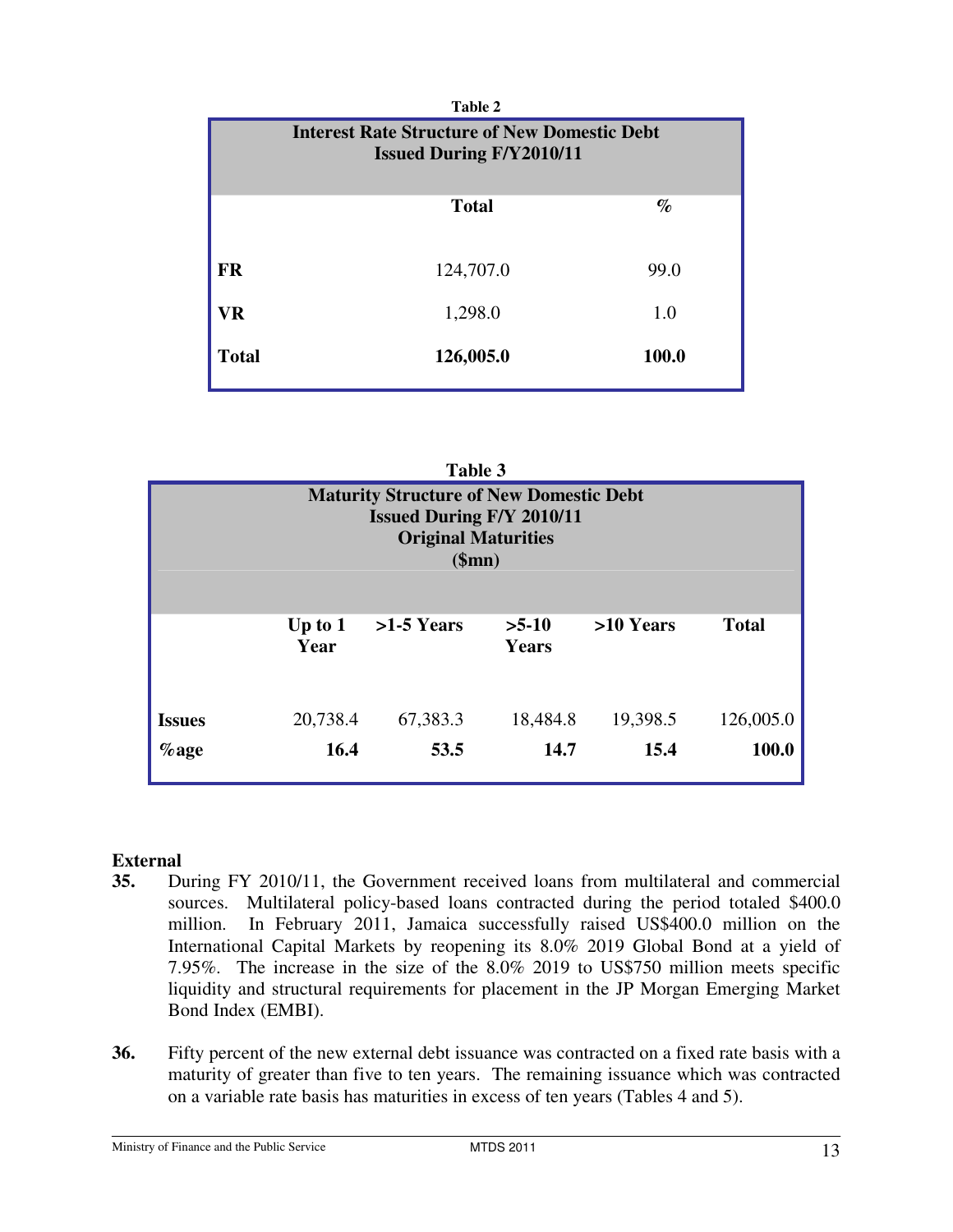| Table 4                                                                                            |              |            |  |  |
|----------------------------------------------------------------------------------------------------|--------------|------------|--|--|
| <b>Interest Rate Structure of New External Debt</b><br><b>Issued During FY 2010/11</b><br>(US\$Mn) |              |            |  |  |
|                                                                                                    | <b>Total</b> | $\%$       |  |  |
| <b>FR</b>                                                                                          | 400          | 50         |  |  |
| VR                                                                                                 | 400          | 50         |  |  |
| <b>Total</b>                                                                                       | 800          | <b>100</b> |  |  |

#### **Table 5**

| Issued during F/Y 2010/11<br>(US\$Mn) |                  |     |                                           |       |       |
|---------------------------------------|------------------|-----|-------------------------------------------|-------|-------|
|                                       | $<$ 1 year       |     | 1-5 years $>5$ -10 years $>10$ - 15 years |       | Total |
| <b>Multilateral</b>                   | $\bullet$<br>0.0 | 0.0 | 0.0                                       | 400.0 | 400.0 |
| <b>IDB</b>                            | 0.0              | 0.0 | 0.0                                       | 400.0 | 400.0 |
| <b>IBRD</b>                           | 0.0              | 0.0 | 0.0                                       | 0.0   | 0.0   |
| <b>Bonds</b>                          | 0.0              | 0.0 | 400.0                                     | 0.0   | 400.0 |
| <b>Total</b>                          | 0.0              | 0.0 | 400.0                                     | 400.0 | 800.0 |
| Percentage                            | 0.0              | 0.0 | 50.0                                      | 50.0  | 100.0 |
|                                       |                  |     |                                           |       |       |
|                                       |                  |     |                                           |       |       |
|                                       |                  |     |                                           |       |       |

## *Debt Indicators*

#### **37. Table 6 below shows indicators for FY 2009/10 and FY 2010/11.**

| Table 6                                            |                             |            |  |  |  |  |
|----------------------------------------------------|-----------------------------|------------|--|--|--|--|
|                                                    | <b>Jamaica: Debt Ratios</b> |            |  |  |  |  |
| $(\%)$                                             | F/Y2009/10                  | F/Y2010/11 |  |  |  |  |
| Total Debt / GDP                                   | 129.3                       | 128.3      |  |  |  |  |
| External Debt / GDP                                | 60.9                        | 62.2       |  |  |  |  |
| Domestic Debt / GDP                                | 68.4                        | 66.1       |  |  |  |  |
| External Debt Service / XGS                        | 12.1                        | 11.5       |  |  |  |  |
| Total Interest Payments / GDP                      | 17.0                        | 10.5       |  |  |  |  |
| <b>Total Debt Service / Total Revenue</b>          | 119.3                       | 73.2       |  |  |  |  |
| <b>Total Debt Service / Total Expenditure</b>      | 85.0                        | 59.2       |  |  |  |  |
| <b>Total Interest Payments / Tax Revenue</b>       | 71.0                        | 45.8       |  |  |  |  |
| <b>Total Interest Payments / Total Expenditure</b> | 44.8                        | 32.9       |  |  |  |  |
| <b>Total Amortization / Total Revenue</b>          | 56.5                        | 32.5       |  |  |  |  |
| <b>Total Amortization / Total Expenditure</b>      | 40.2                        | 26.2       |  |  |  |  |

Ministry of Finance and the Public Service MTDS 2011 14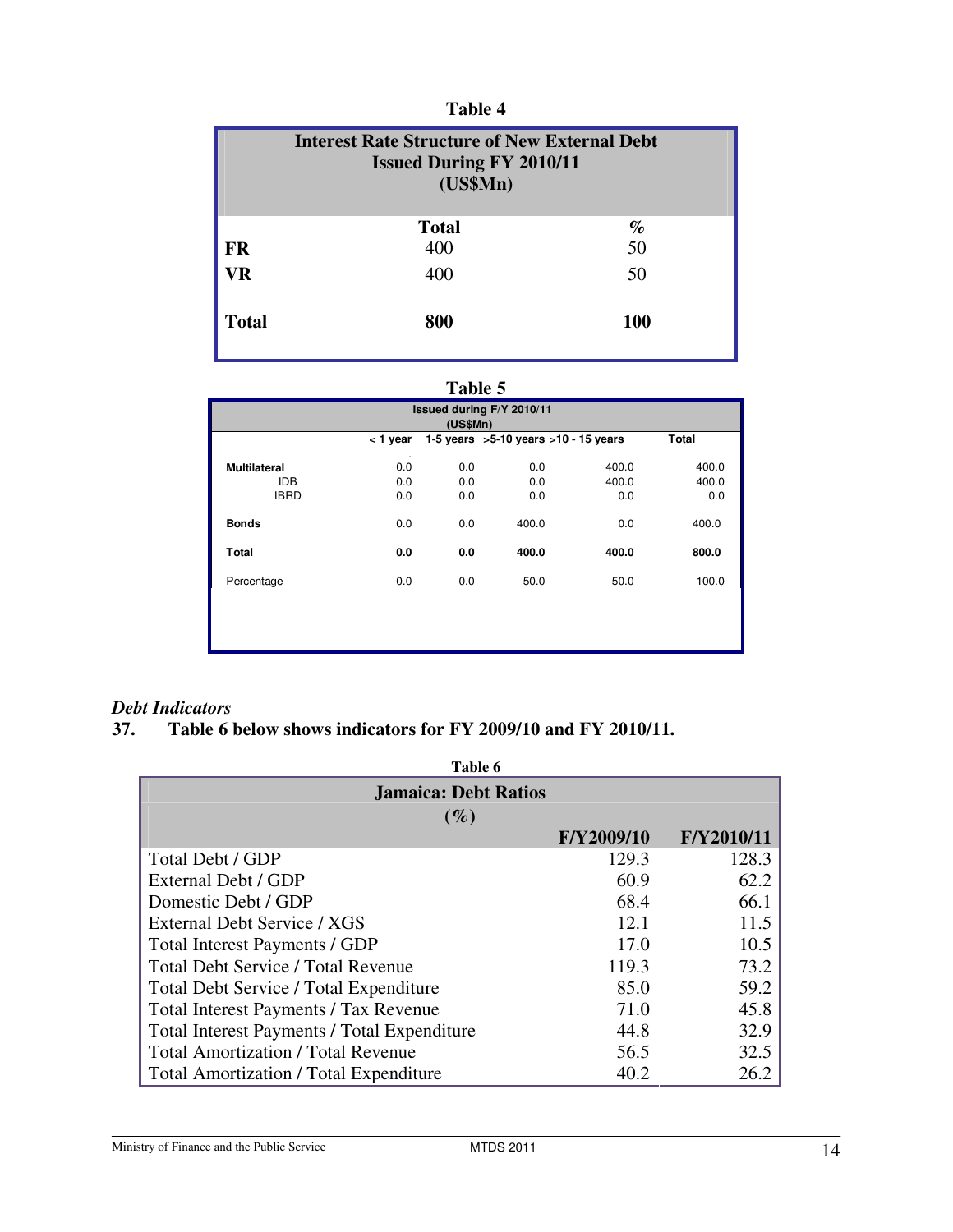#### **External Debt Forgiveness**

**38.** Under the Commonwealth Debt Initiative, the United Kingdom has over the years provided debt relief to Jamaica under its various debt initiatives. Accordingly, in FY 2010/11, Jamaica received debt forgiveness in the aggregate amount of £2.41 million. Jamaica was granted this debt forgiveness based on an assessment of selected indicators from the Government's Medium Term Framework (MTF) and the National Development Plan (Vision 2030).

#### **Country Rating**

- **39.** Annual rating reviews were conducted on Jamaica's credit standing by the rating agencies Moody's Investors Service (Moody's), Standard and Poor's (S&P) and Fitch Ratings during the fiscal year. In December 2010, S&P re-affirmed Jamaica's long-term foreign and local currency sovereign rating "B-" and maintained its "Stable" outlook. This was followed in January 2011 by Moody's re-affirming Jamaica's long-term foreign currency local currency credit ratings of "B3". Moody's maintained its "Stable" outlook for Jamaica. Finally, in February 2011, Fitch Ratings also re-affirmed Jamaica's foreign and local currency default rating of "B-" and assigned a "Stable" outlook.
- **40.** The ratings were supported by the country's relatively high level of institutional strength, the Government's ongoing commitment to fiscal discipline and to maintaining investor confidence and stability, its proven ability to face exogenous shocks, willingness to pay and political stability.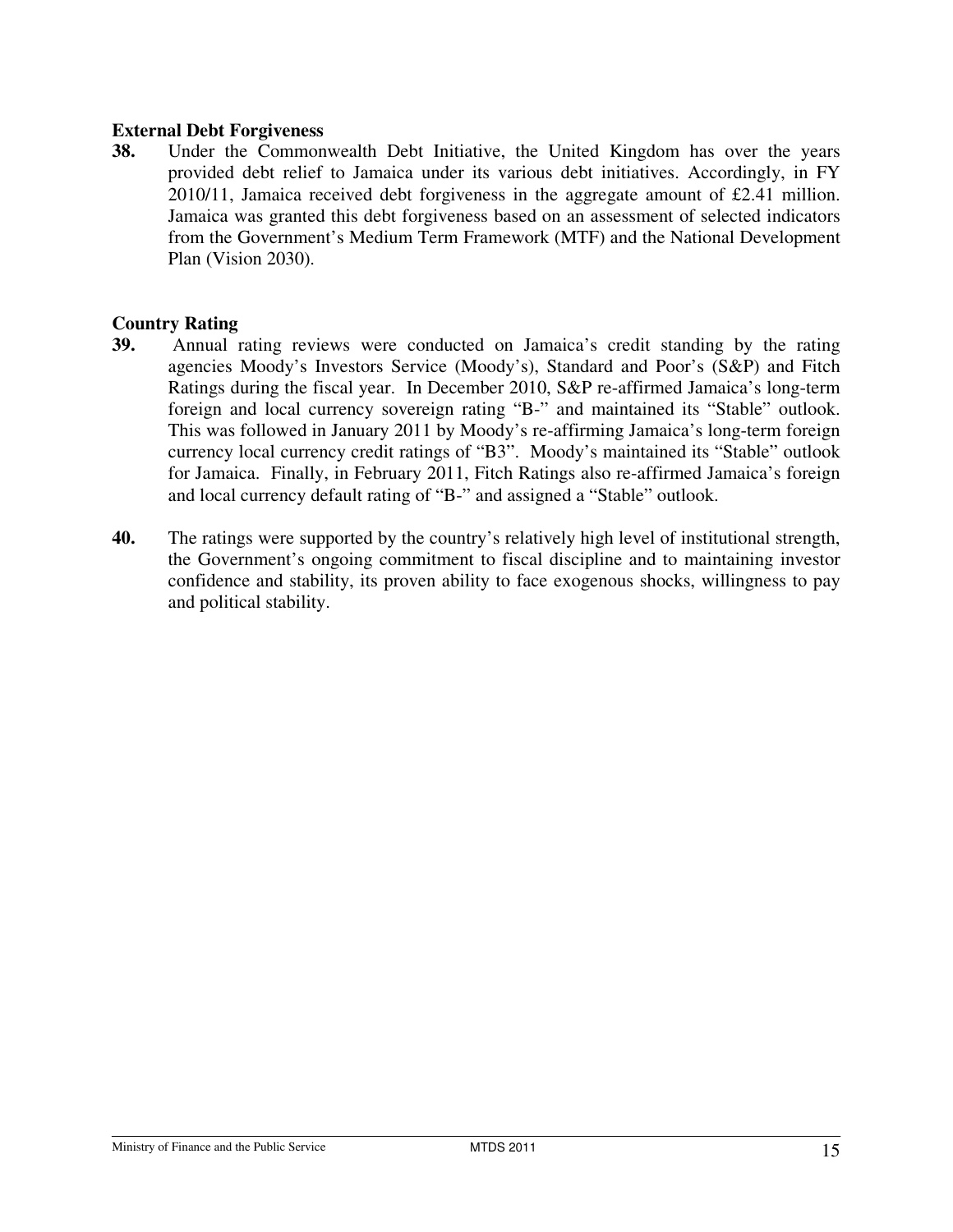#### **IV. RISK ANALYSIS**

**41.** The structure of the debt portfolio has inherent risks associated with market conditions and the macroeconomic environment. Risk mitigation strategies have been consistently employed to insulate the portfolio from potential shocks. These strategies include the suspension of issuance of US\$-denominated and US\$-indexed bonds in the domestic market, as well as the extension of the "Average Time to Refixing" of new debt.

#### *Foreign Exchange Risk*

**42.** At the end of FY 2010/11, 82.4% of the external debt was denominated in US\$, while 13.5% of the domestic debt was also US\$-denominated. Jamaica's public debt faces ongoing risk arising from cross currency parity changes which is inherent in the external debt component of the debt portfolio. This has been reduced over time as the US Dollar, the currency in which the external debt is reported, continues to maintain its prominence as the principal currency with respect to the other major currencies i.e. Euros, Japanese Yen, Renminbi Yuans and Great Britain Pounds. In addition, the domestic portfolio has benefited from the introduction of CPI-Indexed Investment Notes and the discontinuation of US\$ Indexed Bonds as this has substantially reduced the level of foreign exchange exposure in the domestic portfolio. However, with a foreign currency component of approximately 55.4% at the end the review period, Jamaica's public debt exhibits a high level of foreign exchange risk which may be alleviated through an increase in domestic currency borrowing.

#### **Box 1. Foreign Exchange Risk**

Foreign Exchange Risk is the possibility that the Government could sustain losses occurring from adverse movements in foreign exchange rates among currencies represented in the debt stock.

The level of exposure to this risk depends on the proportion of the debt stock that is denominated in foreign currency. However, the potential negative impact of this risk may be mollified through proper management. Methods to alleviate the impact may include execution of forward exchange contracts and hedging mechanisms.

Essentially, the extent of exposure to this risk would depend on the long-term stability in the foreign exchange rate market and the potential to maintain long-term sustainability.

#### *Refinancing Risk in the Domestic Portfolio*

**43.** The JDX had the desired effect of smoothing maturities along the domestic yield curve, thereby significantly decreasing refinancing risk in the debt stock. At March 31, 2011, 5.8% of the outstanding domestic debt was scheduled to mature within one year down from 10.08% at the end of March 2010. Debt scheduled to mature after 10 years increased from 22.2% at the end of March 2010 to 22.8% at the end of March 2011.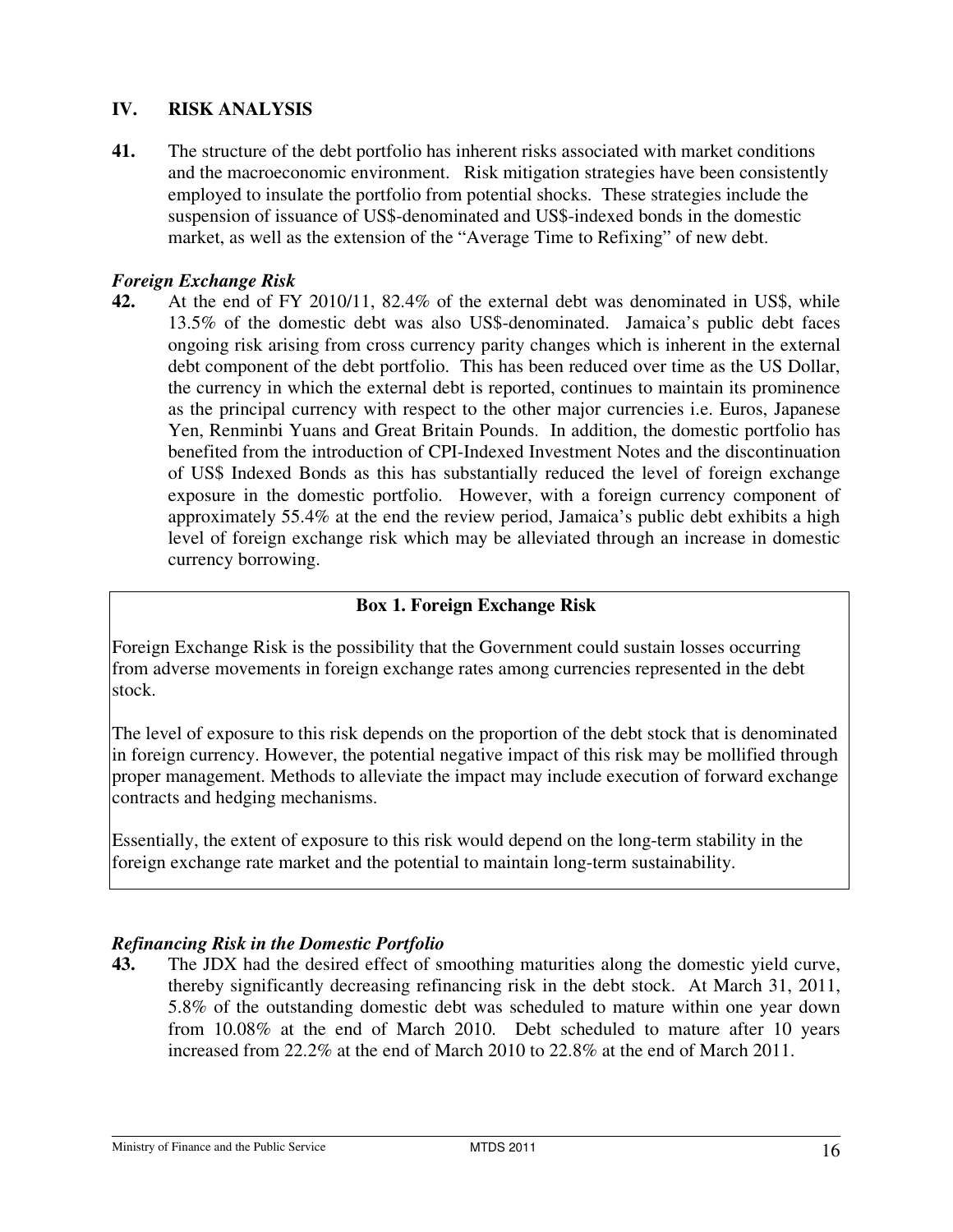#### *Refinancing Risk in the External Portfolio*

- **44.** In keeping with the debt strategy objectives of extending the maturities of the debt and minimizing rollover risk, the external debt has traditionally been contracted on a long term basis and therefore continues to be largely long-term with low rollover risk.
- **45.** During FY 2010/11, 88.4% of the debt was at the long end of the curve. Of the total external debt outstanding at the end of March 2011, 27.2% will mature in 5 years, up from 18.9% at the end of the previous year; while 49.2% had maturities in excess of 10 years, an increase from 47.3 % in FY 2009/10.

#### **Box 2. Refinancing/ Rollover Risk**

Refinancing risk measures the exposure of the debt portfolio to unusually high interest rates at the point at which debt is being refinanced. In extreme cases, when this risk is too high, debt managers are unable to roll over maturing obligations.

The following indicators measure the exposure to this risk:

- The redemption profile of the outstanding debt; that is, the sequence of principal payments arising from the outstanding stock of debt.
- Proportion of the debt stock falling due within a particular period.
- Proportion of the debt stock falling due within a particular period adjusted by liquid assets; that is, 'liquid cushions' in the form of FX reserves or cash balances that reduce the Government's vulnerability to refinancing risk.
- Average time to maturity.

#### *Interest Rate Risk*

- **46.** The Government was able to achieve its debt strategy objective of reduced interest costs over the medium-term through an increase in the fixed rate component of the domestic debt and through significantly reduced external interest rates. This had the effect of reducing the level of interest rate risk which has been inherent in the domestic portfolio.
- **47.** The external component of the debt which is predominantly on a fixed rate basis has traditionally had a low level of interest rate risk. Internationally, interest rates remained low as a result of the prolonged global recession. This however had a positive impact on interest payments on variable rate loans, resulting in lower than projected interest payments. Base interest rates such as the US 3-month LIBOR were reduced to the historically low level of 0.25% p.a. as at January 2010. The US 3-month LIBOR increased marginally and stood at 0.3% p.a. at the end of March 2011.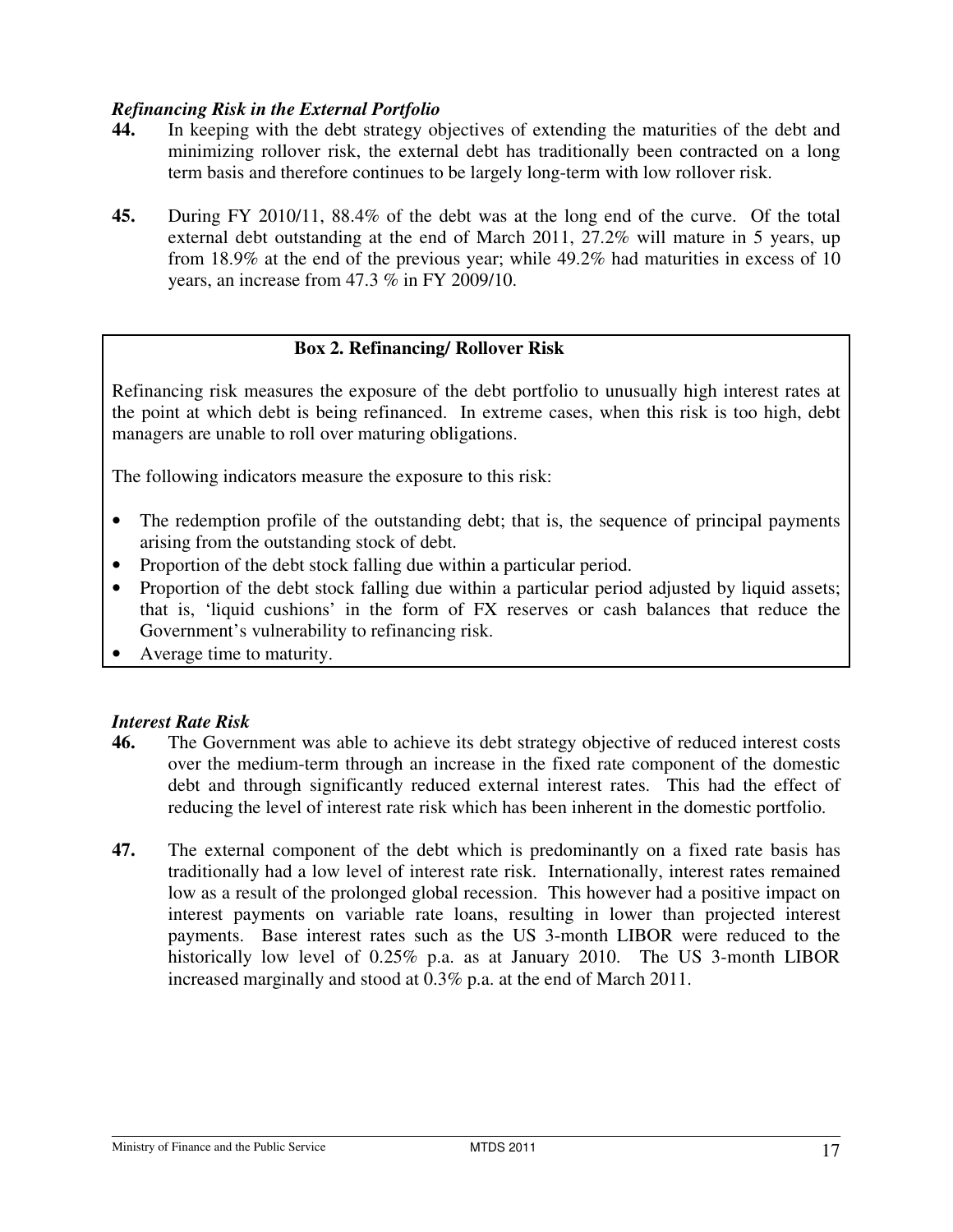#### **Box 3. Interest Rate Risk**

Interest Rate Risk refers to the susceptibility of the debt portfolio to higher market interest rates. The impact of this risk may cause interest rates on variable and fixed rate debts that are maturing to be re-priced.

The impact of this risk on the public debt stock may be controlled through the degree of prudence exercised by the Debt Management Unit. This may include the new debt issue being done on the premise of current debt stock and the desire of continuity towards a balanced debt portfolio. Furthermore, debt officers would take into consideration the volatility and direction of rate changes; the slope of the interest rate yield curve and the basis for re-pricing at rollover dates. Hence, the creation of variable or fixed rate instruments would be predicated on these considerations.

#### *Liquidity Risk*

- **48.** The Government's financing requirements have in the past been adversely affected by varying degrees of liquidity risk. In these circumstances severe challenges are experienced in raising adequate financing from the market through debt issuances, even when there are more than adequate funds available. The market may resist buying the Government securities for reasons including uncertainty in the macroeconomic outlook.
- **49.** The Government has sought to mitigate this risk by building reserves to protect the adequacy of the cash flow. Although there is potential to earn from short term deposits of these reserves, the carrying cost may be prohibitive, and therefore strategic management of the reserves would have to be employed.

#### **Box 4. Liquidity Risk**

Liquidity Risk is the probability that the Government may not raise adequate financing to satisfy its budgetary requirements. The risks may be due to insufficient liquidity or the investing community deeming the security to be unattractive.

The attractiveness of the securities to investors may be negatively affected by the following:

- (a) return on investment not reflecting the appetite of the investors along the yield curve.
- (b) uncertainty among investors arising from the socio-political environment.
- (c) instability created by geo-political events in the global environment could disrupt the credit market

However, this risk may be mitigated through the building of cash buffers, using designated reserves.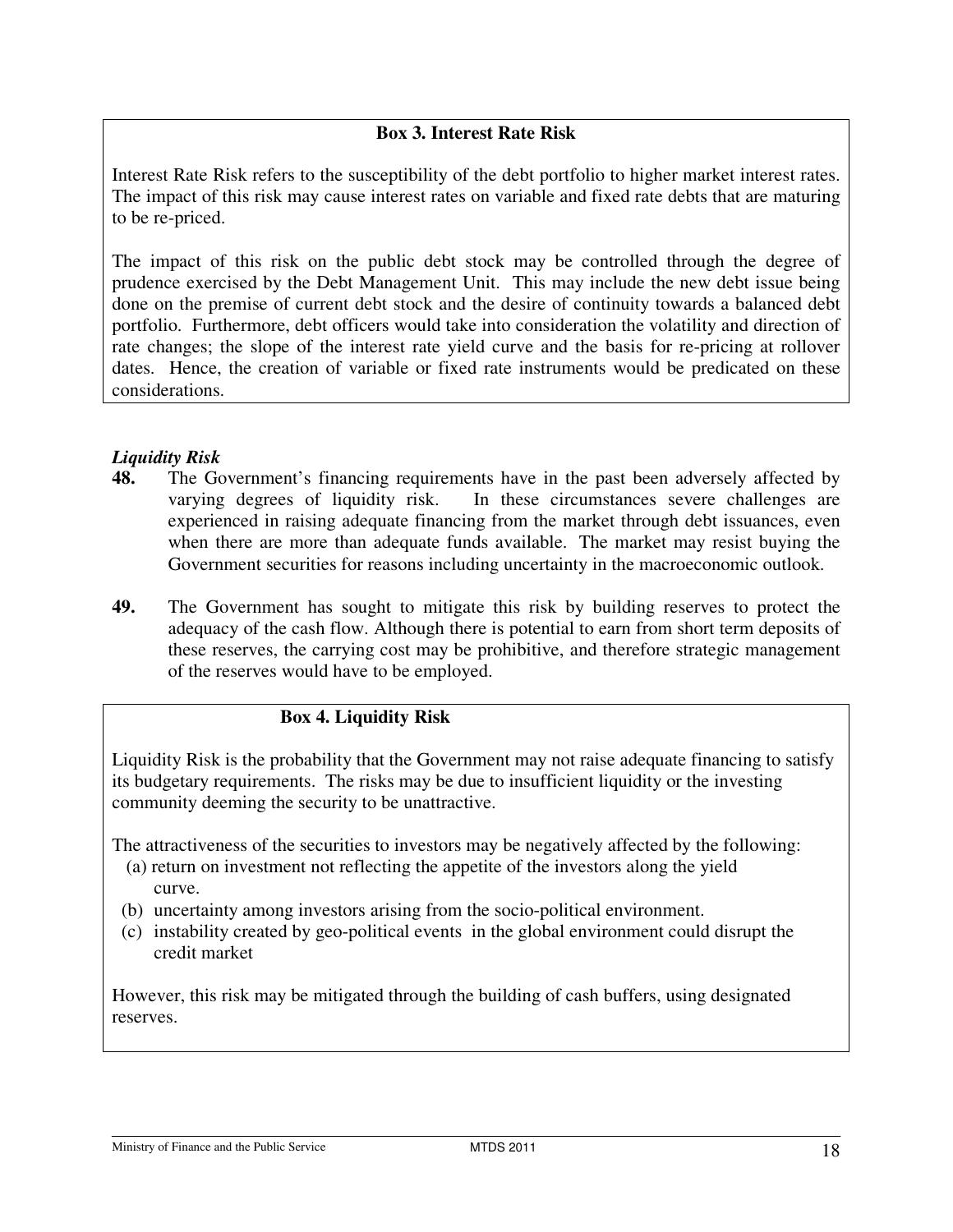#### *Inflation Risk*

**50.** Jamaica, as a small open economy, is prone to volatile inflation rates, which are strongly influenced by such factors as exposure to the pass-through effects of international commodity price movements and adverse weather conditions. Given the theoretically demonstrated direct relationship between inflation and interest rates, increases in the inflation rate will increase market rates thus negatively impacting bond pricing and trading on the secondary market (Chart 17).

![](_page_19_Figure_2.jpeg)

#### *Cash Flow at Risk*

**51.** The variable rate and foreign currency bonds have the highest risk in the debt portfolio. Given the small proportion of the CPI-linked bonds in the portfolio, i.e. 1.5%, the risk to the cash flow is minimal. Currently, all external debt, US\$-denominated bonds issued in the local market, variable rate bonds and CPI-linked bonds have the potential to negatively impact the cash flow, as the macroeconomic variables, such as inflation, devaluation and interest rates are subject to change. The variables that may impact the cash flow from a domestic debt standpoint are illustrated in Chart 18.

![](_page_19_Figure_5.jpeg)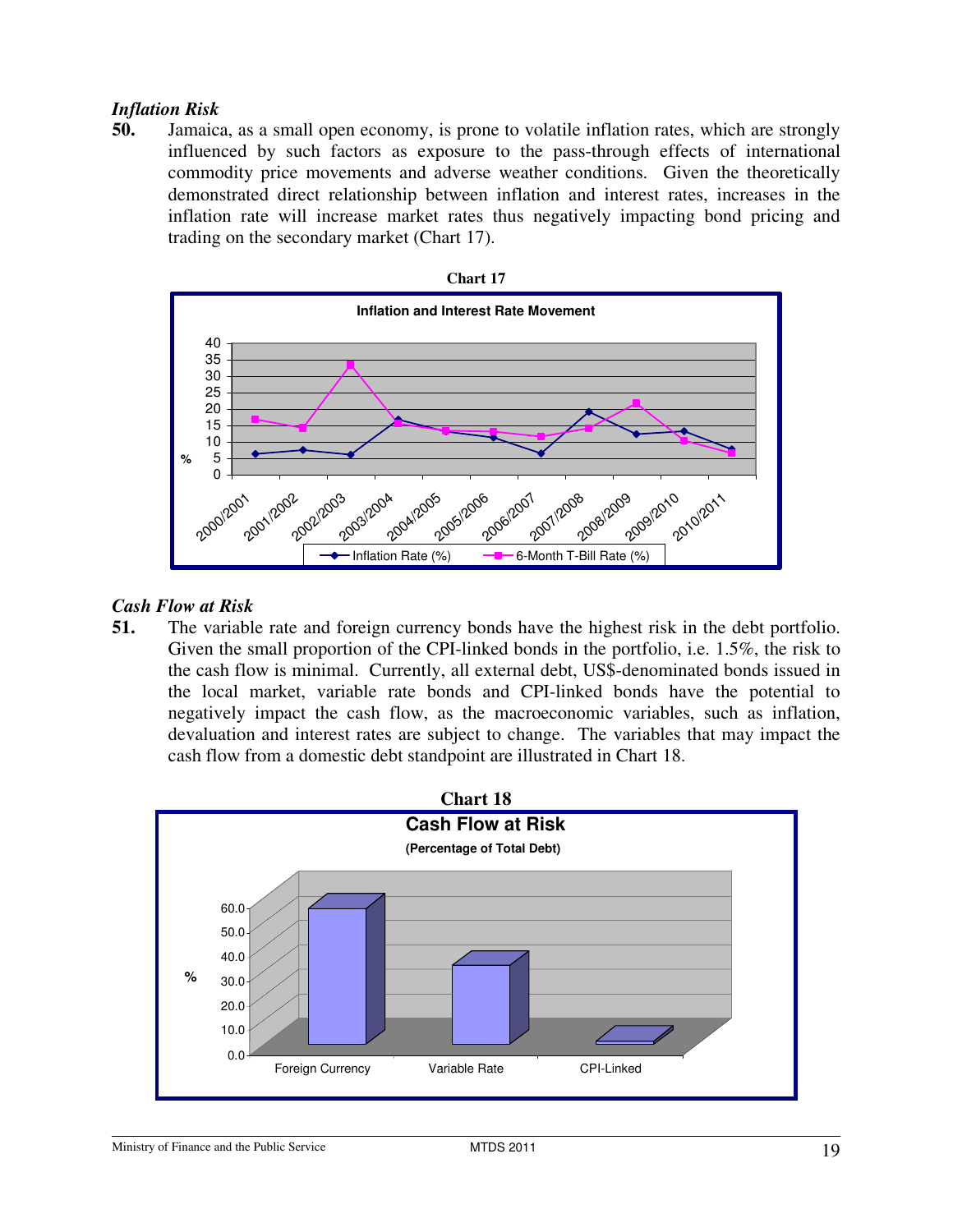#### **V. REVIEW OF THE DEBT MANAGEMENT STRATEGY 2010/2011**

- **52.** The *Debt Management Strategy* outlined the Government of Jamaica's objectives, strategies and plans for the management of the domestic and external debt liabilities for the fiscal year and the medium-term. It provided a review of the achievements and developments during FY 2009/10 taking into account the composition of the debt portfolio, the fiscal operations and developments in the macro-economy and in the domestic and international capital markets.
- **53.** During FY 2010/11 the Debt Management Strategy sought to:
	- Minimize debt service cost;
	- Increase the fixed-rate proportion of the domestic debt portfolio;
	- Maintain the maturity profile of the debt;
	- Minimize foreign currency exposure of the domestic debt portfolio;
	- Maintain the number of benchmark bonds;
	- Support and improve the development of the secondary market;
	- Increase the transparency and predictability of debt issuance and operations;
	- Continue to engage the multilateral institutions and the bilateral creditors;
	- Enhance consultation with market players and rating agencies;
	- Restructure the Debt Management Unit; and
	- Implement legislation governing debt.

#### *Minimise Debt Service Cost*

**54.** The execution of the Jamaica Debt Exchange (JDX) in February 2010 led to greater access to multilateral sources of financing, which contributed to sustained reduction in domestic interest rates. Yields on GOJ 6-month Treasury Bills moved from a high of 10.49% at the end of FY 2009/10 to 6.63% in March 2011. The current yields on Treasury Bills are the lowest in 30 years*.*

#### *Increase the Fixed-Rate Proportion of the Domestic Debt Portfolio*

**55.** The Government achieved considerable success in the realization of this objective. The fixed rate portion of the domestic debt increased from 56.4% at end-March 2010 to 59.8% at end-March 2011, thereby exceeding the strategy target of 58.4%. This strategic move has reduced the potential interest rate risk on the domestic debt portfolio.

#### *Maintain the Maturity Profile of the Debt Portfolio*

**56.** The objective of maintaining the maturity profile of the debt portfolio was achieved during the review period; this achievement was realised following the execution of the Liability Management Programme with respect to the domestic debt portfolio in FY 2009/10. At March 31, 2011, 5.8% of the outstanding domestic debt was scheduled to mature within one year, 51.0% between one and five years; and the remaining 43.1% after five years. This is a significant improvement over the previous period, as at the end-March 2010, 10.1% of the total domestic debt outstanding was scheduled to mature within one year, while 47.7% had maturities of five years and over.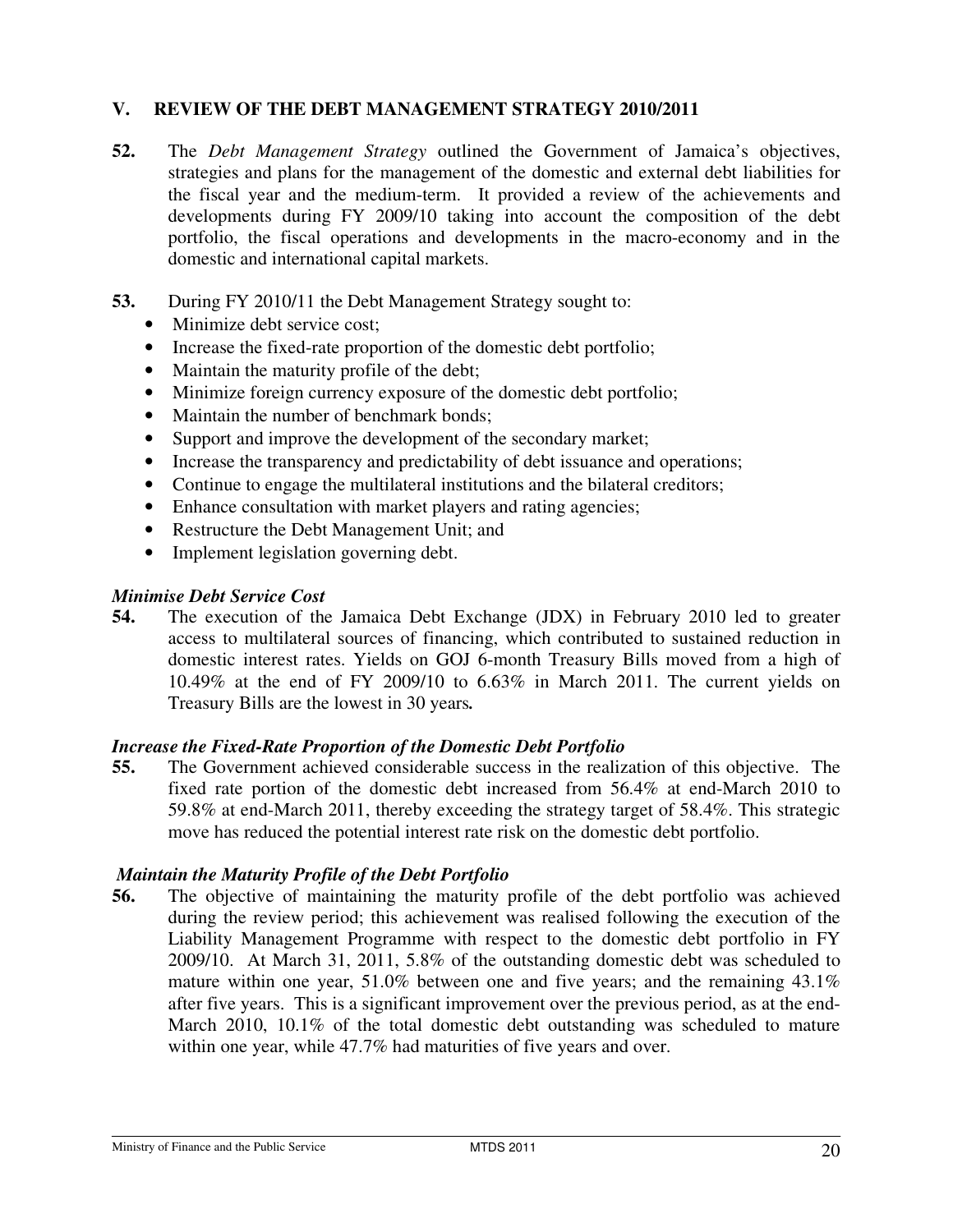**57.** At March 31, 2011, 21.6% of the external debt was scheduled to mature in 1-5 years, 32.8% in 5-10 years, and 45.6% in excess of 10 years. The external debt portfolio, therefore, continues to be largely long-term and consistent with minimizing and effectively managing rollover risk.

#### *Minimize Foreign Currency Exposure of the Domestic Debt Portfolio*

**58.** The stated objective of reducing the foreign currency component of the domestic debt from 13.1% to 12.0%, to reduce the exposure of the domestic portfolio to exchange risks, was not achieved, as the actual outturn at end-March 2011 was 13.5%. Although no new US\$-denominated securities were issued in the domestic market during the review period, the Government assumed Sugar Company of Jamaica's (SCJ) debt denominated in US\$.

#### *Maintain the Number of Benchmark Bonds*

**59.** During the review period, of the four Bonds that matured two were replaced with new Benchmark notes. This decision was consistent with prudent debt management, as all borrowing requirements were satisfied by early February.

#### *Support and Improve the Development of the Secondary Market*

**60.** With the dematerialisation of all eligible GOJ securities in the JamClear-CSD, settlement and trading transactions are now completed in real time and on a safe platform, thereby supporting increased efficiency and reducing operational risks to both the participants in the depository and the Government. Strategic and prudent reopening of the Benchmark Bonds has contributed to increased market liquidity, thereby supporting improved price discovery in the secondary market.

#### *Increase the Transparency and Predictability of Debt Issuance and Operations*

- **61.** The objective of maintaining transparency in debt issuance was achieved by the provision of up-to-date information to the market through regular postings to the MOFPS website (www.mof.gov.jm/dmu) and constant communication to the investing community. During the year, the Government continued to publish comprehensive, timely and reliable information on the performance and management of the public debt, thereby ensuring greater predictability and accountability.
- **62.** The Government published schedules of upcoming market issues and the results. Information on the debt strategy, operations and key debt data including stock of debt, interest rate structure, currency and creditor composition, monthly interest rate schedules and other relevant investor information were also published on the MOFPS' website. Prior to the start of the review period, the schedule of Treasury Bill issues for the fiscal year was published as planned. The schedule of market issues was published on a monthly basis up to October 2010. This was followed by a 5-month schedule for the remainder of the fiscal year.

#### *Continue to engage the Multilateral Institutions and the Bilateral Creditors*

**63.** The debt strategy to engage the multilateral and bilateral creditors continued during FY 2010/11. This approach was geared towards securing more cost effective financing for infrastructure development projects. These loans covered a wide spectrum of the economic sector, ranging from agriculture, information technology, rural development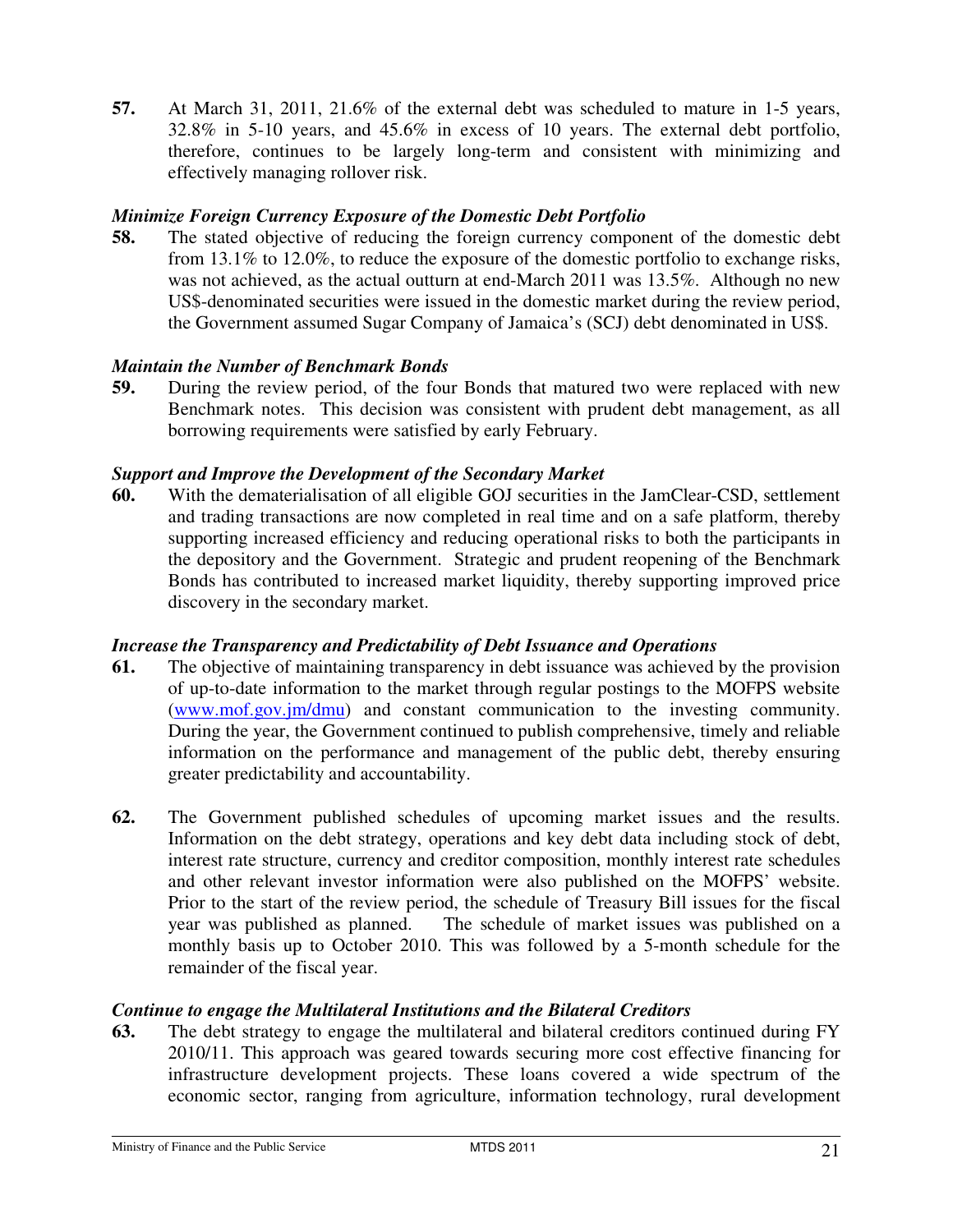and road rehabilitation. Concessional policy-based loans for budgetary support were disbursed by the Inter-American Development Bank (IDB), the World Bank and Caribbean Development Bank (CDB) (Chart 19).

![](_page_22_Figure_1.jpeg)

#### *Enhanced Consultations with Market Players and Rating Agencies*

**64.** The Government did not host its usual investor conference calls with the international and domestic markets. However, there were numerous meetings, presentations and investor fora with the public and private sectors in the domestic market, two Non-Deal Road Shows – one in Europe in October 2010 and another in the United States in February 2011. This was preparatory to the Government's re-entry into the International Capital Markets, following the onset of the global financial crisis.

#### *Restructuring of the Debt Management Unit*

**65.** The objective to restructure the Debt Management Unit along the functional lines of a Front, Middle and Back office model was not realized during the review period. However, significant advances in this regard were made and it is envisaged that this strategy objective will be achieved by mid-FY 2011/12.

#### *Implement Legislation Governing Debt Management*

**66.** Implementation of legislation governing debt management was not achieved during the review period, although considerable progress in developing this omnibus legislation has been made. The draft Public Debt Management Bill is currently at an advanced stage, preparatory to the entry into the Houses of Parliament for consideration and final approval. It is anticipated that the PDMA will be passed into law during the first quarter of FY 2011/12.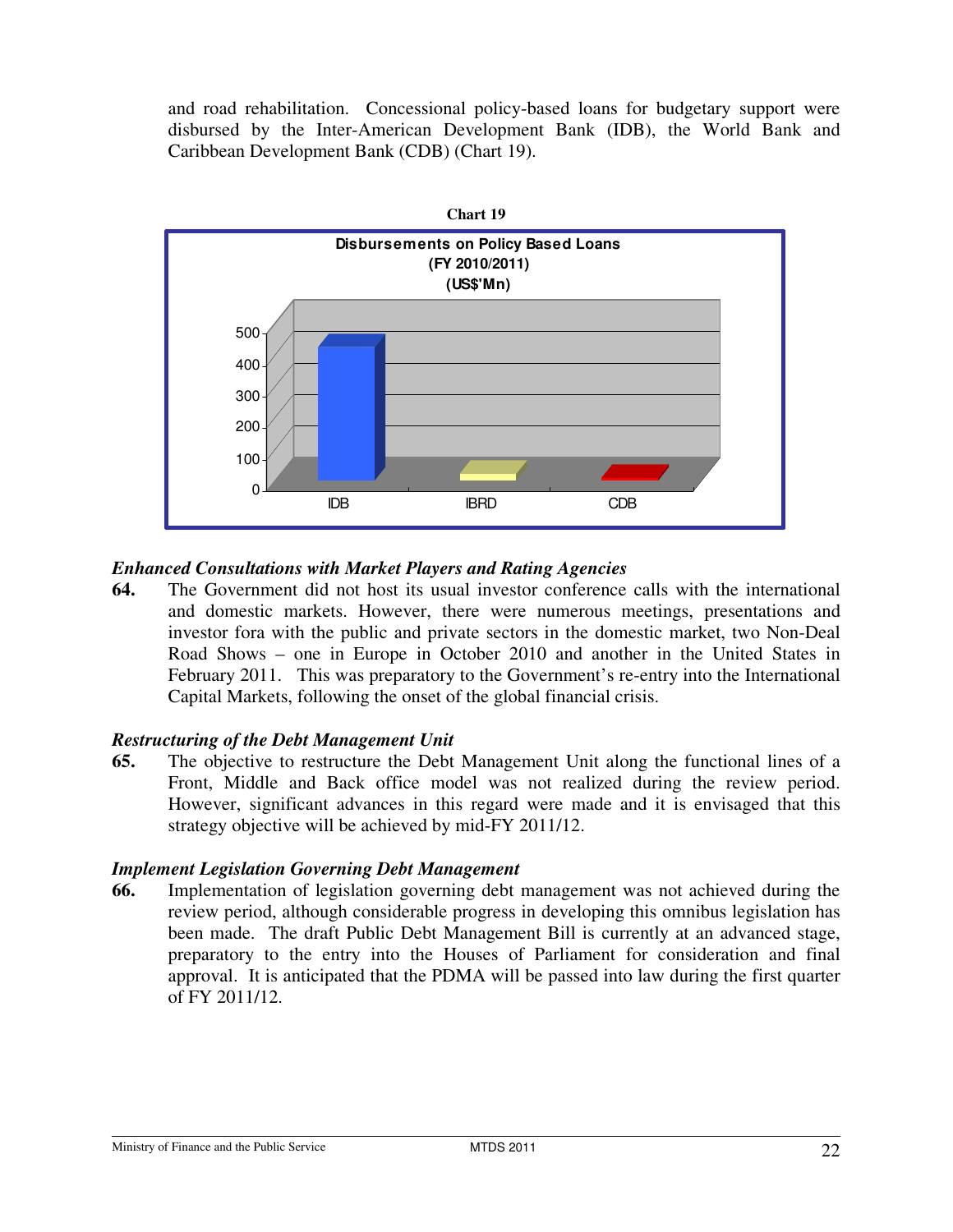#### **VI. TOWARDS A MEDIUM TERM DEBT MANAGEMENT STRATEGY (MTDS)**

- **67.** The IMF and World Bank have jointly developed a multifaceted framework to help countries develop a more systematic approach to their Medium-term Debt Management Strategy (MTDS). This framework encapsulates a comprehensive approach to the formulation of a debt strategy, identifying possible constraints through the dynamics of macroeconomic variables; costs/risks trade-offs and market conditions relative to debt management. It involves the process of providing analysis on all feasible alternatives while taking into consideration all relevant costs and risks.
- **68.** Prior to the use of the MTDS Toolkit, the medium-term debt strategies developed by the GOJ outlined the Government's objectives, strategies and plans for the management of the public debt for the fiscal year and the medium-term. The former Debt Management Strategies provided a review of the achievements and developments during the previous year taking into account the composition of the debt portfolio, the fiscal operations and developments in the macro-economy and in the domestic and international capital markets.
- **69.** The MTDS Toolkit assists in informing the appropriate borrowing strategy, which includes the issuance of debt instruments with certain characteristics (i.e. interest rate, maturity profile, and currency composition) with the objective of achieving a desired cost-risk profile. This will seek to facilitate development of the domestic capital markets. The MTDS Toolkit provides a quantitative framework to inform the choice of debt instruments to be issued.
- **70.** The primary objectives of the MTDS are:
	- Ensuring that the funding needs of the Government are met;
	- Minimizing the cost of debt in the medium term and the long term;
	- Keeping risks in the debt portfolio at acceptable levels; and
	- Promoting the development of the domestic debt market.
- **71.** In general terms, the scope of the MTDS will include Central Government domestic and external debt, as well as the publicly-guaranteed external debt. Explicit domestic guarantees, although not included, are closely monitored and reported to the House of Representatives on a periodic basis. The amendment of the Financial Administration and Audit Act (FAA Act), as well as the enactment of the PDMA will support increased monitoring of explicit liabilities. Cost/risk analysis will be applied to new proposals for both central Government obligations and Government guarantees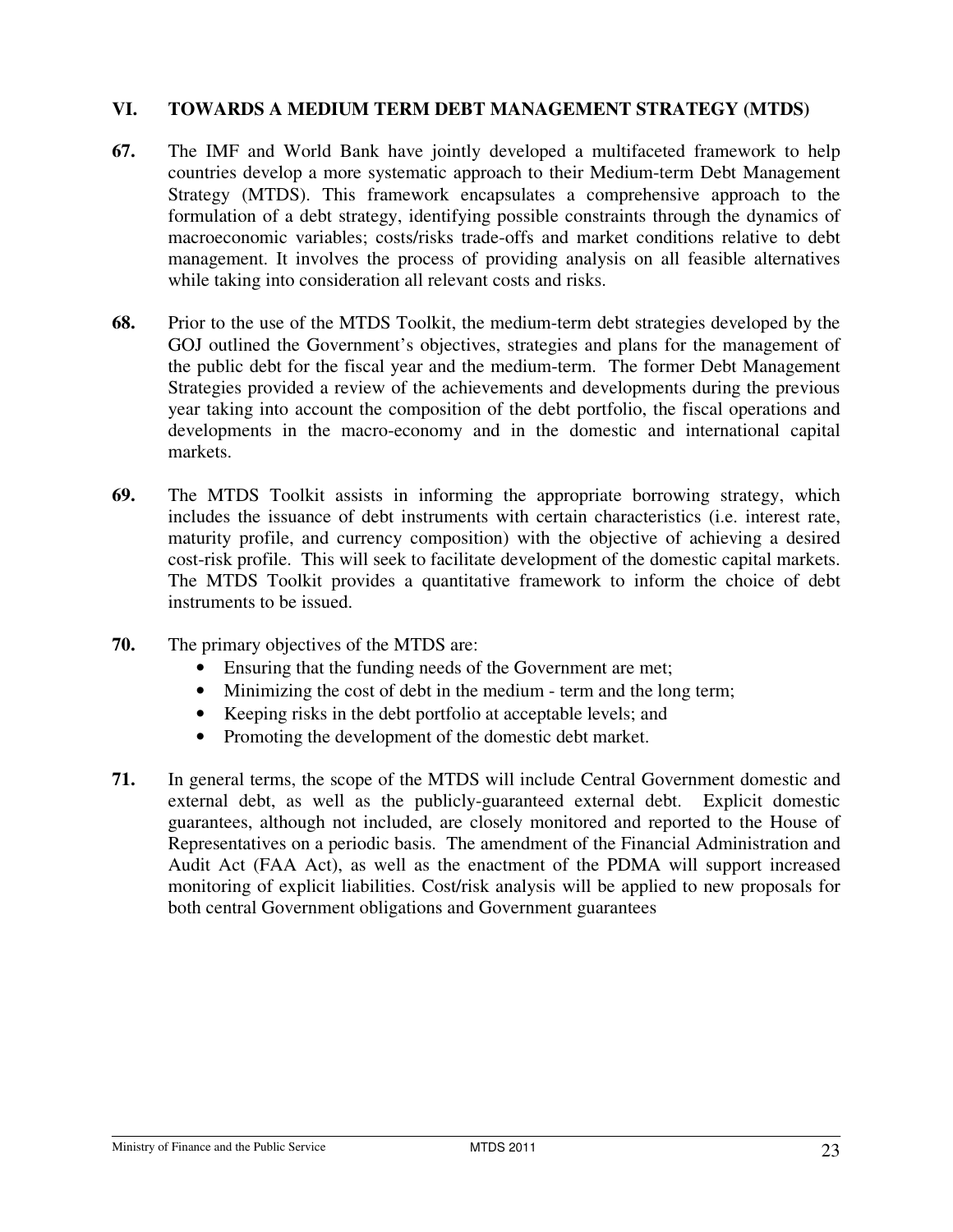#### **VII. ASSESSMENT OF THE MACROECONOMIC ENVIRONMENT**

#### *Macroeconomic Environment*

**72.** In evaluating the alternative debt strategies, the current macroeconomic outlook and medium-term fiscal policy framework were examined in order to assess their potential impact on the strategy options. The macroeconomic framework underpinning the MTDS is that of the macroeconomic programme.

#### *Economic Activity*

- **73.** Economic growth remains negative, even though there are signs of improvement. Following a 2.5% decline in real growth in FY 2009/10, GDP was expected to grow by 0.6% in FY 2010/11; however, there was a decline of 0.7% for FY 2010/11. Despite this negative projection, tourism continues to show remarkable resilience, with stop-over arrivals attaining record levels in July and August. In addition, good weather conditions facilitated growth in the agricultural sector, while the mining sector has improved with the reopening of the West Indies Alumina Company Ewarton plant in June 2010. The sugar industry will receive a substantial boost in investment upon conclusion of the sale of the Government-owned sugar factories.
- **74.** Unemployment remains high and was recorded at 12.4% at April 2010. At the same time, however, there have been some recent positive developments in the labour market, with positive job growth for the first time in four quarters. The FY 2009/10 outturn for the external current account deficit was 7.5 % and is projected to end FY 2010/11 at 8.3 %. Net International Reserves (NIR) stood at US\$2,515.7mn at the end of FY 2010/11, a US\$763.8mn increase over the US\$1,751.9mn recorded at the end of FY 2009/10. There are signs of improvement in remittance flows and export earnings.

#### *Inflation*

**75.** Inflation has fallen significantly since 2008. The inflation rate for calendar year 2010 was 11.7% in comparison to the 10.2% that obtained for calendar year 2009. However, the outturn for FY 2010/11 is 7.8 %, 5.5% below the 13.3% recorded for FY 2009/10 (Chart 20).

![](_page_24_Figure_8.jpeg)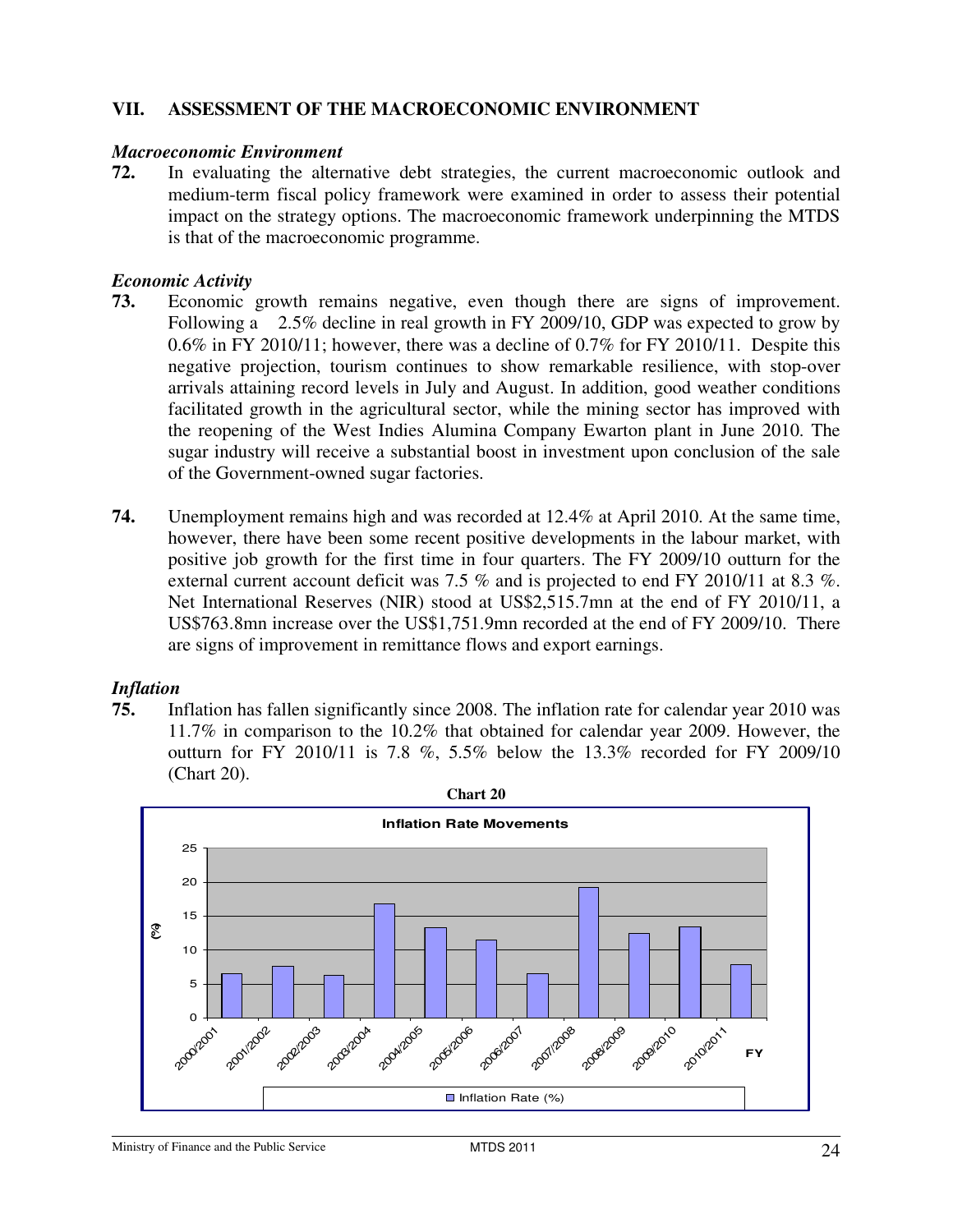#### *Exogenous Shocks*

**76.** Jamaica is vulnerable to most kinds of disasters, particularly floods and hurricanes. The inflation rate is strongly influenced by international commodity prices. In 2010, prices for both oil and non-oil commodities increased considerably, reflecting a combination of strong demand growth and supply shocks. These could have serious implications for the fiscal revenue. It is expected that this upward pressure in commodity prices will continue in 2011.

#### *Public Finances*

**78.**

**77.** Despite the economic challenges the country faces, the Government remains resolute in meeting the medium term fiscal targets. In light of this, the Government has taken steps to implement a set of structural reforms: namely the Public Sector Reform, Tax Reform, and Public Expenditure Management, which aim at entrenching fiscal discipline and bolstering transparency. These reforms will help to ensure that the gains achieved to date will be sustained and deepened over the medium-term. The Central Government primary balance for FY 2010/11 was \$53.4bn or 4.4% of GDP, compared to an outturn of \$67.5bn or 6.1% of GDP for FY 2009/10 (Table 7).

| <b>Macroeconomic Indicators</b>                |         |         |         |         |         |         |  |
|------------------------------------------------|---------|---------|---------|---------|---------|---------|--|
|                                                | 2008/09 | 2009/10 | 2010/11 | 2011/12 | 2012/13 | 2013/14 |  |
| <b>GDP, Prices and Employment</b>              |         |         |         |         |         |         |  |
| Real GDP Growth $(\%)$                         | $-1.7$  | $-2.5$  | $-1.0$  | 1.5     | 2.0     | 2.0     |  |
| Inflation Annual Pt to Pt $(\%)$               | 12.4    | 13.3    | 7.8     | 7.0     | 6.5     | 6.5     |  |
| End of Period Exchange Rate                    | 88.82   | 89.51   | 85.85   | .       | .       | .       |  |
| Unemployment rate $(\%)$                       | 10.8    | 11.4    | .       | .       | .       | .       |  |
| Government Operations (in %                    |         |         |         |         |         |         |  |
| GDP)                                           |         |         |         |         |         |         |  |
| <b>Budgetary Revenue</b>                       | 26.9    | 27.1    | 25.7    | 25.9    | 24.7    | 24.7    |  |
| <b>Budgetary Expenditure</b>                   | 34.2    | 38.0    | 31.8    | 31.6    | 30.6    | 29.1    |  |
| <b>Primary Expenditure</b>                     | 22.0    | 21.0    | 21.3    | 21.8    | 20.5    | 19.8    |  |
| <b>Interest Payments</b>                       | 12.2    | 17.0    | 10.5    | 9.8     | 10.1    | 9.3     |  |
| <b>Budget Balance</b>                          | $-7.3$  | $-10.9$ | $-6.1$  | $-4.6$  | $-3.5$  | $-2.3$  |  |
| <b>Of</b><br>which:<br>Primary<br>Fiscal       | 4.9     | 6.1     | 4.4     | 4.2     | 4.2     | 4.9     |  |
| <b>Balance</b>                                 |         |         |         |         |         |         |  |
| <b>Public Debt</b>                             | 116.8   | 129.3   | 128.3   | 126.1   | 125.2   | 113.8   |  |
|                                                |         |         |         |         |         |         |  |
| <b>External Sector</b>                         |         |         |         |         |         |         |  |
| <b>Current Account Balance</b>                 | $-18.4$ | $-7.5$  | $-8.3$  | $-6.7$  | $-6.0$  | $-5.5$  |  |
| Of which: exports of goods, f.o.b.             | 17.0    | 11.2    | 10.4    | 13.6    | 14.6    | 15.6    |  |
| Of which: imports of goods,                    | 50.0    | 35.4    | 33.7    | 37.4    | 39.3    | 41.2    |  |
| f.o.b.                                         |         |         |         |         |         |         |  |
| International<br><b>Net</b><br>Reserves<br>(in | 1,628.6 | 1,751.9 | 2,515.7 | 1959.2  | 2,184   | 2,205   |  |
| US\$Mn)                                        |         |         |         |         |         |         |  |

**Table 7**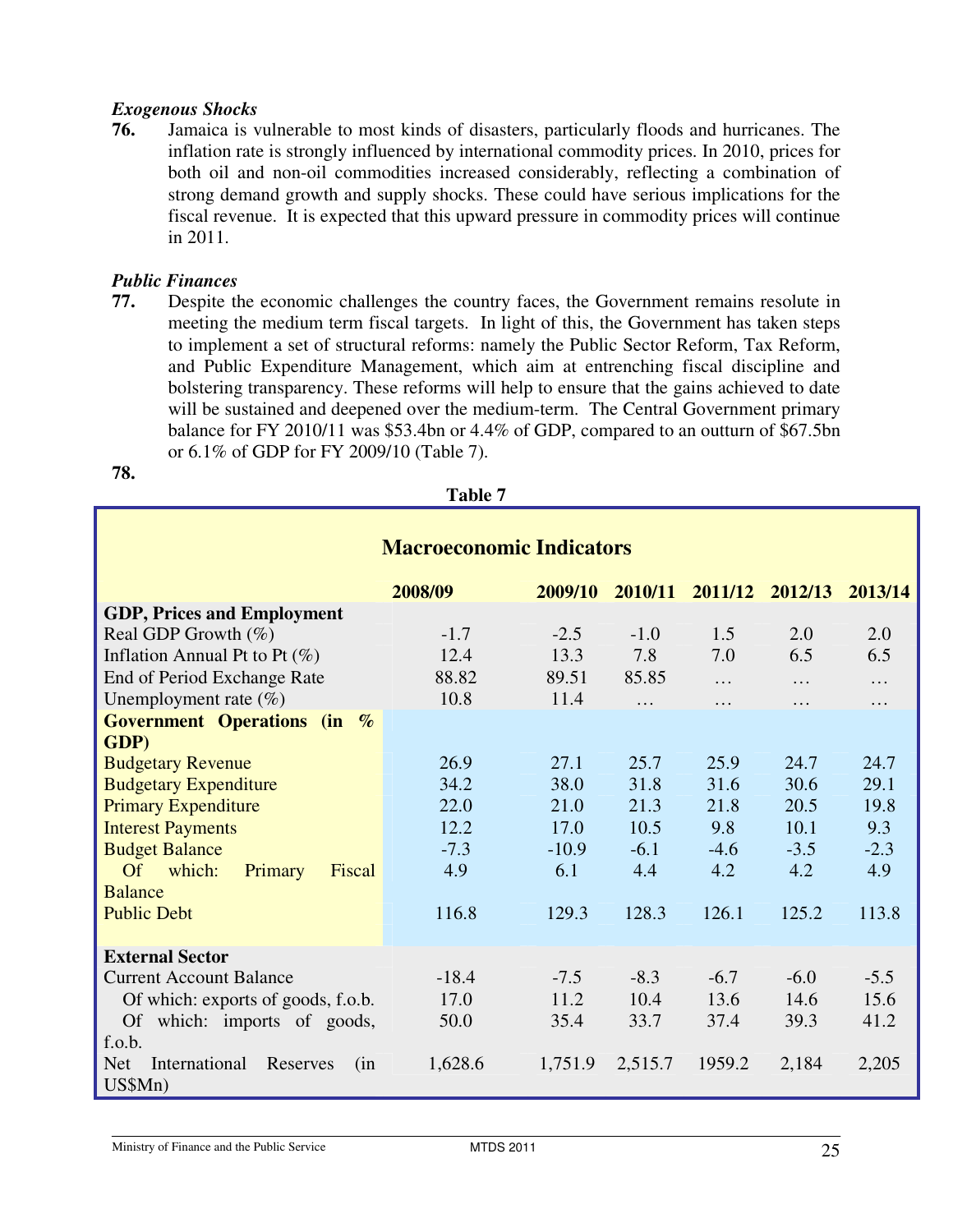#### *Financial Market*

**79.** Domestic financial market conditions remain stable. At the end of FY 2010/11, the 6 month Treasury Bill rate declined to 6.63%, 386 basis points, from the 10.49% recorded for the same period in FY 2009/10. In addition, the BOJ has cut its open market rates to 6.75%, accommodating market trends. The Financial System Support Fund (FSSF) remains untapped indicating that financial institutions have weathered the impact of the JDX well.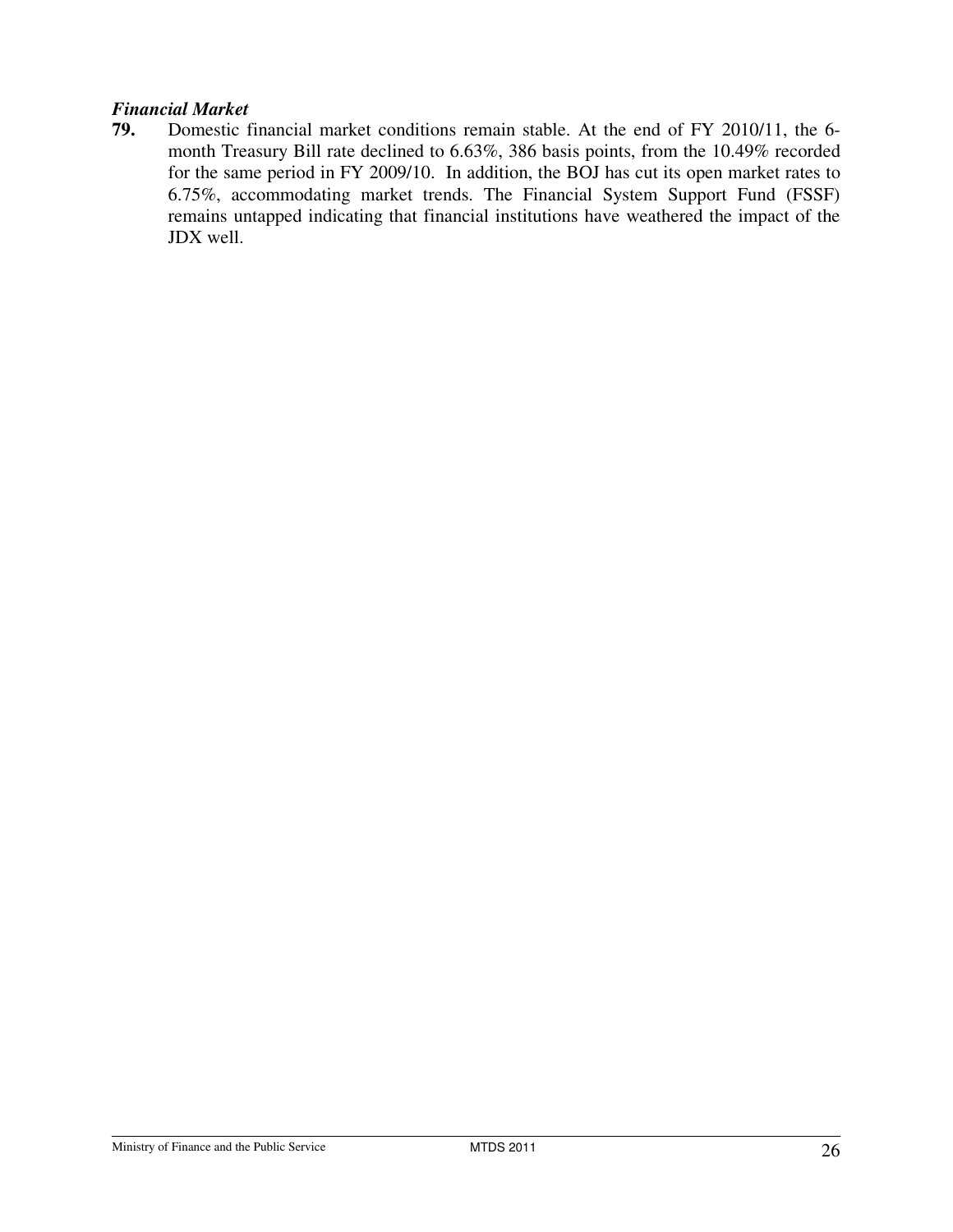#### **VIII. DESCRIPTION OF ALTERNATIVE BORROWING STRATEGIES AND SCENARIOS**

#### *Four alternative Borrowing Strategies were evaluated in the 2011 MTDS*

**80.** These strategies were analysed to determine the impact of changes in exogenous factors on Jamaica's public debt profile in the future to facilitate the decision making process of determining strategies that best reflect preferences for costs or risks.

#### *Strategy I: Continue strategic path to a balanced portfolio*

- **81.** This strategy follows the current debt management practices of refinancing all maturing external bonds with new debt from external commercial and the multilateral sources, while the level of new domestic borrowing is based on financing the fiscal deficit.
- **82.** This strategy also supports access to fixed rate long term funds from multilateral sources and in the current low interest rate borrowing environment, it is anticipated that funding from this source will continue in the short term, resulting in cost savings. The Government stands to benefit from lower debt servicing cost, notwithstanding the potential for foreign exchange risk.
- **83.** Securities to be issued in the domestic market will be a combination of fixed and variable rate securities, together with a limited issue of CPI-Indexed Bonds to satisfy investors appetite. The issuance Strategy for these securities will be to minimize both roll-over and interest rate risks. With approximately 56.9% of the domestic debt scheduled to mature in the next five years, the strategy will include issuing securities along the yield curve with maturities greater than five years. The Government, being mindful that investors may resist some long-term securities, will employ the use of general reserves to guarantee adequacy of the cash flow.
- **84.** The Government is aware that inherent in continuation of the existing strategy are potential foreign exchange, refinancing and demand side risks. Trade-off to these risks include some qualitative factors such as the development of the domestic capital market, a wide and diversified investor base comprising both local and foreign investors. The rationale for employing this Strategy is the achievement of a balanced portfolio over the medium term.
- **85.** Strategy I will also promote the Government's objective of supporting and improving the development of the secondary market, through reopening of Benchmark Bonds through the auction mechanism, for greater price discovery.

#### *Strategy II: More External Commercial Financing*

**86.** Under this strategy, the share of market-based external fixed-rate financing is increased. The strategy assumes that all external financing will be on commercial terms and that some variable-rate domestic currency debt will be replaced with external commercial financing.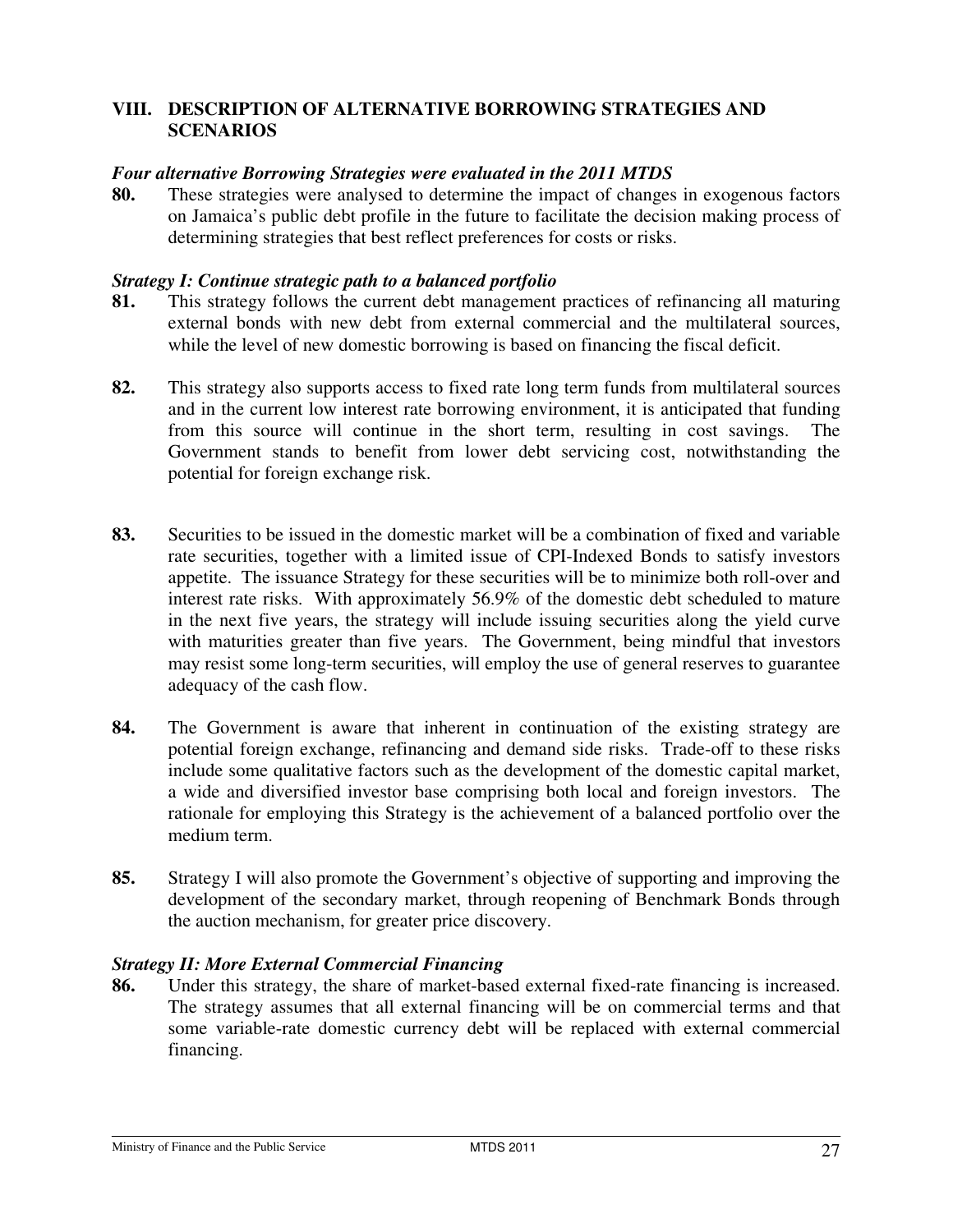#### *Strategy III: More Long-term Variable Rate Debt*

**87.** This strategy option allowed for fixed-rate domestic debt to be replaced with longer term variable-rate domestic debt. The objective of this strategy is to lengthen the maturity in order to reduce the rollover risk in the medium-term as debt service payments are projected to increase within the next 3-5 years. The use of long-term variable-rate debt is to take advantage of potential reductions in the domestic interest rates during the medium-term, as the Government moves towards economic growth within the context of a balanced fiscal budget.

#### *Strategy IV: More Long-Term Fixed-Rate Domestic Debt*

**88.** Under this strategy, domestic debts maturing in the short-term (i.e. the next two to three years) are replaced with longer-term fixed-rate domestic securities. The objective of this strategy is to lengthen the maturity profile without increasing the interest risk which is inherent in Strategy III, and reduce the potential refinancing risks.

| 1 avit 0       |                                                                                                                                                             |                                                                         |                                                                               |                                                                                                             |  |  |  |
|----------------|-------------------------------------------------------------------------------------------------------------------------------------------------------------|-------------------------------------------------------------------------|-------------------------------------------------------------------------------|-------------------------------------------------------------------------------------------------------------|--|--|--|
|                | <b>Overview of Debt Management Strategies</b>                                                                                                               |                                                                         |                                                                               |                                                                                                             |  |  |  |
|                | $S_I$ – Continue<br><b>Strategic Path to</b><br><b>Balanced Portfolio</b>                                                                                   | $S_{II}$ – More<br><b>External</b><br><b>Commercial</b><br><b>Loans</b> | $S_{III}$ – More<br>long-term<br><b>Variable Rate</b><br><b>Domestic Debt</b> | $S_{IV}$ – More long-<br>term Fixed Rate<br><b>Domestic Debt</b>                                            |  |  |  |
| Objective      | Maintaining the<br><b>Status Quo</b>                                                                                                                        | Reduce<br>refinancing $\&$<br>liquidity risks                           | Reducing<br>Refinancing<br><b>Risks</b>                                       | Reducing the<br><b>Interest Rate and</b><br><b>Refinancing Risks</b>                                        |  |  |  |
| Implementation | <b>External Debt</b><br>$1_{\cdot}$<br>Financing<br>replaces<br>External<br><b>Maturities</b><br>2.<br>Domestic<br>Financing<br>covers deficit<br>financing | External<br>Financing on<br>Commercial<br>terms                         | More Variable<br>Rate, Long term<br><b>Domestic Debt</b>                      | More Fixed Rate,<br>Long term<br><b>Domestic Debt</b>                                                       |  |  |  |
| Trade-off      | <b>FOREX</b> risks                                                                                                                                          | <b>Higher FOREX</b><br>risks                                            | <b>Higher Interest</b><br>Rate risks                                          | Higher debt<br><b>Service Costs</b><br>over a long<br>period, with<br><b>Reduced Interest</b><br>Rate risks |  |  |  |

**89.** Table 8 presents a summary of the objectives underpinning the four (4) Strategy Alternatives, their implementing implications and the trade-offs involved.

**Table 8**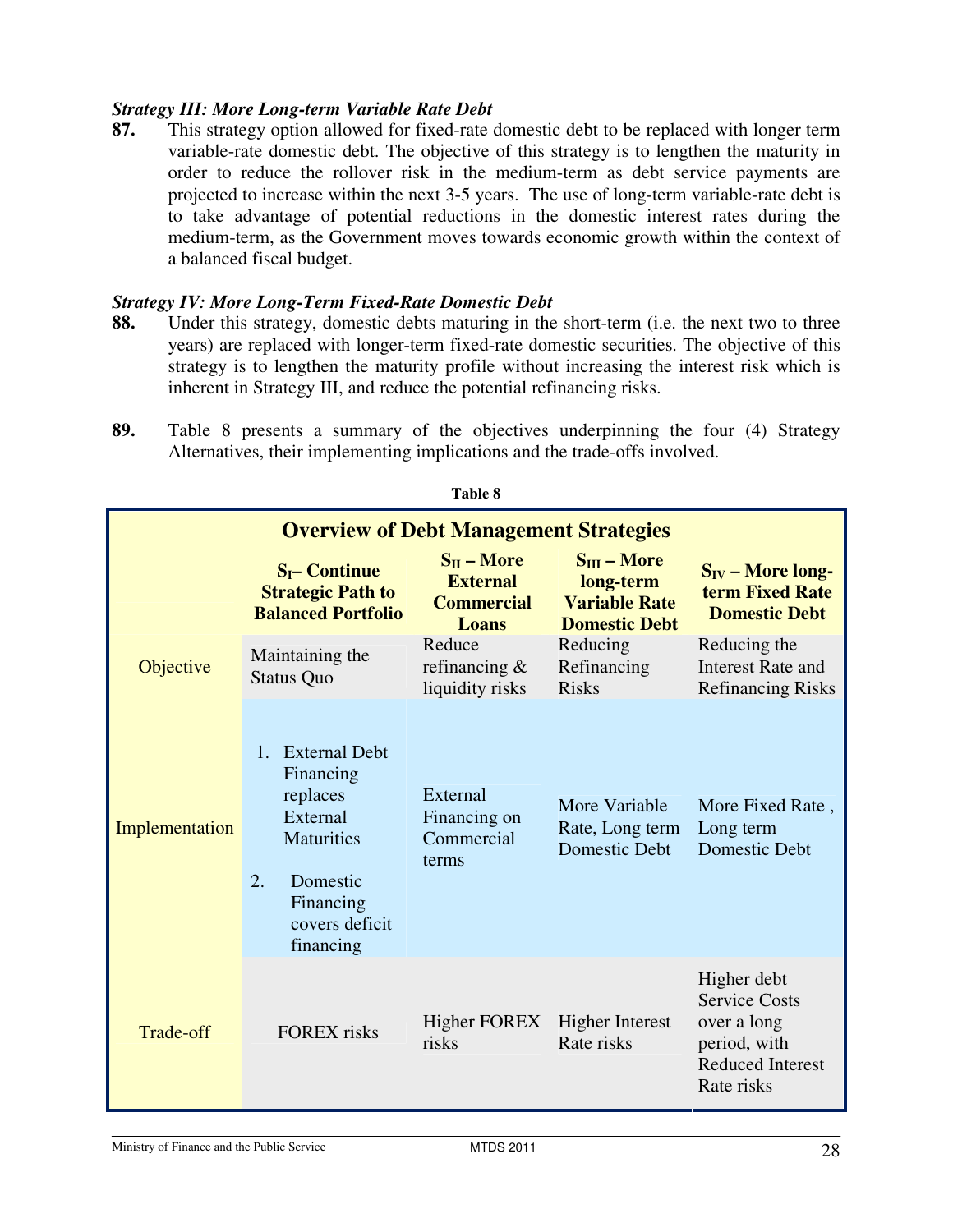#### *Description of Alternative Scenarios (Shocks)*

- **90.** The Borrowing Strategies were subjected to stress testing, under the following four (4) scenarios:
	- **Increased domestic interest rate**: Under this scenario, interest rates on the domestic debt are increased across the board by 600 basis points. This upward shift in the yield curve is justifiable on the grounds that it is largely consistent with conditions prior to JDX and are, therefore, possible.
	- **Higher interest payments on external debt:** Assuming continued volatility in the global financial markets and limited access to cheaper external financing sources, this scenario increases interest rates on foreign currency debt by 200 basis points.
	- **Devaluation:** A one-off devaluation of 30.0% in FY 2011/12, followed by the trajectory of devaluation projected under the baseline. This shock may be probable in circumstances of rising oil and commodity prices on the international market, and Jamaica being a small, open economy, is susceptible to these exogenous shocks.
	- **Combined scenarios:** This scenario combines an upward shift in the domestic and external yield curves, as well as devaluation. Over the medium-term, the domestic yield curve is shifted upwards by 300 basis points and the external yield curve is also shifted upwards but by only100 basis points. Additionally, a devaluation of 15.0% is applied in FY 2011/12.

#### *Cost/Risk Analysis of Alternative Borrowing Strategies*

- **91.** The costs of alternative borrowing strategies under different stress tests were represented by:
	- (1) annual interest payments as a percentage of GDP; and
	- (2) total debt stock as a percentage of GDP.
- **92.** The Interest-to-GDP ratio increases as maturities are lengthened and official external financing is replaced with financing on market terms (Table 10). The baseline strategy, therefore, dominates all other strategies with respect to costs and risks, if measured by Interest-to-GDP ratio. However, this ratio does not account for the rollover risks that result from the current bunching of debt repayments in the medium-term.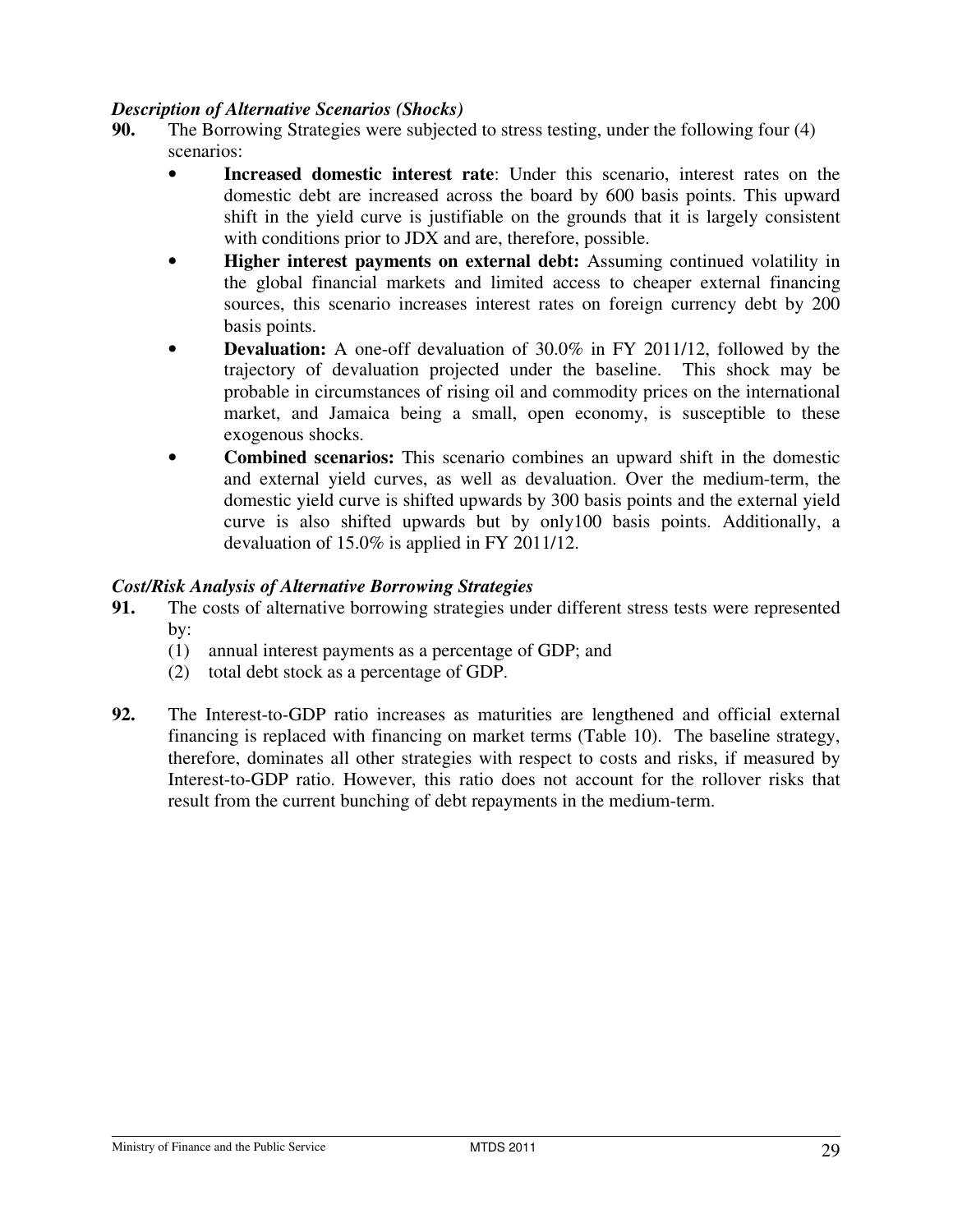| Table 9                                                                                                                                              |                                                                                        |                                                                  |                                                                               |                                                                                     |  |
|------------------------------------------------------------------------------------------------------------------------------------------------------|----------------------------------------------------------------------------------------|------------------------------------------------------------------|-------------------------------------------------------------------------------|-------------------------------------------------------------------------------------|--|
| <b>Interest Cost / GDP (%)</b>                                                                                                                       |                                                                                        |                                                                  |                                                                               |                                                                                     |  |
| <b>Strategies</b><br><b>Scenarios</b>                                                                                                                | $S_I$ – Continue<br><b>Strategic</b><br>Path to<br><b>Balanced</b><br><b>Portfolio</b> | $S_{II}$ – More<br><b>External</b><br><b>Commercial</b><br>Loans | $S_{III}$ – More<br>long-term<br><b>Variable Rate</b><br><b>Domestic Debt</b> | $S_{IV}$ – More<br>long-term<br><b>Fixed Rate</b><br><b>Domestic</b><br><b>Debt</b> |  |
| <b>Baseline</b>                                                                                                                                      | 9.2                                                                                    | 9.4                                                              | 9.4                                                                           | 9.4                                                                                 |  |
| <b>Domestic Interest Rates</b><br>increased by 6.0%                                                                                                  | 12.7                                                                                   | 12.3                                                             | 13.0                                                                          | 13.1                                                                                |  |
| <b>External Interest Rates</b><br>increased by 2.0%                                                                                                  | 9.6                                                                                    | 10.1                                                             | 9.8                                                                           | 9.8                                                                                 |  |
| Devaluation of J\$ by 30% in<br>F/Y 2011/12                                                                                                          | 11.9                                                                                   | 11.8                                                             | 12.3                                                                          | 11.2                                                                                |  |
| <b>Domestic Interest Rate</b><br>increased by 3.0%, External<br><b>Interest Rates increased by</b><br>1.0% and a 15.0%<br>Devaluation of the J\$     | 11.9                                                                                   | 12.0                                                             | 12.2                                                                          | 12.2                                                                                |  |
|                                                                                                                                                      | <b>RISKS</b> (Deviation from Baseline)                                                 |                                                                  |                                                                               |                                                                                     |  |
| <b>Domestic Interest Rates</b><br>increased by 6.0%                                                                                                  | 3.5                                                                                    | 2.9                                                              | 3.6                                                                           | 3.7                                                                                 |  |
| <b>External Interest Rates</b><br>increased by 2.0%                                                                                                  | 0.4                                                                                    | 0.7                                                              | 0.4                                                                           | 0.4                                                                                 |  |
| Devaluation of J\$ by 30% in<br>F/Y 2011/12                                                                                                          | 2.7                                                                                    | 2.4                                                              | 2.9                                                                           | 1.8                                                                                 |  |
| <b>Domestic Interest Rate</b><br>increased by 3.0%, External<br><b>Interest Rates increased by</b><br>1.0\% and a $15.0\%$<br>Devaluation of the J\$ | 2.7                                                                                    | 2.6                                                              | 2.8                                                                           | 2.8                                                                                 |  |

### *More external commercial debt*

Financing in foreign currency is, from the perspective of interest costs, less expensive than financing in domestic currency. The increase in interest costs under Strategy II relative to the Baseline Strategy as a result of the devaluation may be mitigated over time as interest rates under Strategy II are lower when compared to the baseline. More external commercial debt increases Jamaica's exposure to a devaluation shock, in particular if measured by the Debtto-GDP ratio as shown in Table 10.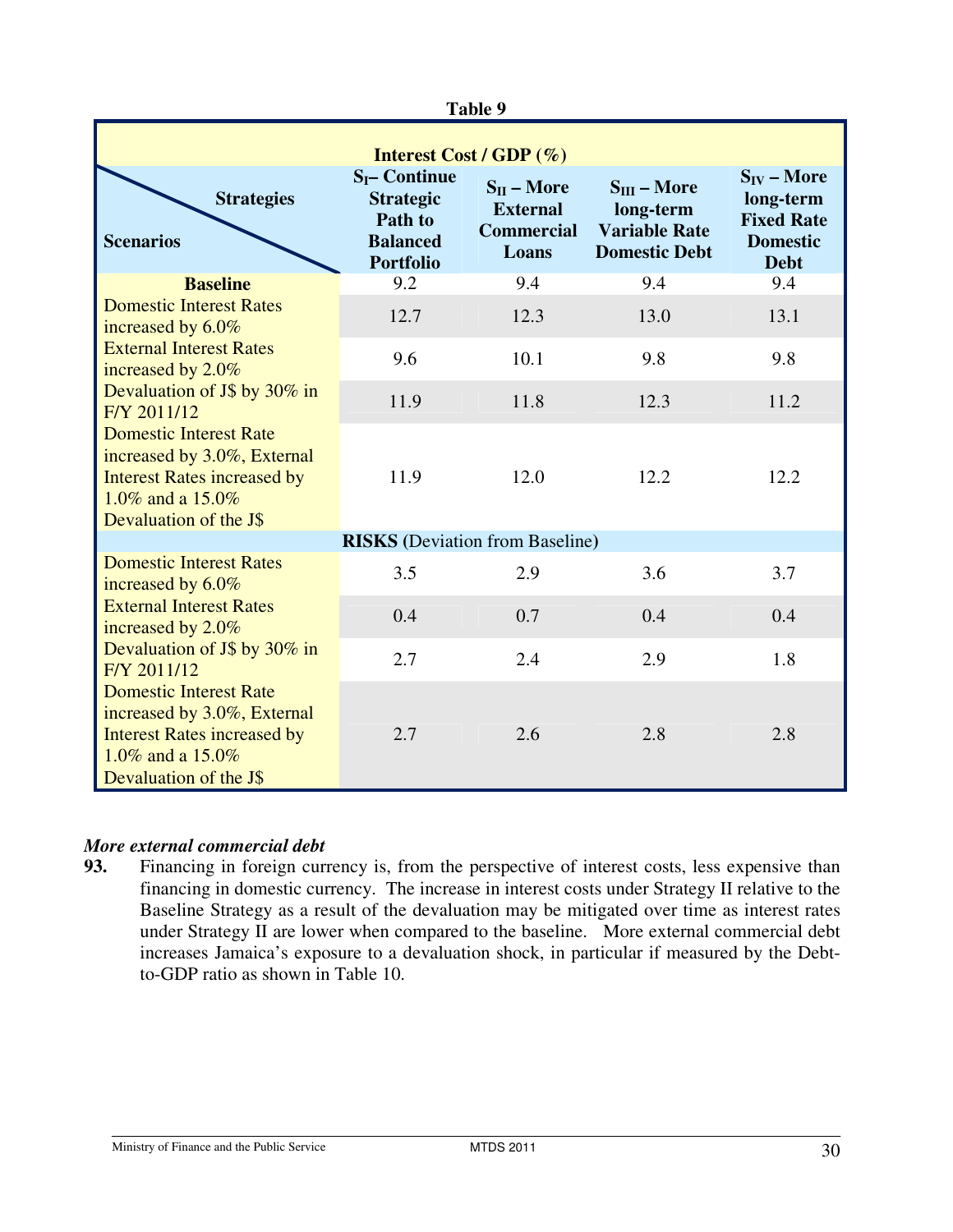| Table 10                                                                                                                                         |                                                                                     |                                                                  |                                                                                            |                                                                                     |  |
|--------------------------------------------------------------------------------------------------------------------------------------------------|-------------------------------------------------------------------------------------|------------------------------------------------------------------|--------------------------------------------------------------------------------------------|-------------------------------------------------------------------------------------|--|
|                                                                                                                                                  | Debt-to-GDP $(\%)$                                                                  |                                                                  |                                                                                            |                                                                                     |  |
| <b>Strategies</b><br><b>Scenarios</b>                                                                                                            | $S_I$ – Continue<br><b>Strategic Path to</b><br><b>Balanced</b><br><b>Portfolio</b> | $S_{II}$ – More<br><b>External</b><br><b>Commercial</b><br>Loans | $S_{III}$ – More<br>long-term<br><b>Variable</b><br>Rate<br><b>Domestic</b><br><b>Debt</b> | $S_{IV}$ – More<br>long-term<br><b>Fixed Rate</b><br><b>Domestic</b><br><b>Debt</b> |  |
| <b>Baseline</b>                                                                                                                                  | 102.3                                                                               | 103.2                                                            | 102.6                                                                                      | 102.7                                                                               |  |
| <b>Domestic Interest Rates</b><br>increased by 6.0%                                                                                              | 113.7                                                                               | 113.5                                                            | 114.3                                                                                      | 114.4                                                                               |  |
| <b>External Interest Rates</b><br>increased by 2.0%                                                                                              | 103.5                                                                               | 105.1                                                            | 103.9                                                                                      | 104.0                                                                               |  |
| Devaluation of J\$ by 30% in<br>F/Y 2011/12                                                                                                      | 124.8                                                                               | 125.8                                                            | 125.7                                                                                      | 123.3                                                                               |  |
| <b>Domestic Interest Rate</b><br>increased by 3.0%, External<br><b>Interest Rates increased by</b><br>1.0% and a 15.0%<br>Devaluation of the J\$ | 118.6                                                                               | 119.8                                                            | 119.0                                                                                      | 119.2                                                                               |  |
|                                                                                                                                                  | <b>RISKS</b> (Deviation from Baseline)                                              |                                                                  |                                                                                            |                                                                                     |  |
| <b>Domestic Interest Rates</b><br>increased by 6.0%                                                                                              | 11.5                                                                                | 10.3                                                             | 11.6                                                                                       | 11.7                                                                                |  |
| <b>External Interest Rates</b><br>increased by 2.0%                                                                                              | 1.3                                                                                 | 1.9                                                              | 1.3                                                                                        | 1.3                                                                                 |  |
| Devaluation of J\$ by 30% in<br>F/Y 2011/12                                                                                                      | 22.5                                                                                | 22.7                                                             | 23.1                                                                                       | 20.6                                                                                |  |
| <b>Domestic Interest Rate</b><br>increased by 3.0%, External<br><b>Interest Rates increased by</b><br>1.0% and a 15.0%<br>Devaluation of the J\$ | 16.3                                                                                | 16.6                                                             | 16.4                                                                                       | 16.4                                                                                |  |

#### *Increasing the share of domestic variable rate debt*

**94.** The share of domestic variable rate debt in the debt portfolio is high under Strategy III. The portfolio would be particularly vulnerable to an increase in domestic interest rates. The shock would raise the interest cost by 3.6 % of GDP (Table 9). The interest risk becomes even more apparent when evaluating the percentage of debt to be re-fixed within one year (Table 11). Under Strategy III, more than 50 % of Jamaica's debt would be subject to re-fixing within a given year under all scenarios. *Increasing the share of domestic variable rate debt, would further expose the debt portfolio to interest rate shocks.*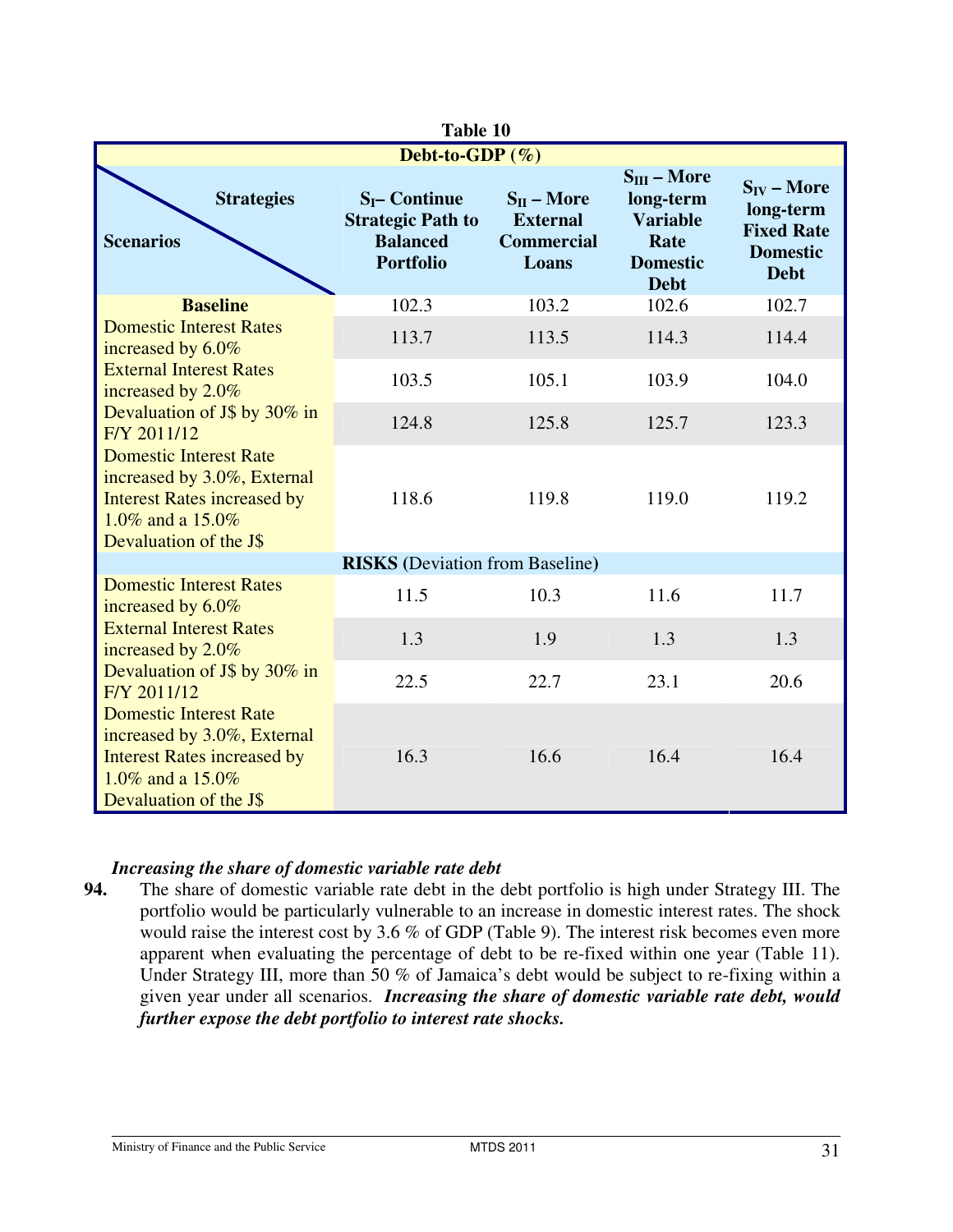| Table 11                                                                                                                                         |                                                                                        |                                                                  |                                                                               |                                                                                     |  |
|--------------------------------------------------------------------------------------------------------------------------------------------------|----------------------------------------------------------------------------------------|------------------------------------------------------------------|-------------------------------------------------------------------------------|-------------------------------------------------------------------------------------|--|
|                                                                                                                                                  | Percentage of Debt to be Re-fixed in One Year                                          |                                                                  |                                                                               |                                                                                     |  |
| <b>Strategies</b><br><b>Scenarios</b>                                                                                                            | $S_I$ – Continue<br><b>Strategic</b><br>Path to<br><b>Balanced</b><br><b>Portfolio</b> | $S_{II}$ – More<br><b>External</b><br><b>Commercial</b><br>Loans | $S_{III}$ – More<br>long-term<br><b>Variable Rate</b><br><b>Domestic Debt</b> | $S_{IV}$ – More<br>long-term<br><b>Fixed Rate</b><br><b>Domestic</b><br><b>Debt</b> |  |
| <b>Baseline</b>                                                                                                                                  | 44.0                                                                                   | 39.0                                                             | 51.5                                                                          | 40.1                                                                                |  |
| <b>Domestic Interest Rates</b><br>increased by 6.0%<br><b>External Interest Rates</b><br>increased by 2.0%                                       | 44.0                                                                                   | 38.4                                                             | 52.5                                                                          | 39.6                                                                                |  |
|                                                                                                                                                  | 44.0                                                                                   | 38.8                                                             | 51.6                                                                          | 40.0                                                                                |  |
| Devaluation of J\$ by 30% in<br>F/Y 2011/12                                                                                                      | 42.3                                                                                   | 37.0                                                             | 50.3                                                                          | 38.2                                                                                |  |
| <b>Domestic Interest Rate</b><br>increased by 3.0%, External<br><b>Interest Rates increased by</b><br>1.0% and a 15.0%<br>Devaluation of the J\$ | 43.1                                                                                   | 37.6                                                             | 51.2                                                                          | 38.9                                                                                |  |

#### **More long-term Fixed Rate Domestic Debt**

**95.** Under Strategy IV, interest costs would increase by 0.2 % of GDP relative to the baseline (Table 9). However, only approximately 40% of the debt would be subject to re-fixing in one year. In addition, the rollover risk would be reduced as principal payments would fall by about 2% of GDP in the medium-term. While demand for longer term fixed-rate instruments might be limited, issuing more instruments with these characteristics could be useful for reducing key risks inherent in Jamaica's current debt portfolio. However this strategy may be resisted by some market players, as there still exists a fairly high propensity to keep short funding positions.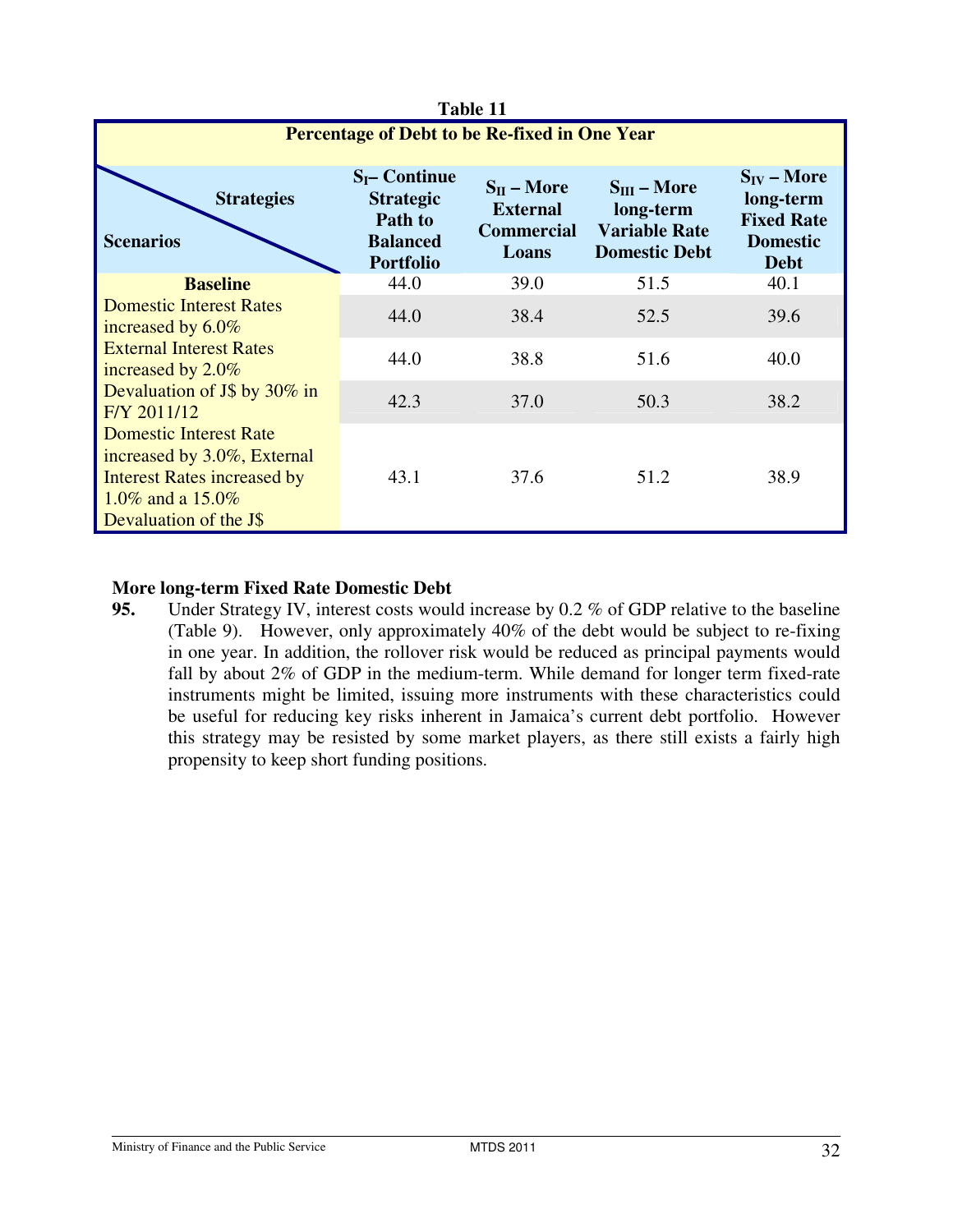#### **IX. SELECTION OF BORROWING STRATEGY**

- **96.** Following extensive stress testing of the alternative strategies, the decision was taken to pursue Strategy I: **Continue Strategic Path to a Balanced Portfolio**. This will therefore focus on a continuation of the current debt management practices of refinancing all maturing external debt with new debt from external sources, combined with domestic borrowing along all segments of the yield curve. A limited amount of variable rate bonds and CPI-Indexed bonds will also be issued in the local market.
- **97.** The analysis has shown that the share of variable rate debt in the portfolio is already high; therefore increasing the share of variable rate debt, as in Strategy III, would increase the exposure to interest rate shocks. Under this Strategy, the portfolio would be particularly vulnerable to an increase in domestic interest rates.
- **98.** Under Strategy IV, increasing the share of fixed-rate long-term debt increases costs but reduces interest and rollover risk through fixed rates and extended maturities. Although interest costs would increase by 0.2% of GDP relative to the baseline, rollover risk would be reduced as principal payments would fall by about 2% of GDP in the medium-term. The additional risk associated with this option is the possible resistance by market players to an increased offering of long term debt securities, as there is still a fairly high propensity to maintain short funding positions. This would lead to potential liquidity risk to the cash flow.
- **99.** With the lowering of domestic market interest rates in recent months, there has been a convergence of yields with those from external sources. Nevertheless, more external commercial debt would increase Jamaica's exposure to foreign exchange risk.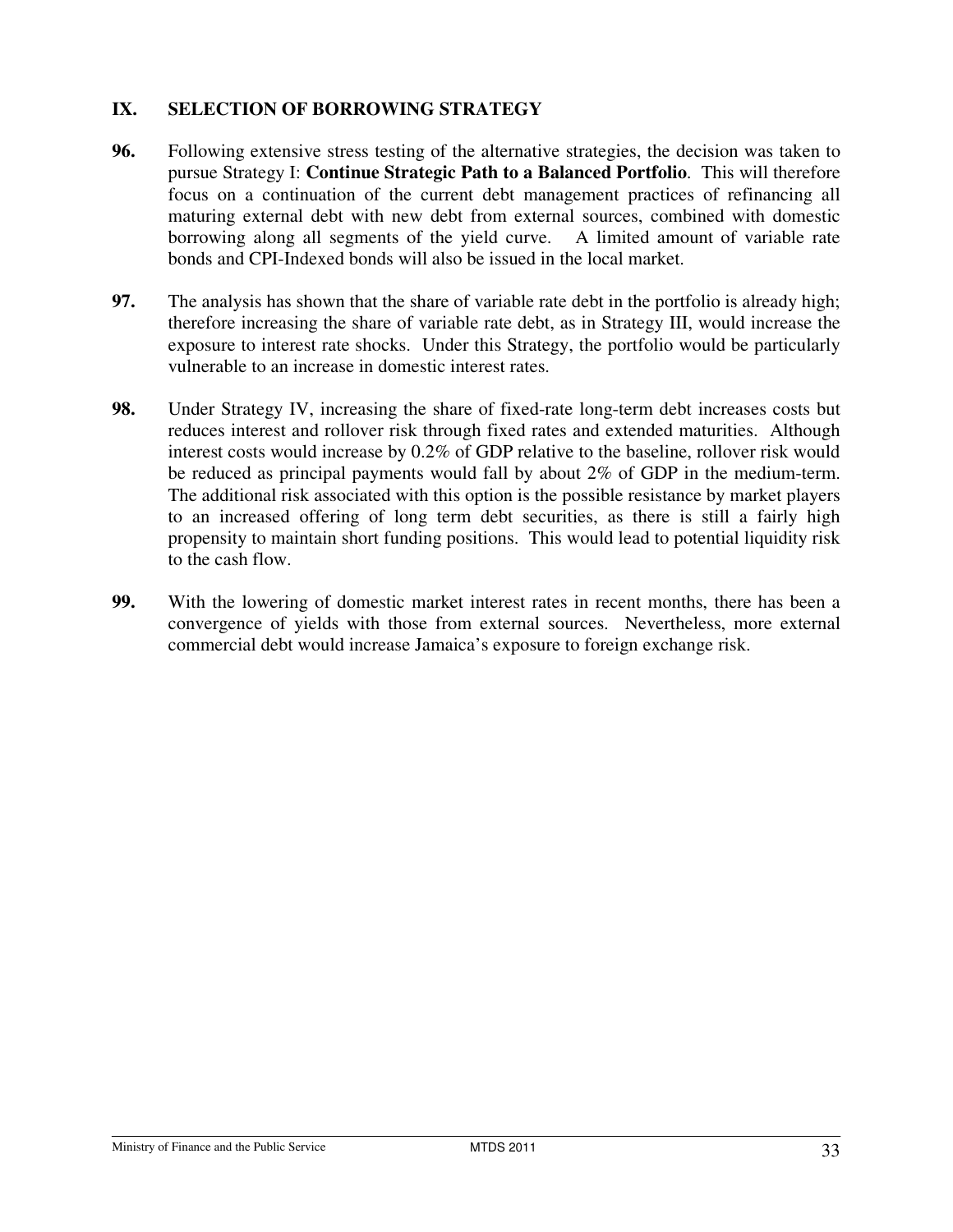#### **X**. **THE DEBT MANAGEMENT STRATEGY 2011/2012 AND IMPLEMENTATION METHODOLOGY**

- **100.** The objectives of the *Debt Management Strategy* continue to ensure that the funding needs of the Government are met at minimum cost in the medium and the long-term; while keeping risks in the debt portfolio at acceptable levels and promoting the development of the domestic debt market.
- **101.** More specific objectives for FY 2011/12 are to:
	- Restructure the Debt Management Unit;
	- **Pursue enactment of legislation governing debt management;**
	- **Create and improve Benchmark Bonds along the Domestic Market Yield Curve;**
	- Issue New Domestic Bonds through the Auction Mechanism;
	- Support and enhance the development of the Domestic Market;
	- Generate reserves, to provide some flexibility in issuing long term instruments;
	- Explore the feasibility of external liability management operations;
	- Enhance communication with market players and rating agencies;
	- Continue to engage multilateral institutions and bilateral creditors; and
	- Apply rigid cost-risk analyses to Government Guarantees and Contingent Liability.

#### *Restructuring of the Debt Management Unit*

- **102.** The current organisational structure of the DMU has limitations with respect to improving the efficiency of debt management. The restructuring of the Unit along the lines of Front, Middle and Back offices has therefore been recommended to achieve improvements in efficiency.
- **103.** A detailed assessment of the requirements and measures needed to transform the Unit into a well-functioning office along the lines of international best practice has been completed. Assistance in this regard has been provided by the multilateral institutions and the Commonwealth Secretariat. The restructuring will facilitate additional analytical reporting on the Government's debt, improve efficiency by specialization of functions and enhance capacity building in the area of debt management. It is expected that the restructured unit will be fully operational by mid FY 2011/12.

#### *Pursue Enhacment of Legislation Governing Debt Management*

- **104.** Work on the draft public debt management bill is currently at an advanced stage, and it is anticipated that the comprehensive PDMA will become a reality during the first quarter of FY 2011/12. The current law relating to public debt management is distributed among more than twenty (20) discrete pieces of legislation, some dating back to as early as the 1940s.
- **105.** It is therefore being proposed that the existing Loan Act of 1964 and the various subsidiary loan acts be repealed and replaced with the PDMA, which would represent a coherent and comprehensive piece of legislation that takes a strategic approach to public debt management and reflects international best practice.

Ministry of Finance and the Public Service MTDS 2011 34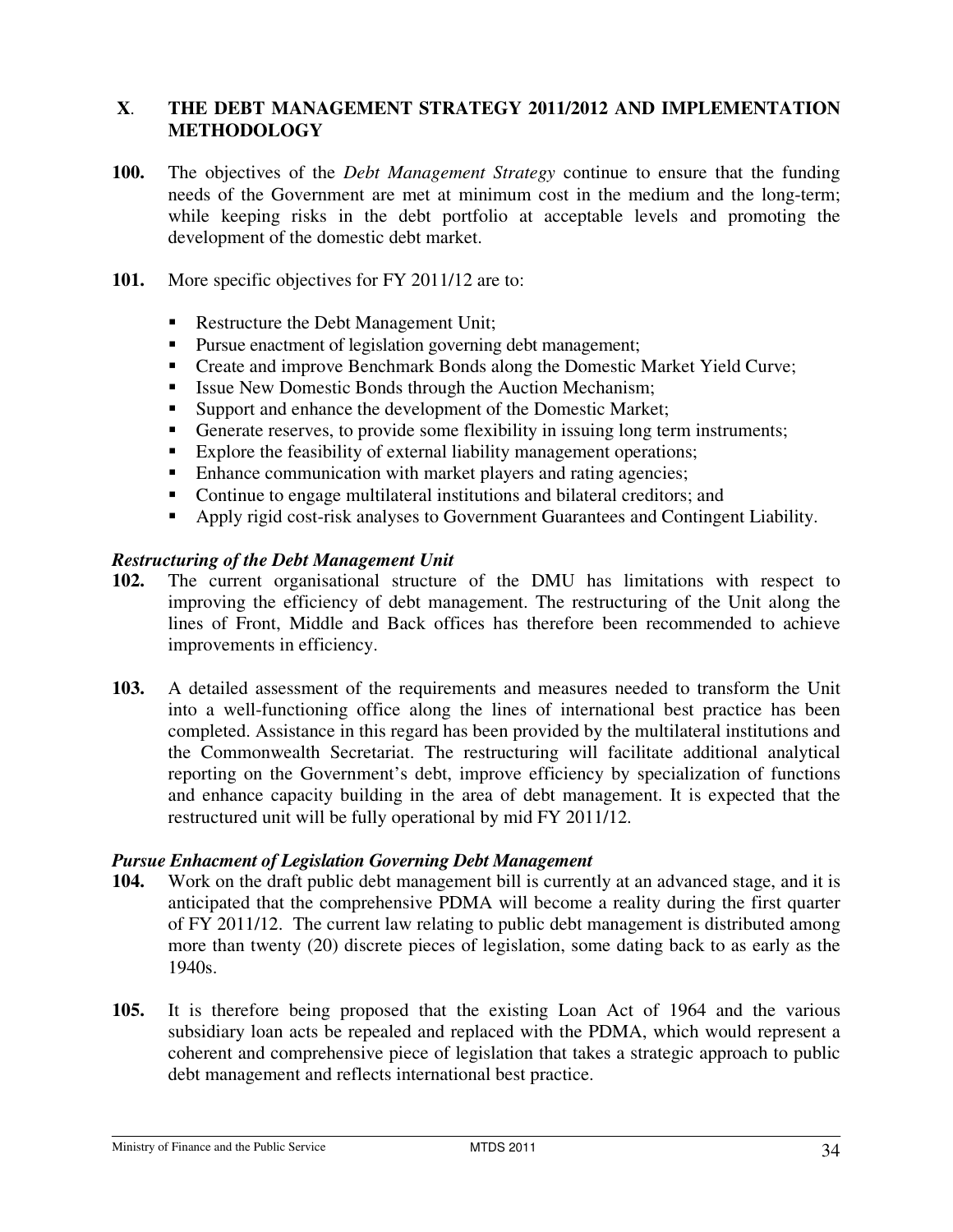- **106.** The proposed PDMA will speak to the Debt Management Committee (DMC) that has been established to among other things enhance the governance structure for public debt management. The DMC is a high-level advisory committee mandated to ensure policy co-ordination in the preparation of the debt strategy and to clarify and distinguish the roles and responsibilities of the official bodies concerned with public debt management.
- **107.** The proposed PDMA will complement the recent legislative amendments to the Financial Administration and Audit (FAA) Act and the Public Bodies Management and Accountability (PBMA) Act which were undertaken within the context of the Fiscal Responsibility Framework. The amendments empower the Minister of Finance and the Public Service to improve the management of public finances through addressing the weaknesses in the current fiscal policy and administrative systems in Jamaica.

#### *Creation and Improvement of Benchmark Bonds along the Domestic Market Yield Curve*

**108.** Implementation of the MTDS will involve the issuance of four (4) new Benchmark Bonds and the reopening of a number of existing Bonds during FY 2011/12. The strategy also contemplates replacing domestic bonds maturing over the next two to three years with new long term bonds. In order to achieve this, a balanced issuance strategy for new Bonds will be executed targeting maturities ranging from 9 to 35 years, including amortizers. This objective will not only promote secondary market trading and enhance liquidity in the benchmark bonds, but is also geared towards the attainment of a balanced portfolio.

#### *Issue New Domestic Bonds through the Auction Mechanism*

**109.** Use of the auction mechanism to promote competitiveness through the bidding process for efficient price discovery will be maintained. Auctions will be conducted on a regular basis with issues along a wide spectrum of the domestic market yield curve (Figure No. 31). The auction of Treasury Bills will be managed in the Treasury Bill Module in the JamClear-CSD, commencing in the first quarter of FY 2011/12. During this financial year a review of the system will be finalized to facilitate the reopening of existing issues by auction through the CSD.

#### *Support and Enhance the Development of the Domestic Market*

**110.** The Government is committed to the development of the domestic market in order to foster a deeper and liquid market for local GOJ securities. This will be facilitated through the provision of technical assistance from the multilateral institutions. Following the dematerialization of Government of Jamaica securities in the JamClear-CSD, the platform has now been created for increased settlement efficiencies between the Government and market participants. The stage is now set for further development of the secondary market, through consultations with the BOJ, FSC and other key stakeholders on adjustments to certain regulations and limitations, such as prudential requirements in the local bond market, as well as the development of the private Reverse Repurchase Agreement (Repo) market. Consultations towards the establishment of a trading platform for domestic bonds will continue with the BOJ.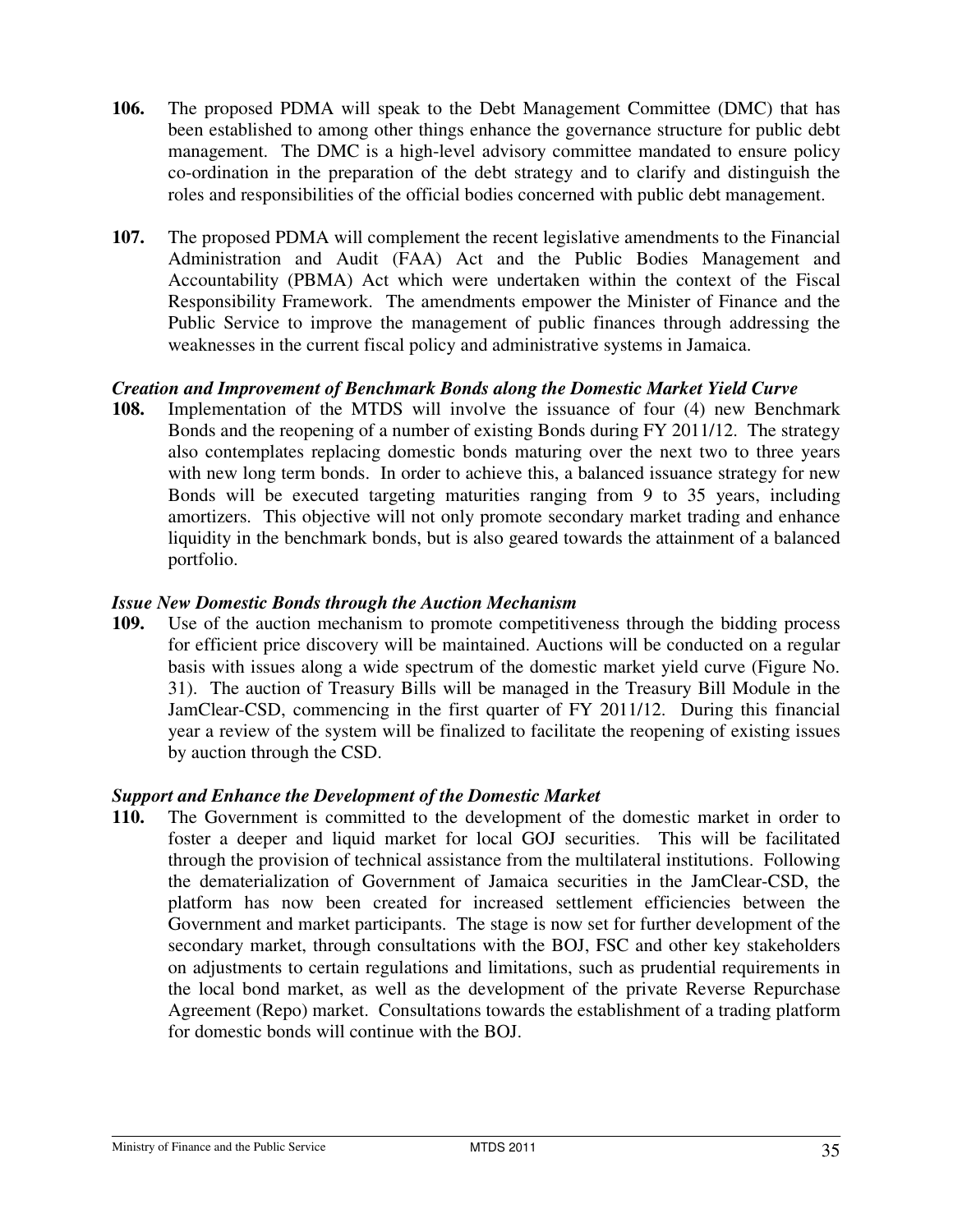#### *Generate reserves to provide some flexibility in issuing long term instruments*

**111.** Implementation of the MTDS requires the issuance of long term fixed rate domestic securities. In order for this strategy objective to be successful, the need to build domestic reserves is critical, as the local market may exhibit a high propensity for short term securities, which has the potential to compromise the cash flow requirements. The prefunding of future cash flow requirements will militate against this eventuality and provide the Government with the flexibility to execute the strategy.

#### *Explore the feasibility of external liability management operations*

**112.** Consistent with ensuring effective and proactive debt management the Government will seek to execute a market-friendly transaction, market conditions permitting, with the objective of smoothing the maturities of the external debt and reducing interest rate costs. Liability Management tools, including buy-backs and interest rate swaps of high cost external bonds for lower costs, will be employed.

#### *Enhance Communication with Market Players and Rating Agencies*

- **113.** The Strategy includes the hosting of semi-annual investors' conference calls with the domestic and international capital market players. Consultations with the domestic market will be geared towards the process of implementing the debt strategy to assist with achieving the objectives of the Government's borrowing plan. The Government will host quarterly investors' fora with the investing community.
- **114.** The Government will host investor presentations in North America. These presentations will provide information on the Government's medium-term macroeconomic programme and the status of the targets outlined therein. Scheduled dialogue with the Government's investor base is geared towards fostering greater awareness and transparency of debt operations and debt management objectives.

#### *Continue to Engage Multilateral Institutions and Bilateral Creditors*

**115.** The Government will continue discussions with the multilateral institutions and their affiliates to secure longer tenor and more cost effective financing for infrastructure development projects and for budgetary support. The strategy to seek cost effective financing from bilateral sources will continue during FY 2011/12.

#### *Apply rigid cost/risk analyses to Government Guarantees and Contingent Liabilities*

**116.** The impending PDMA, together with recent amendments to the FAA Act, make provisions for new requests for Government Guarantees to be subject to appropriate risk assessments, rigid monitoring and the payment of a risk fee. Resources will be provided to assist with execution of the strategy objective.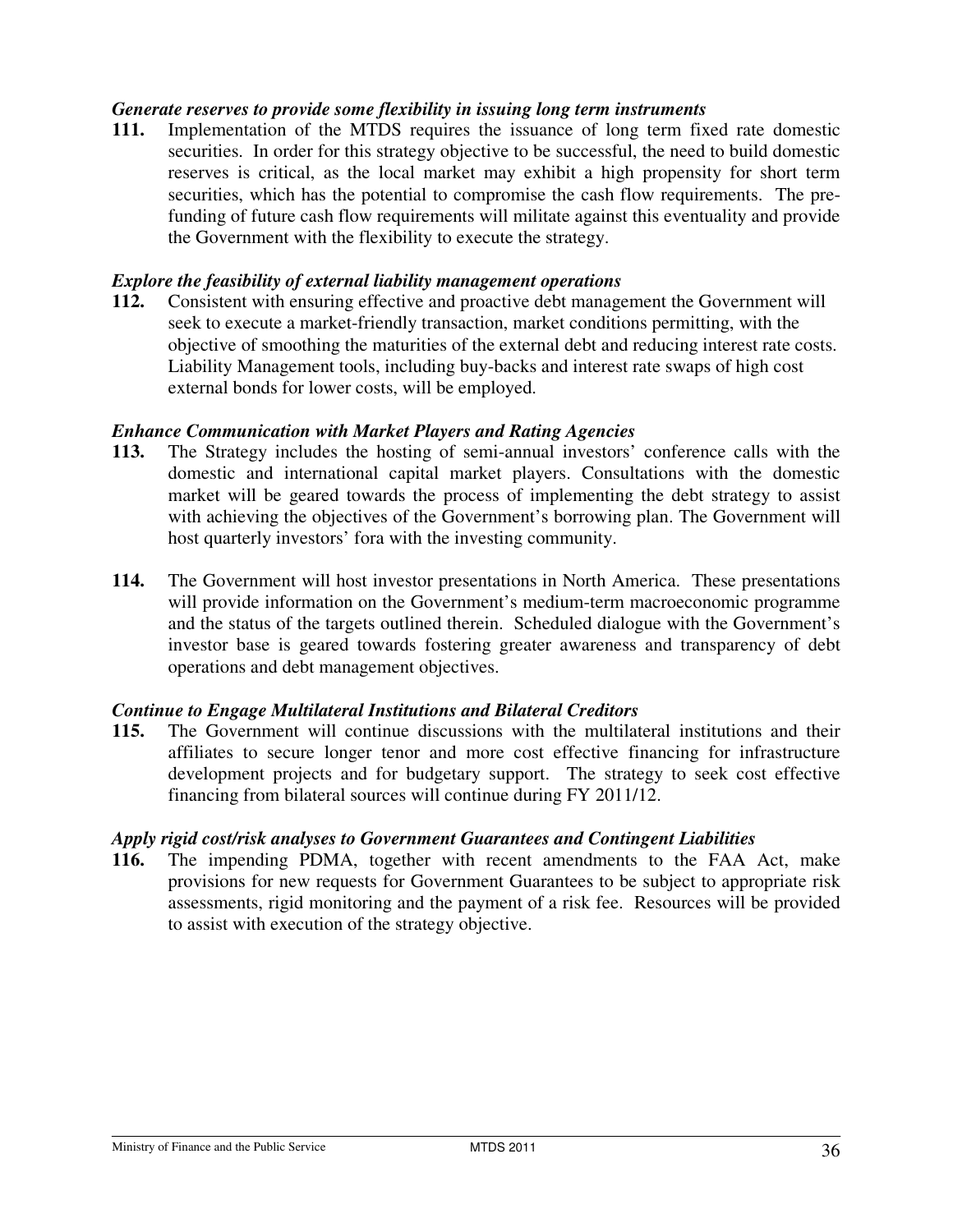#### **XI. ANNUAL BORROWING PLAN**

**117.** The Annual Borrowing Plan (ABP) is developed on the basis of the Debt Management Strategy and the Estimates of Expenditure, as tabled in the House of Representatives for FY 2011/12. The plan will allow prospective investors the opportunity to adjust their portfolios ahead of time in order to participate in Government issued securities. The borrowing requirement for the fiscal year is approximately **\$140,778.2mn** broken down as follows (Table 12):

| Table 12                                             |               |                                |                    |  |  |
|------------------------------------------------------|---------------|--------------------------------|--------------------|--|--|
| <b>Domestic Funding Source and Issuance Strategy</b> |               |                                |                    |  |  |
| <b>Local Capital Market</b>                          | J\$97,002.8Mn |                                |                    |  |  |
|                                                      | 2010/11       |                                | 2011/12            |  |  |
|                                                      |               | <b>Lower Limit</b>             | <b>Upper Limit</b> |  |  |
|                                                      |               | $\%$                           | $\%$               |  |  |
| <b>Fixed Rate</b>                                    | 98.9          | 93.5                           | 95.0               |  |  |
| Variable Rate                                        | 1.1           | 4.0                            | 4.5                |  |  |
| CPI-Indexed                                          |               | 0.1                            | 0.5                |  |  |
|                                                      |               |                                |                    |  |  |
|                                                      |               |                                |                    |  |  |
|                                                      |               | <b>External Funding Source</b> |                    |  |  |
| Multilateral:                                        |               |                                |                    |  |  |
| World Bank                                           |               | US\$100.0Mn                    |                    |  |  |
| <b>IDB</b>                                           |               | US\$220.0Mn                    |                    |  |  |
| <b>Other Sources:</b>                                |               |                                |                    |  |  |
| <b>Existing Project Loans</b>                        |               | US\$183.4Mn                    |                    |  |  |

**118. Issuance Strategy for Domestic Debt.** The Government will issue four (4) new longterm Fixed Rate Benchmark Notes with maturities ranging from 9 to 30 years, together with the reopening of existing Benchmark Notes along the J\$ Market Yield curve (Chart 21). In addition to the securities listed above, the Government will issue on a monthly basis, three (3) series of Treasury Bills.

![](_page_37_Figure_4.jpeg)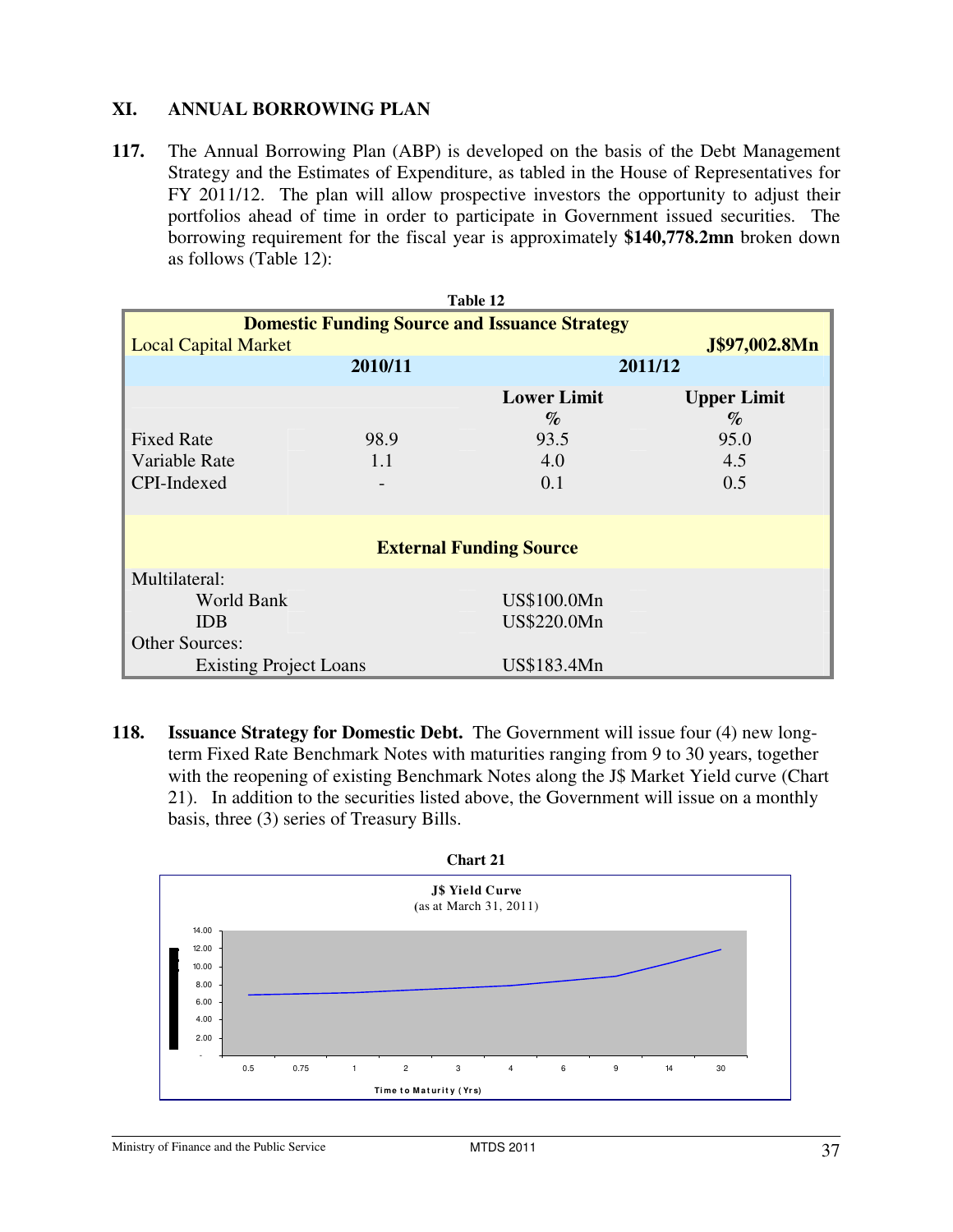#### **XII. CONCLUDING REMARKS**

**119.** The development and implementation of the Medium-term Debt Management Strategy, in conjunction with Government's *Medium-term* Expenditure Framework, should aid in the transformation of the current Central Government debt portfolio into a fully optimized and balanced portfolio, characterized by sustainable levels of refinancing, interest rate and foreign exchange risks. The success of the MTDS is therefore contingent on the successful rollout of all the components that form a part of the overall Fiscal Responsibility Framework. The MTDS Analytical Tool will help to quantify the cost and risks associated with different scenarios on the alternative borrowing strategies that will support, enhance and preserve a balanced portfolio under a variety of alternative business environments.

> Audley Shaw, MP Minister of Finance and the Public Service April 28, 2011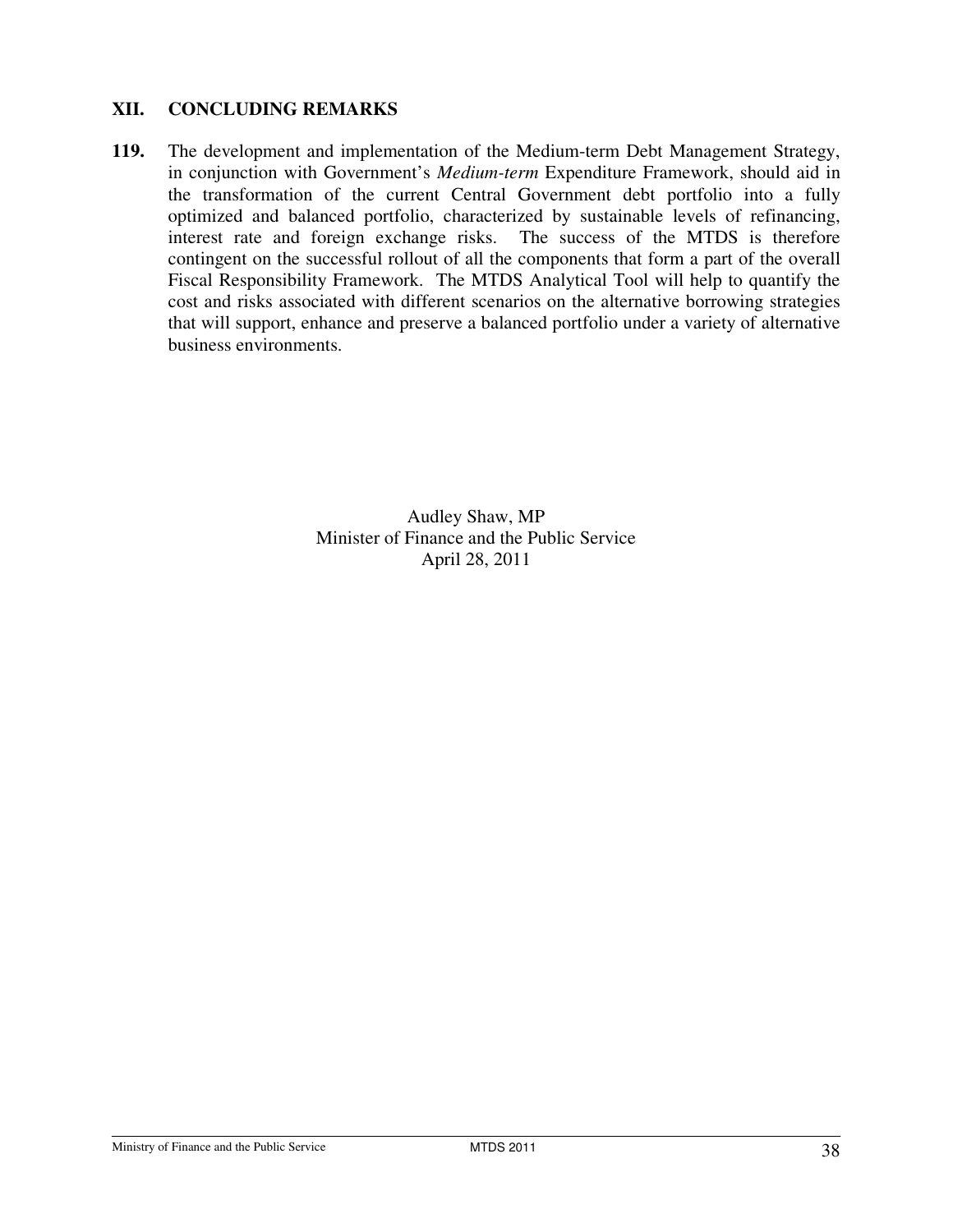#### **A C R O N Y M S**

| ABP             |                   | <b>Annual Borrowing Plan</b>                |
|-----------------|-------------------|---------------------------------------------|
| AT              |                   | <b>Analytical Tool</b>                      |
| <b>BOJ</b>      |                   | <b>Bank of Jamaica</b>                      |
| <b>CDB</b>      |                   | Caribbean Development Bank                  |
| <b>CDI</b>      |                   | Commonwealth Death Initiative               |
| CG              |                   | <b>Central Government</b>                   |
| <b>CTMS</b>     |                   | <b>Central Treasury Management System</b>   |
| <b>DFID</b>     |                   | Department for International Development    |
| <b>DMU</b>      |                   | Debt Management Unit                        |
| <b>EMBI</b>     |                   | J.P. Morgan Emerging Market Bond Index      |
| FAA Act         |                   | Financial Administration and Audit Act      |
| <b>FR</b>       |                   | <b>Fixed Rate</b>                           |
| <b>FRF</b>      |                   | <b>Fiscal Responsibility Framework</b>      |
| <b>FSC</b>      |                   | <b>Financial Services Commission</b>        |
| <b>FSSF</b>     |                   | <b>Financial System Support Fund</b>        |
| <b>GDP</b>      |                   | <b>Gross Domestic Product</b>               |
| GOJ             |                   | Government of Jamaica                       |
| <b>GSDA</b>     |                   | Government Securities Dematerialization Act |
| <b>IBRD</b>     |                   | International Bank for Reconstruction and   |
|                 |                   | Development (also, The World Bank)          |
| <b>ICM</b>      | $\qquad \qquad -$ | <b>International Capital Markets</b>        |
| <b>IDB</b>      |                   | <b>Inter-American Development Bank</b>      |
| <b>IMF</b>      |                   | <b>International Monetary Fund</b>          |
| JamClear-CSD    |                   | Jamaica Clearing and Settlement Assured in  |
|                 |                   | Real Time, Central Securities Depository    |
| <b>JDX</b>      |                   | Jamaica Debt Exchange                       |
| <b>LRS</b>      |                   | <b>Local Registered Stocks</b>              |
| <b>MOFPS</b>    |                   | Ministry of Finance and the Public Service  |
| <b>MTDS</b>     |                   | Medium Term Debt Management Strategy        |
| <b>NIR</b>      |                   | <b>Net International Reserves</b>           |
| <b>PBMA</b>     |                   | Public Bodies Management and Accountability |
|                 |                   | Act                                         |
| <b>PDMA</b>     |                   | Public Debt Management Act                  |
| <b>SBA</b>      |                   | <b>Stand-by Arrangement</b>                 |
| SCJ             |                   | <b>Sugar Company of Jamaica</b>             |
| S & P           |                   | Standard & Poor's                           |
| <b>TSA</b>      |                   | <b>Treasury Single Account</b>              |
| <b>VR</b>       |                   | Variable Rate                               |
| <b>WINDALCO</b> |                   | West Indies Alumina Company                 |
|                 |                   |                                             |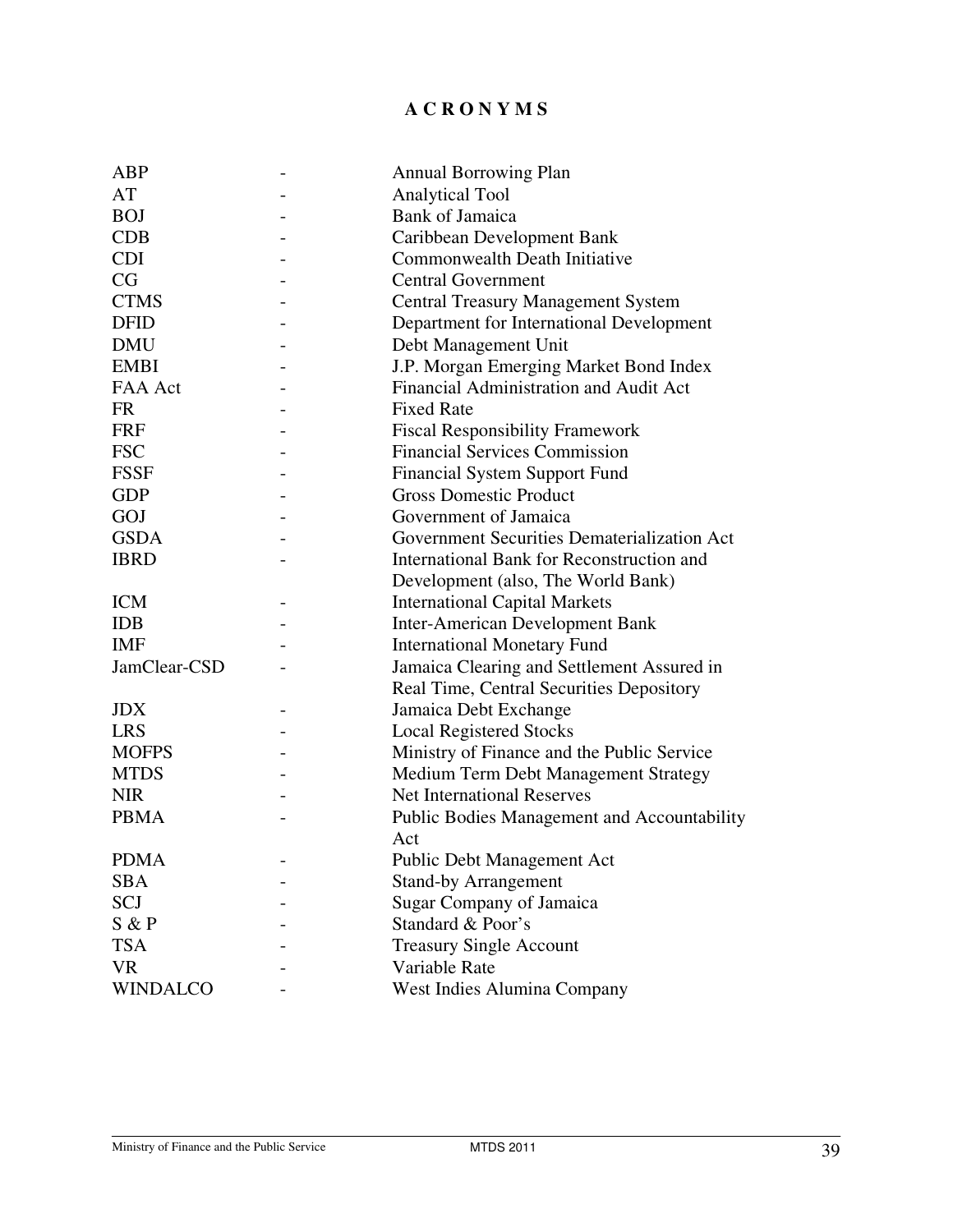#### XIV. GLOSSARY

#### **Amortization**

Amortization refers to principal repayments on loans. These repayments reduce the borrowed money by portions, which are usually fixed amounts expressed as a percentage of the whole. Most of the domestic debt has a bullet repayment - the entire principal is repaid at maturity rather than gradually over the term of the loan.

#### **Auction**

An auction is a system by which securities are bought and sold on a competitive bidding process. The auctions are conducted on a multiple-price-bidding basis, which means that the successful investor will receive stocks at the price he bids.

#### **Benchmark Issues**

Issues of securities that are sufficiently large and actively traded, such that their prices serve as reference for other issues of similar maturities.

#### **Commonwealth Debt Initiative (CDI)**

A programme of the Government of the United Kingdom launched in 1997 to cancel the debt of poor to middle-income Commonwealth countries that are committed to international development targets.

#### **Consolidated Fund**

The Consolidated Fund is the principal Government account to which all Government revenues must be deposited and from which expenditure, via warrants, is withdrawn.

#### **Contingent Liabilities**

The potential obligations of the Government, as guarantor, having provided a form of security to the lender for a loan or credit facility on behalf of a public sector entity.

#### **Debt Service Payments**

Debt service payments cover interest charges on a loan. Some sources also include amortization under debt service payments. These payments liquidate the accrued interest (and loan obligations if amortization is included).

#### **JP Morgan Emerging Markets Bond Index (EMBI)**

The EMBI is a benchmark index for measuring the total return performance of international government bonds issued by emerging market countries. Inclusion in the index requires that the debt be more than one year to maturity, have more than \$500 million outstanding, and meet stringent trading guidelines to ensure that pricing inefficiencies don't affect the index.

#### **Eurobond**

A bond underwritten by international investors and sold in countries other than the country of the currency in which the issue is denominated. Jamaica issued a five-year, US\$200mn Eurobond in July 1997, its first ever.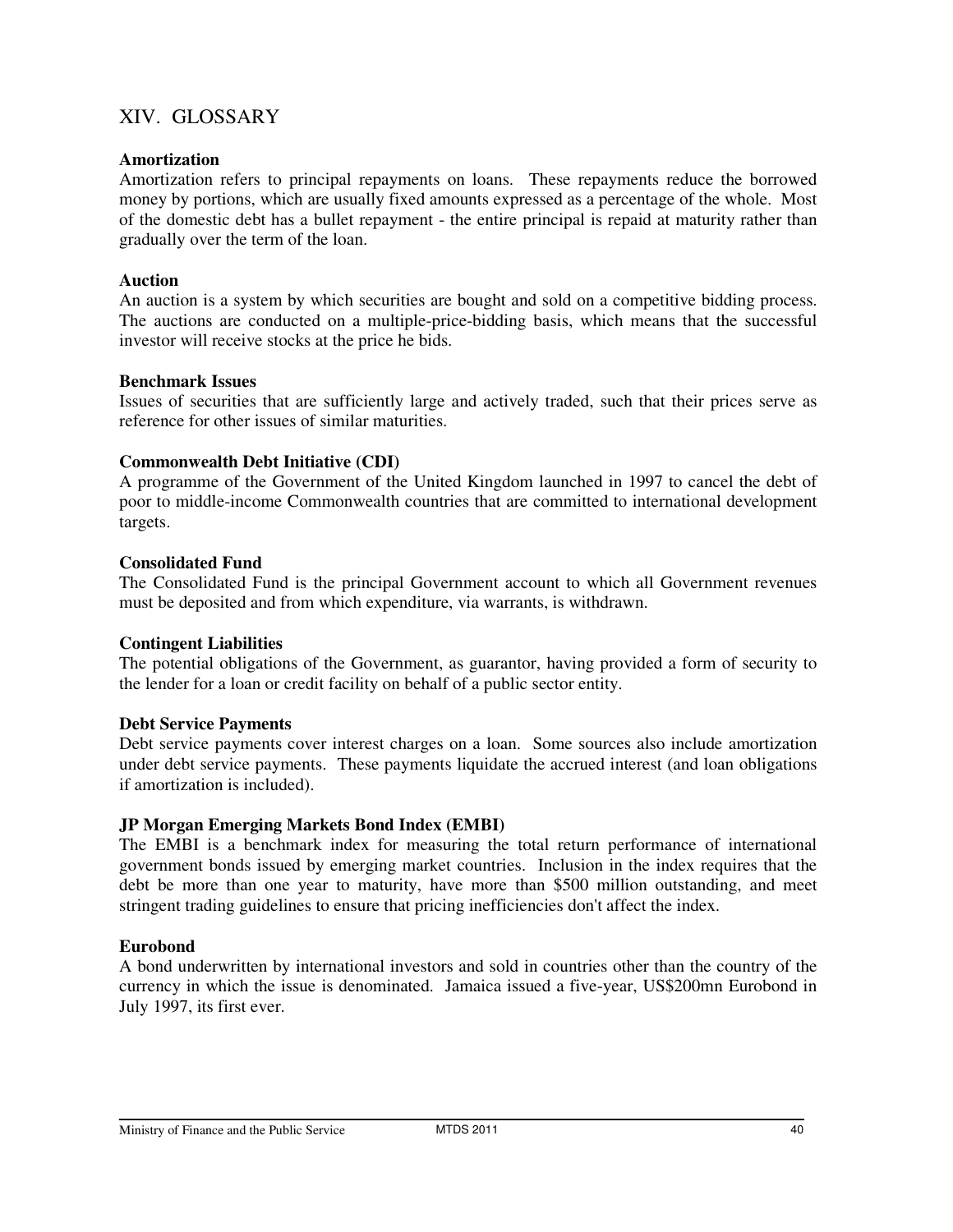#### **Inflation-Indexed Bonds**

Inflation-Indexed bonds are securities with the principal linked to the Consumer Price Index. The principal changes with inflation, guaranteeing the investor that the real purchasing power of the investment will keep pace with the rate of inflation. Although deflation can cause the principal to decline, at maturity the investor will receive the higher of the inflation-adjusted principal or the principal amount of the bonds on the date of the original issue.

#### **Local Registered Stock (LRS)**

The term refers to medium and long term debt instruments issued by Government. LRS is issued both to finance Government operations and to support macroeconomic and monetary objectives. Since October 1999, LRS has been offered to the market using the auction system.

#### **Par**

Par is the nominal or face value of a security. A bond being issued at par, for example at \$100, is worth the same \$100 at maturity.

#### **Project Loan**

The term refers to loans, which fund capital development activities. The term capital refers to lasting systems, institutions and physical structures. Project loans are typically funded from foreign sources by bilateral/multilateral institutions.

#### **Public Debt Charges / Public Debt**

Public debt refers to the loan obligations of Central Government. The obligations of Government entities are also included if such entities are unable to meet their obligations. The entities, however, are then indebted to the Central Government. Public debt charges are interest payments on the loan obligations and include related incidental expenses such as service fees, late payment penalties and commitment fees.

#### **Schedule B/Shelf Registration Statement**

A facility with the US Securities Exchange Commission, which allows for the registration of securities intended to be issued in the future.

#### **Sovereign Rating**

A sovereign rating is an assessment of the default risk for medium and/or long-term debt obligations issued by a national Government (denominated in foreign currency), either in its own name or with its guarantee. Ratings are produced by independent agencies (Moody's Investors Service, Standard & Poors and others). The ratings provide a guide for investment risk to capital market investors.

#### **Treasury Bill**

Treasury Bills are instruments designed to provide Government with short-term financing to meet temporary cash needs arising from fluctuations in cash revenue. Treasury Bills are no longer limited in use to this strict interpretation. They are now being used by Government as a tool in its open market operations for liquidity management.

#### **US Dollar Indexed Bonds**

Interest and principal are protected from adverse changes in the exchange rate as adjustments are made for movements in Jamaica dollar vis-à-vis the US dollar.

Interest payments are made on a fixed rate basis on the exchange rate adjusted principal.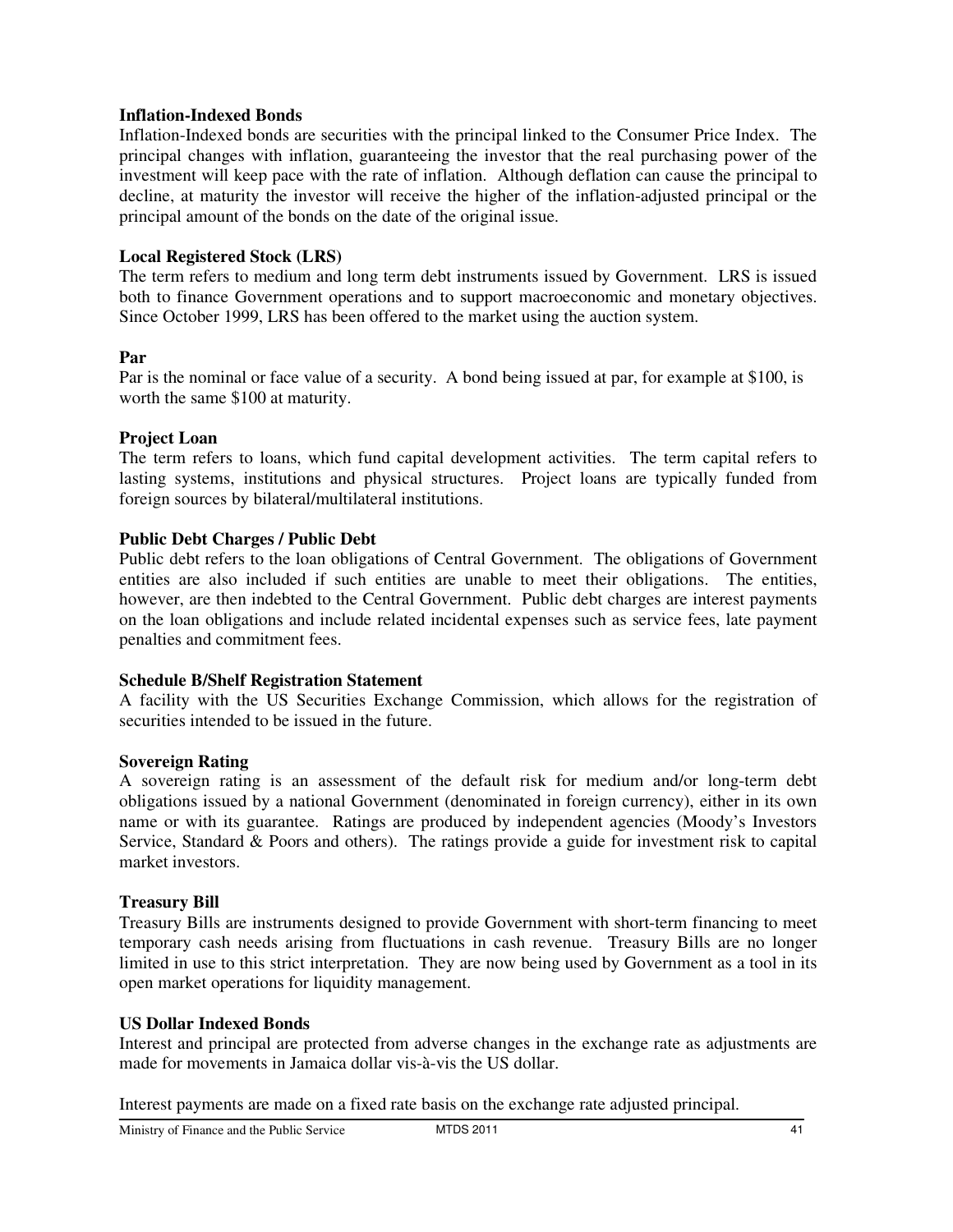The index for measuring the applicable rate of exchange has been the 10-day moving average selling rate as published by the Bank of Jamaica 10 days prior to the respective due dates. Interest and principal are generally payable in Jamaica dollars. US Dollar Indexed Bonds were introduced in July 1999.

#### **Yield Curve**

A line graph showing the interest rates at specific points in time by plotting the yields of all securities with the same risk but with maturities ranging from the shortest to the longest available. The resulting curve shows if short-term interest rates are higher or lower than long-term interest rates.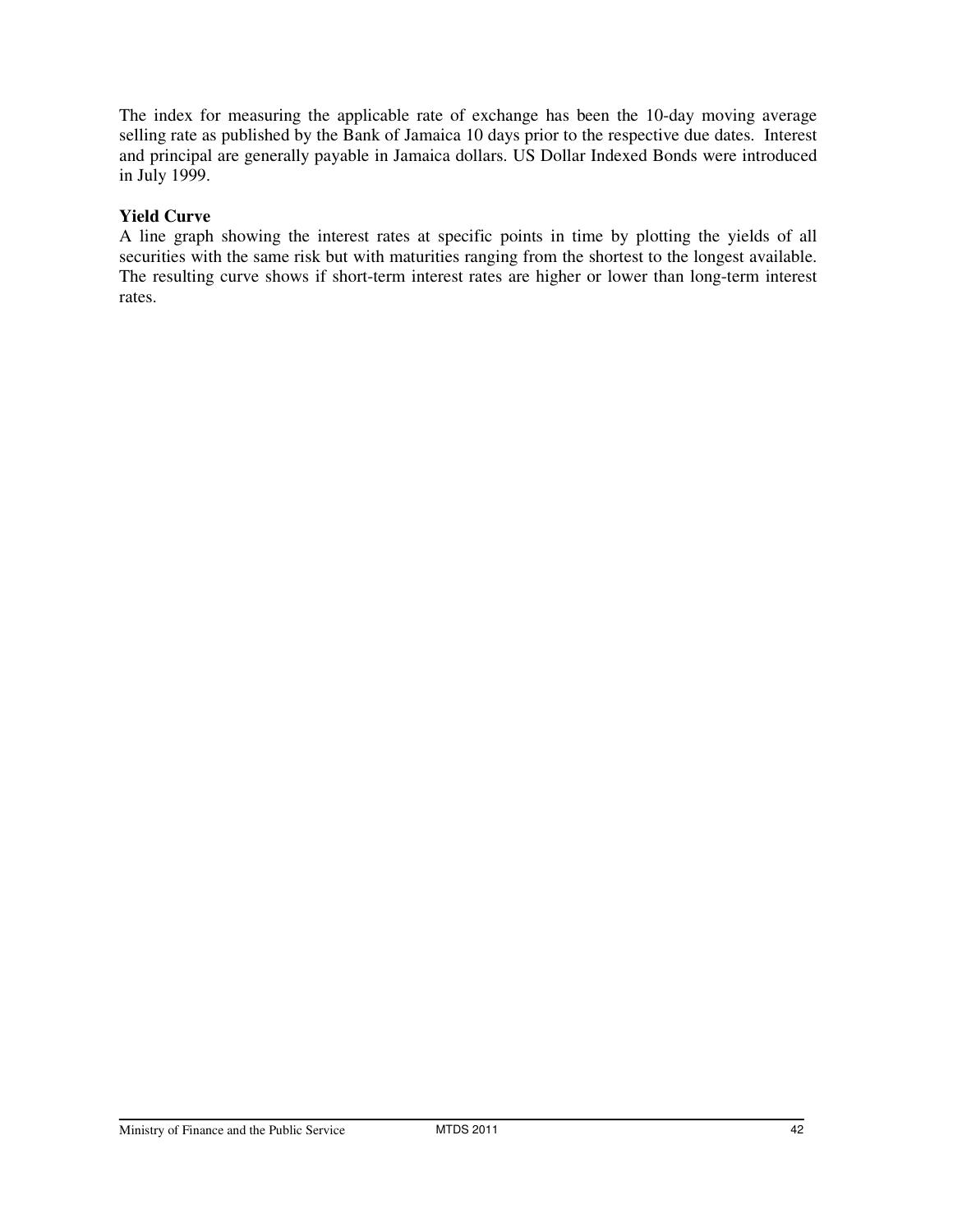#### **XV. ACKNOWLEDGEMENT**

The Ministry of Finance and the Public Service would like to extend its *appreciation* to the International Monetary Fund, the World Bank, the Inter-American Development Bank and the Commonwealth Secretariat, for the introduction of the Medium-Term Debt Management Strategy Toolkit to the Jamaican authorities, as well as the training and technical assistance provided in development of Jamaica's first MTDS. The Ministry is also grateful to the Joint Mission for the continued support, guidance and insightful critique of the MTDS, which contributed to the enhancement of the document.